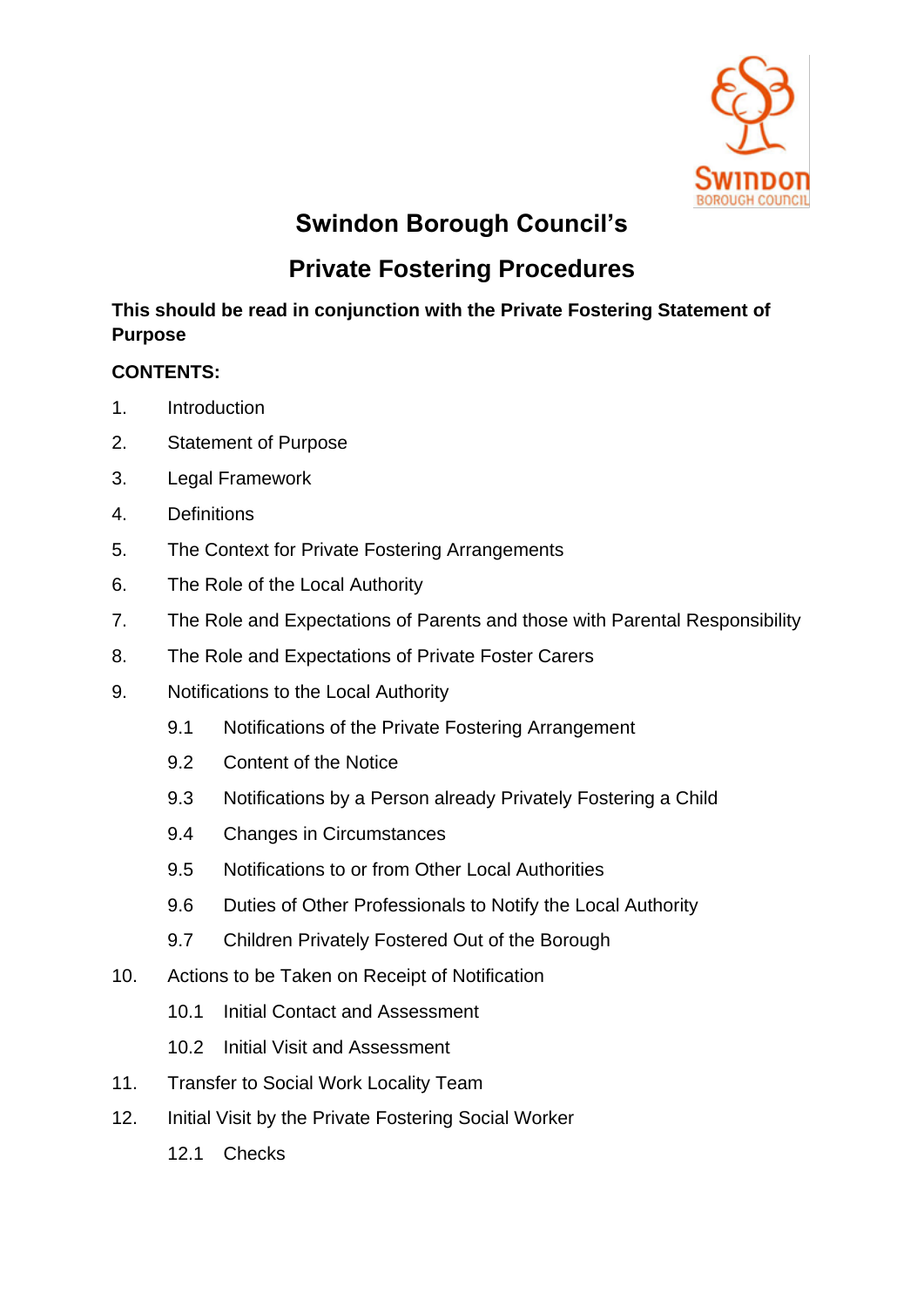

- 13. Support and Information for Birth Parents or those with Parental Responsibility
- 14. Support and Information for Private Foster Carers
- 15. Support and Information for Privately Fostered Children
- 16. Assessment of the Child
- 17. Assessment of the Private Foster Carer and Household
- 18. Signing off the Assessments of Private Fostering Arrangements and Recommendations
- 19. Imposing Requirements on Private Foster Carers
- 20. Non-Compliance with Requirements
- 21. Limits on the Numbers of Children
- 22. Disqualification
- 23. Prohibition
- 24. Appeals
- 25. Monitoring of Private Fostering Arrangements
	- 25a Frequency of Visits
	- 25b Purpose of Visits
	- 25c Record of Visits
- 26. Review of Private Fostering Arrangement
- 27. Unsatisfactory Care
- 28. Notification of Significant Changes
- 29. Termination of a Private Fostering Arrangement
- 30. Reunification with a Child and their Parents
- 31. Locating Birth Parents
- 32. Local Authority Foster Carers who Privately Foster
- 33. Immigration and Nationality
- 34. Child Trafficking and Exploitation
- 35. Disabled Children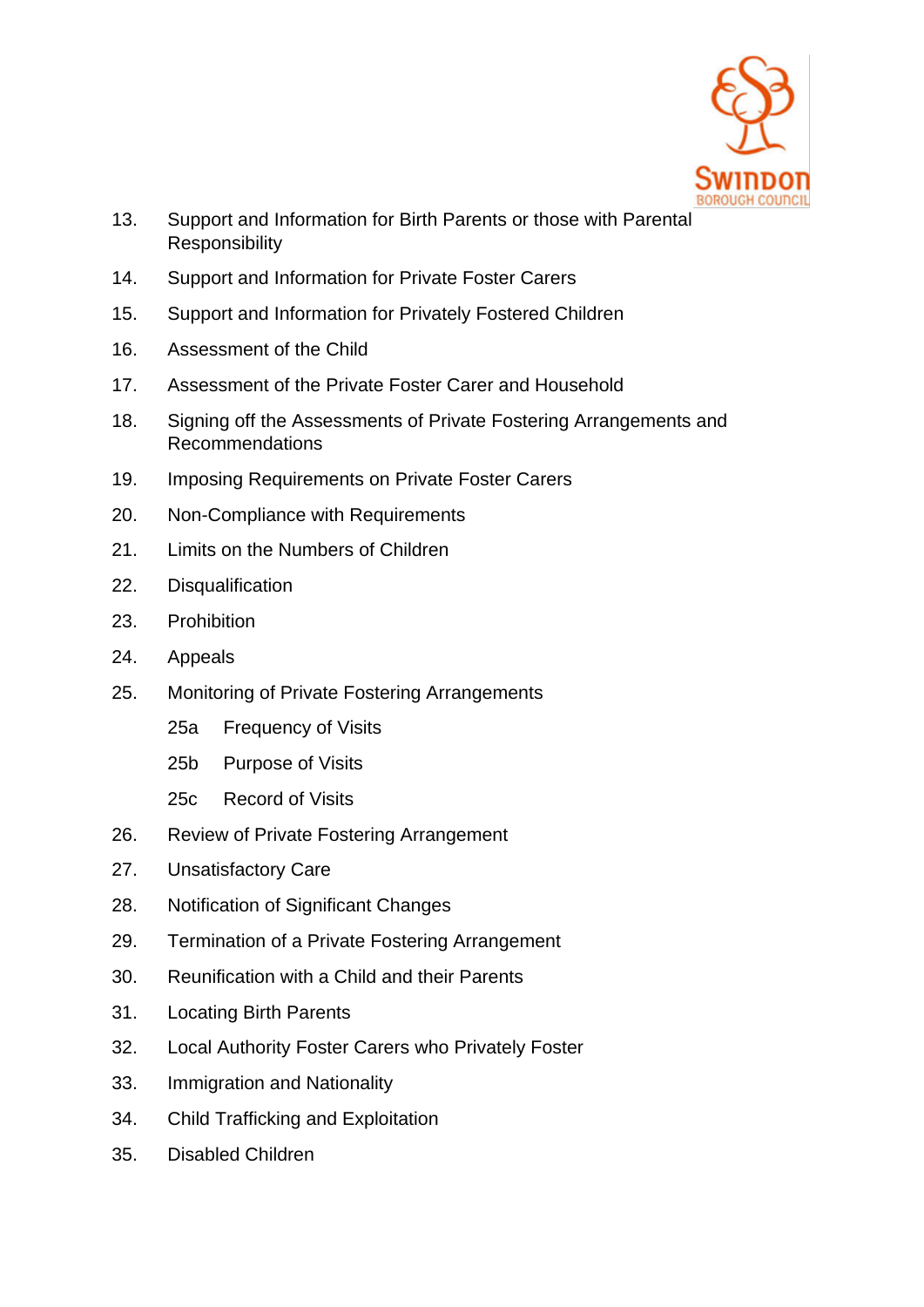

- 36. Death of a Privately Fostered Child
- 37. Private Fostering and Adoption
- 38. After Care
- 39. File Records
- 40. Managerial Monitoring, Compliance and Independent Scrutiny
- 41. Raising Awareness within the Children and Families Service, across Agencies and with Member of the Public
- 42. Prosecution

Appendix 1: Glossary of Terms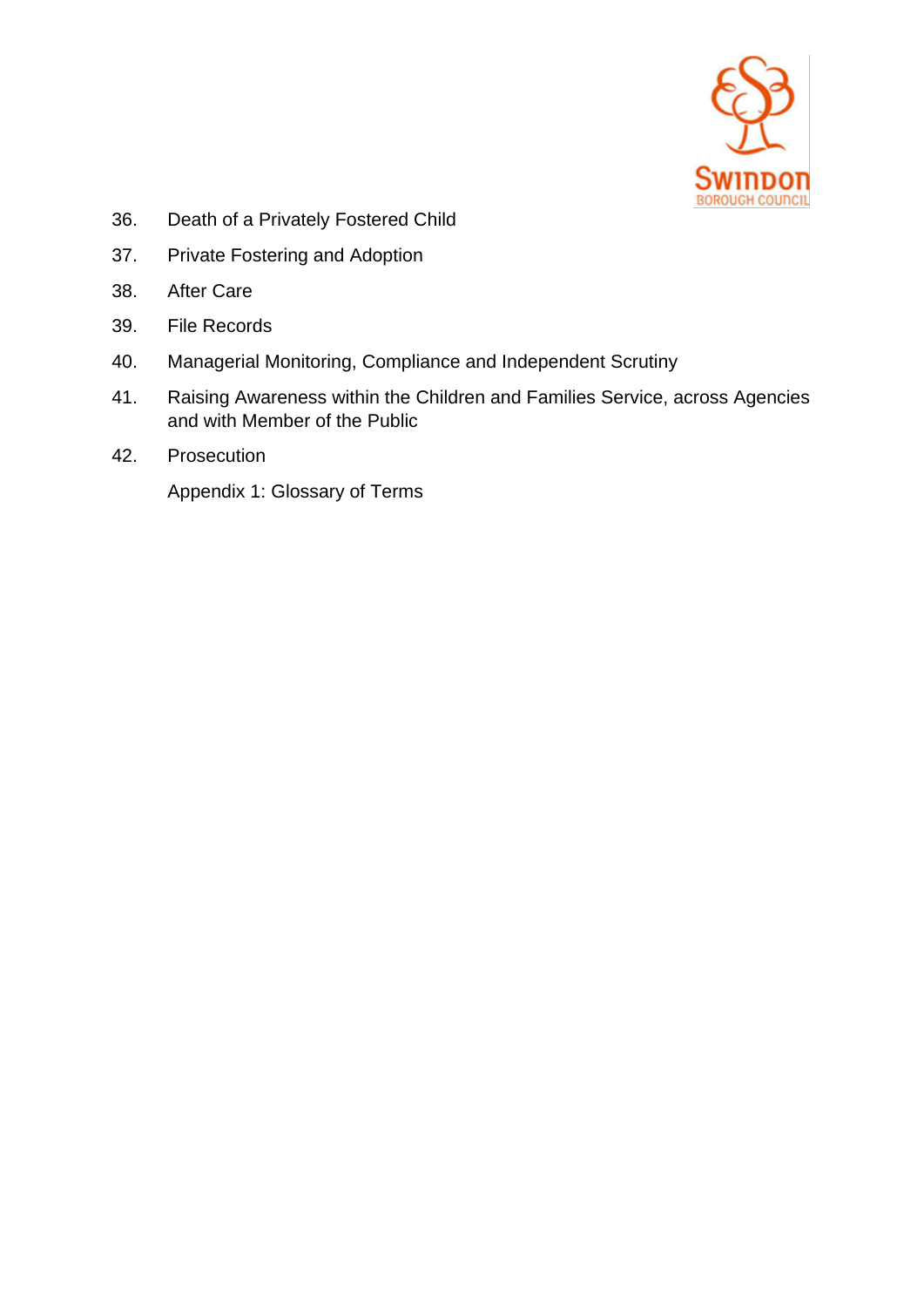

# **1. INTRODUCTION**

Swindon Borough Council is responsible and committed to safeguarding and promoting the welfare of children being privately fostered in their area. The aim is to secure and promote positive outcomes for these children and reduce any risks to their welfare and safety. This includes a robust campaign of raising awareness of the duty to notify of any private fostering arrangements being proposed or taking place within the Local Authority's boundaries.

Swindon Borough Council will ensure that arrangements for children in private fostering placements meet those children's needs and that their welfare is safeguarded and promoted. In order to achieve this, the Local Authority will work together with the child's parent/s and carer/s, to plan and/or arrange services where these are assessed as necessary.

Swindon Borough Council does not approve or register private foster carers but does have a duty to satisfy itself of the well-being and safety of privately fostered children.

The procedure defines private fostering and outlines the Local Authority's duties toward privately fostered children within the Swindon area.

#### The key objectives of these procedures are:

- For privately fostered children in Swindon to be protected and kept safe;
- To guide practitioners in their work towards promoting positive outcomes for privately fostered children in relation to being healthy, staying safe, enjoying and achieving, making a positive contribution and achieving economic wellbeing;
- To reinforce and encourage staff in Swindon Borough Council and partner agencies to be aware of their roles and responsibilities in relation to private fostering.

#### **2. STATEMENT OF PURPOSE**

The Statement of Purpose for Private Fostering Services is required by Regulations. It defines the objectives of the service, and covers those issues set out in Regulations and National Minimum Standards. Refer to 'Statement of Purpose' for further details.

#### **3. LEGAL FRAMEWORK**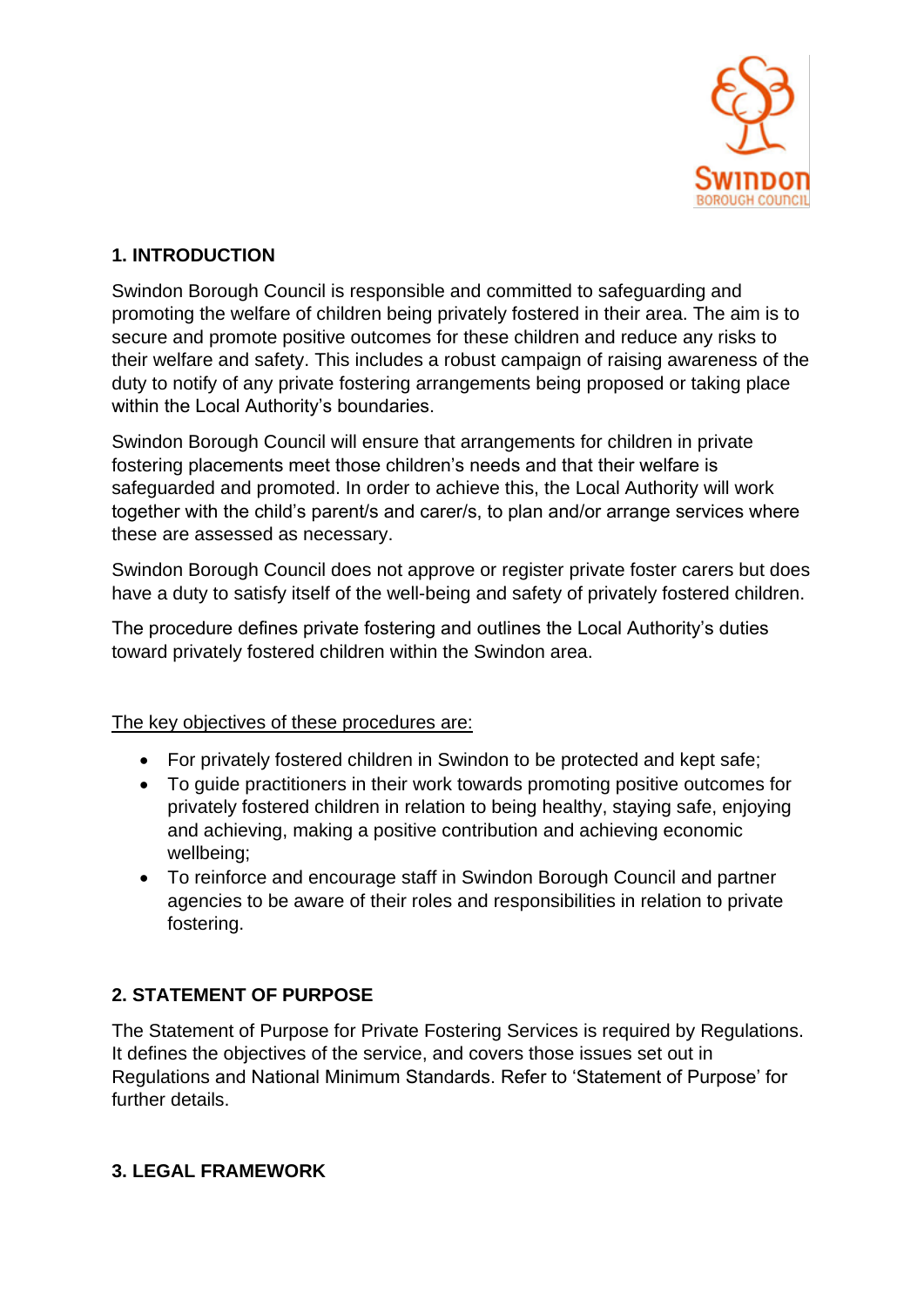

The legislation relevant to private fostering is set out in Part 9 of, and Schedule 8 to, the Children Act 1989, and Regulations made under Part 9 of that Act: the Children (Private Arrangements for Fostering) Regulations 1991;

Section 67 of and Schedule 8 to, the Children Act 1989 are amended by Section 44 of the Children Act 2004, which came fully into force on 1 July 2005;

The Children Act 2004 inserts a new paragraph (7a) into Schedule 8 of the Children Act 1989 which places a duty on local authorities to promote public awareness in its area of the notification requirements;

The amended section 67(1) extends the duty of local authorities to satisfy themselves that the welfare of children who are privately fostered within their area is being satisfactorily safeguarded and promoted to include children who are proposed to be privately fostered;

The Children (Private Arrangements for Fostering) Regulations 1991 are replaced by the Children (Privately Arrangements for Fostering) Regulations 2005 effective 1 July 2005;

Standards of care and management for private fostering arrangements are set out in the National Minimum Standards for Private Fostering (2005). Further guidance can be found in the Replacement Children Act 1989 Guidance on Private Fostering (2005);

Section 68 and 70 of the Children Act 1989 deals with disqualifications from being a private foster carer. The Regulations made under Section 68 are the Disqualifications From Caring for Children (England) Regulations 2004;

Privately fostered children are not Looked After children in the terms of Section 22 of the Children Act 1989. However, Local Authorities have a responsibility to ensure that the welfare of privately fostered children is promoted, as identified in Part IX of the Children Act 1989, amended by Section 44 of the Children Act 2004.

#### **4. DEFINITIONS**

"A private fostering arrangement is essentially one that is made privately, that is to say without the involvement of a local authority, for the care of a child under 16 (under 18 if disabled) by someone other than a parent or a close relative, with the intention that it should last twenty eight days or more. Private foster carers may be from the extended family, such as a cousin or great aunt, however a person who is a relative under the Children Act 1989 or a step-parent will not be a private foster carer."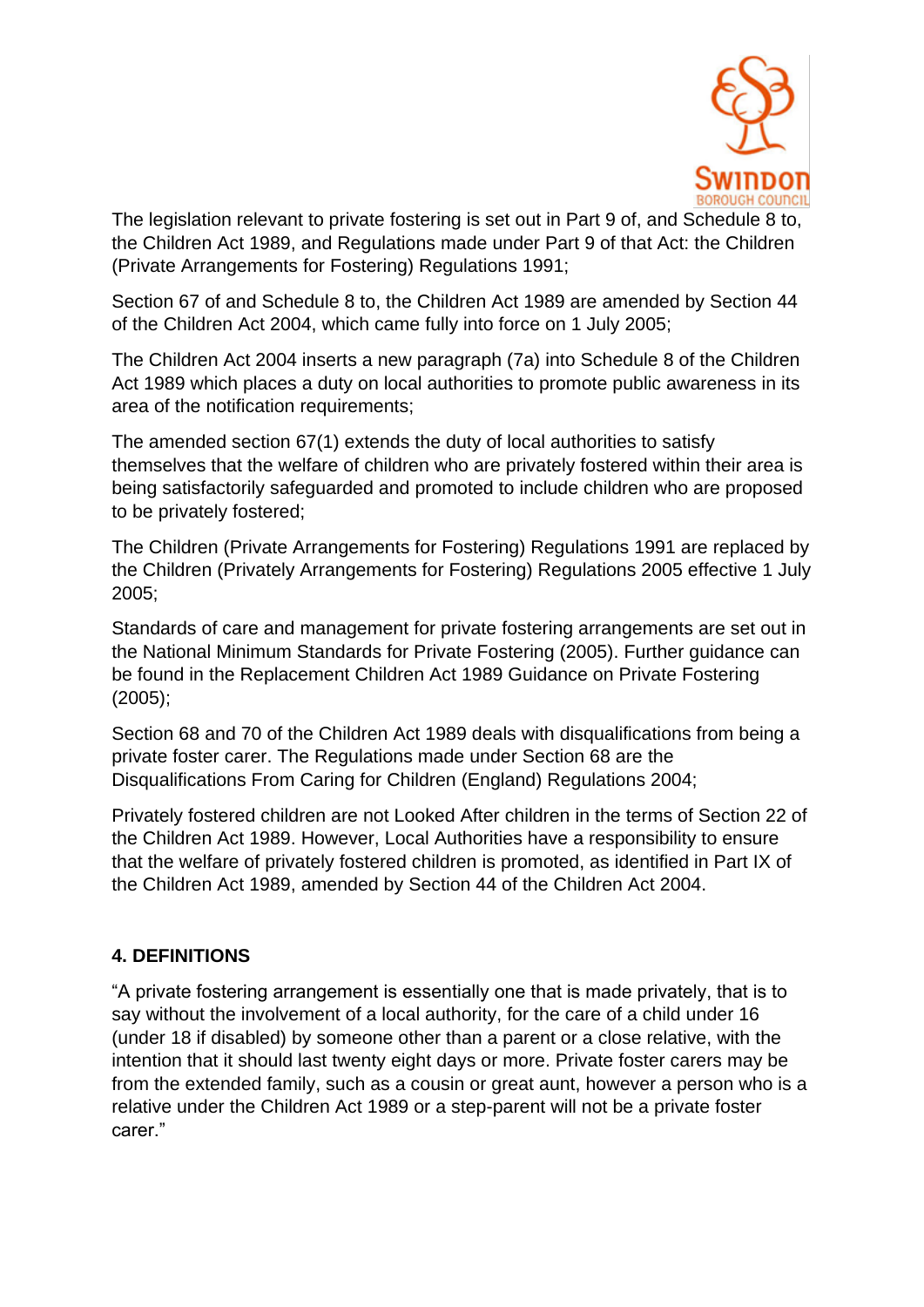

(Replacement Children Act Guidance on Private Fostering - DfES 2005, paragraph 1.6.)

A child who is Looked After by a Local Authority or placed in a residential home, hospital or school (where they are receiving full-time education)is excluded from the definition. Local Authorities will need to distinguish between private arrangements made between parents and carers, and arrangements in which the Local Authority with the consent of the parents, have been involved with regards to placement. In this instance the child is legally defined as Accommodated under Section 20 of the Children Act 1989, thus being a Looked After Child.

In a private fostering arrangement, the parent retains Parental Responsibility.

However, Children under 16 who spend more than 2 weeks in residence during holiday time in a school, become privately fostered children for the purposes of the legislation during that holiday period.

(Note: the local authority may exempt any person from giving written notice either for a specified period or indefinitely. This exemption may be revoked in writing at any time).

The Local Authority in which the private foster carer resides is the Local Authority responsible for deciding whether the arrangement is suitable and for monitoring whether the arrangement continues to be suitable.

# **5. THE CONTEXT FOR PRIVATE FOSTERING ARRANGEMENTS**

There is a wide variety of reasons why parents seek private foster care for their children. These may include:

- Children living apart from their families due to parental or family problems;
- Teenagers living with a friend, or friend's parent/carer, where relationships at home have broken down; or
- To complete a stage of education because of a family move;
- Children whose parents are working abroad or in another part of the country or serving in the armed forces;
- Children whose parents come into the country to study or work and find it difficult to care for their own children;
- Children sent to the UK for a "better life" or for educational purposes, including those attending language schools, foreign exchanges or sport academies who stay with host families;
- Children attending residential schools who stay with a teacher, or a friend's parents during the long school holidays;
- Children brought in from abroad with a view to adoption;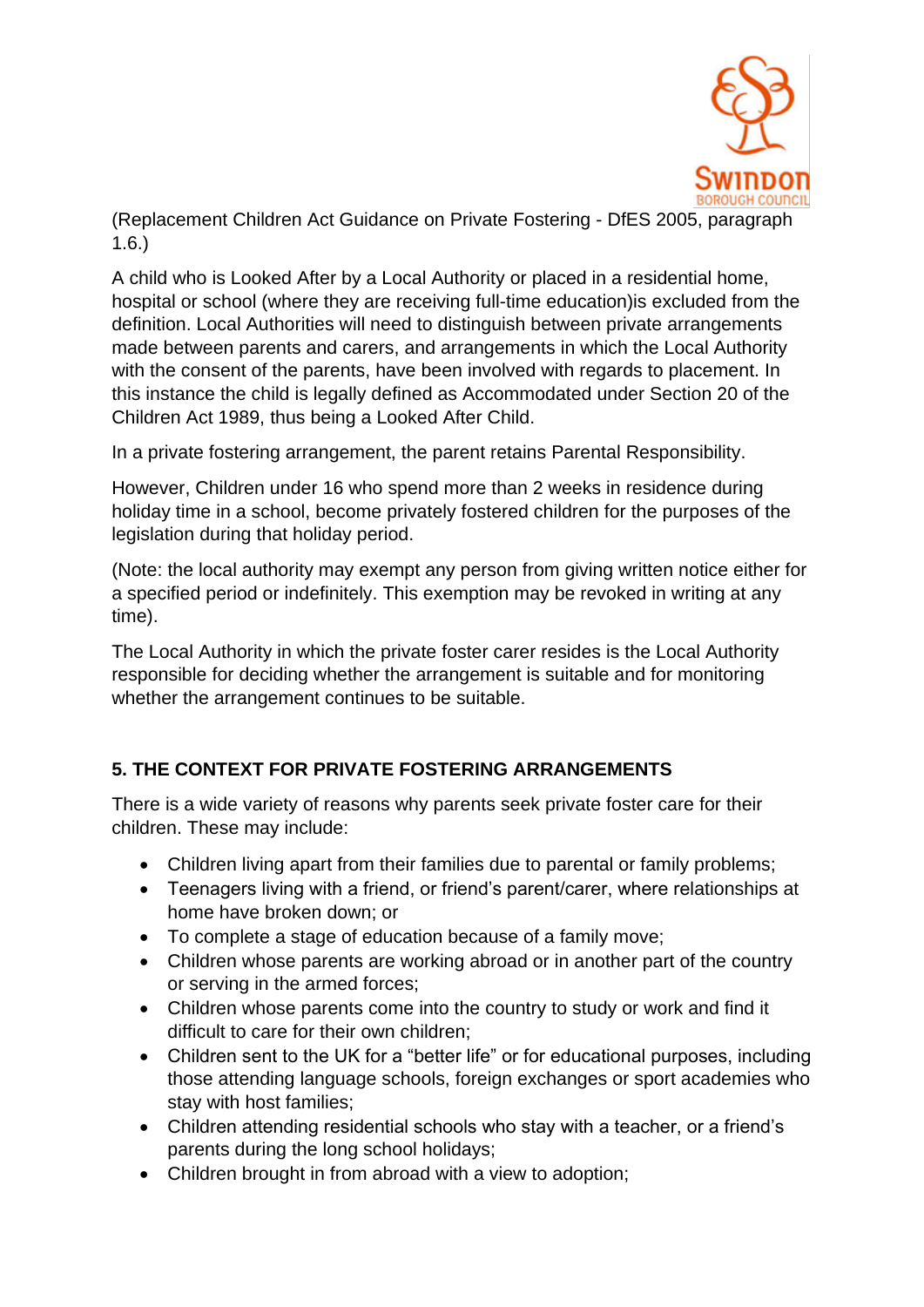

• Unaccompanied minors who are living with friends, relatives or strangers.

Private fostering arrangements can be a positive response from within the community to difficulties experienced by families. Nonetheless, privately fostered children remain a diverse and potentially vulnerable group.

Whilst many private fostered children will receive a good standard of care, it has to be recognised that children in private fostering arrangements can be extremely vulnerable. Children are often placed at a considerable distance from parents who may only be able to visit on an infrequent basis and have minimal oversight or estranged from their parents with limited or no contact. Some children may be being placed in open-ended private fostering arrangements affording children little security or sense of identity. Some children may have been trafficked or being exploited. Some children may have been placed with people who are not suitable to look after children. Children may be in need of protection or require specific services as Children in Need.

# **6. THE ROLE OF THE LOCAL AUTHORITY**

The Local Authority has a duty to satisfy themselves that the welfare of children who are, or are to be, privately fostered is being satisfactory promoted and safeguarded, and to provide necessary advice and support to the child and to those caring for them. This includes ensuring that parents and carers fulfil their responsibilities.

A private fostering arrangement differs from a foster placement, which has been arranged by the Local Authority, in that the child does not have the status of being Looked After by the Local Authority. It is a private arrangement between the parent and the private foster carer. The Local Authority does not 'approve' such placements, but simply investigates the circumstances to determine whether or not there is a need to invoke any of their existing powers in order to ensure the safety of the child.

The practical responsibilities of the Local Authority in a private foster arrangement include the following:

- Raising awareness amongst its staff, partner agencies and the general public about private fostering and the duty to notify of such placement;
- Receiving notifications from parents, carers or any other person involved directly or indirectly in arranging for a child to be privately fostered and respond in accordance with legal requirements to those notifications;
- Appointing an officer to report on the suitability of any proposed or actual private fostering arrangement that has been notified;
- Carrying out a full assessment on all aspects of the arrangement including the suitability of the private foster carer and his or her household and premises;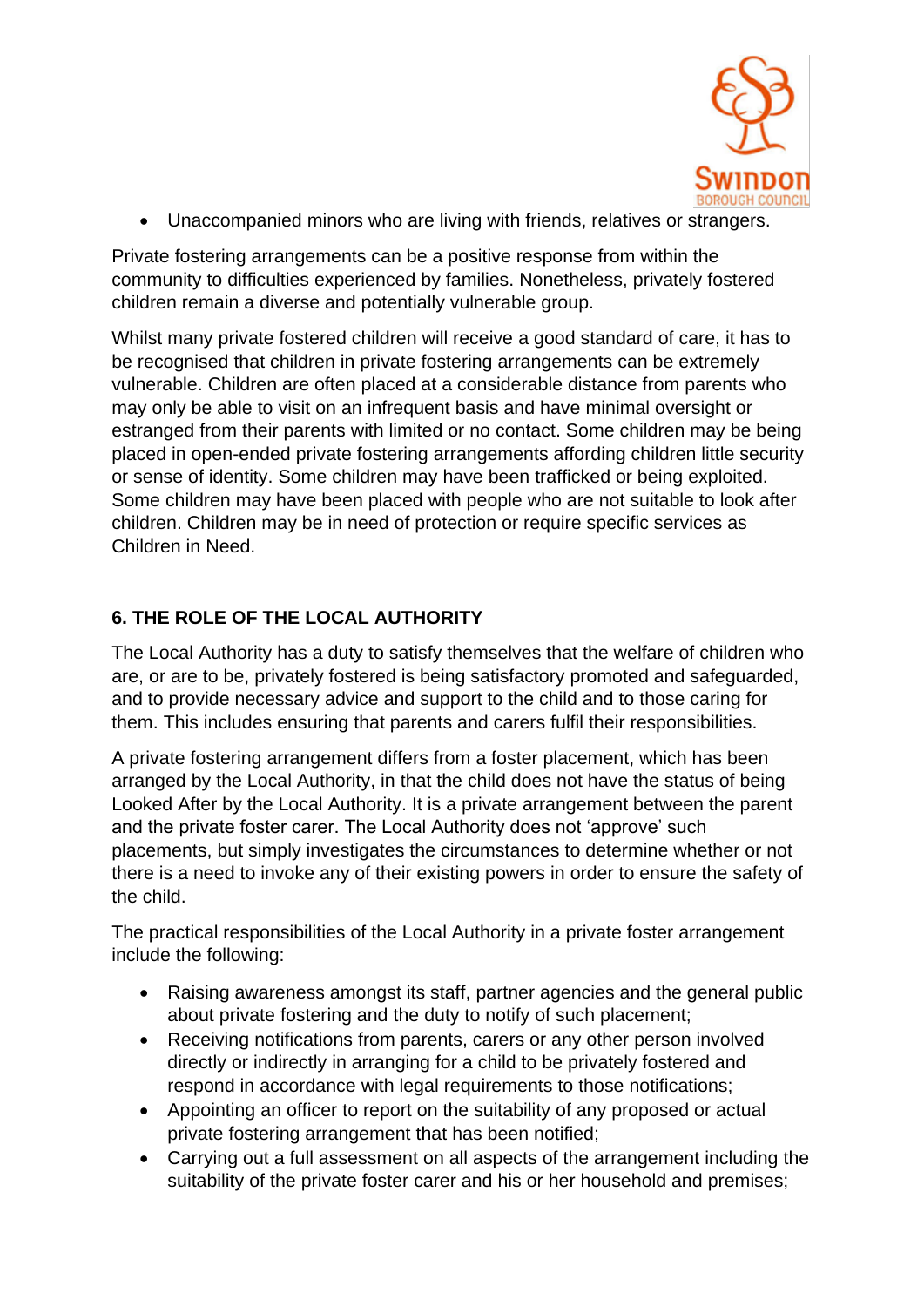

- Carrying out all necessary checks on the private foster carer and their household;
- Appointing an officer to visit a child who is privately fostered, within minimum timescales set out in Regulations, and when reasonably requested to do so by the child, the carer, a parent or parents or other person/s with Parental Responsibility;
- Ensuring the child is seen and where appropriate seeing the child alone, and that an interpreter is provided if required;
- Providing advice and support to the private foster carer, parents and the child, and any other significant persons or organisation to ensure the child's needs are met and that they are safeguarded and protected;
- That a written report is completed for each visit;
- Assess applications for exemptions to usual fostering limit;
- To make appropriate enquiries to determine whether or not the proposed or actual private foster carer or any member of their family is disqualified;
- Consider the need for specific Requirements and Prohibitions and exercise its powers if required;
- To ensure that Parents and Carers are aware of the appeals process and to respond to appeals made;
- Ensure that where children are considered to be "in need", or at risk, or require action to safeguard and protect that the appropriate procedures are followed such as children in need procedures and or child protection procedures.

The Local Authority is expected to monitor compliance with all duties and functions in relation to private fostering. This will include:

- Keeping data on all private fostering arrangements;
- Track the progress of all private fostering arrangements;
- An analysis of the impact of awareness raising initiatives;
- Regular audit of a sample of case records;
- Identifying themes, gaps, exemplars of good practice to feed into practice and policy development;
- Consulting with children, young people, parents and private foster carers;
- Investigating any patterns of concern raised by privately fostered children;
- Reporting annually to the Director of Children's Services;
- Reporting annually to the Chair of the Local Safeguarding Children Board.

The Local Authority must also nominate a specialist social worker who can be contacted for advice. In this procedure this specialist worker is referred to as the Private Fostering Social Worker.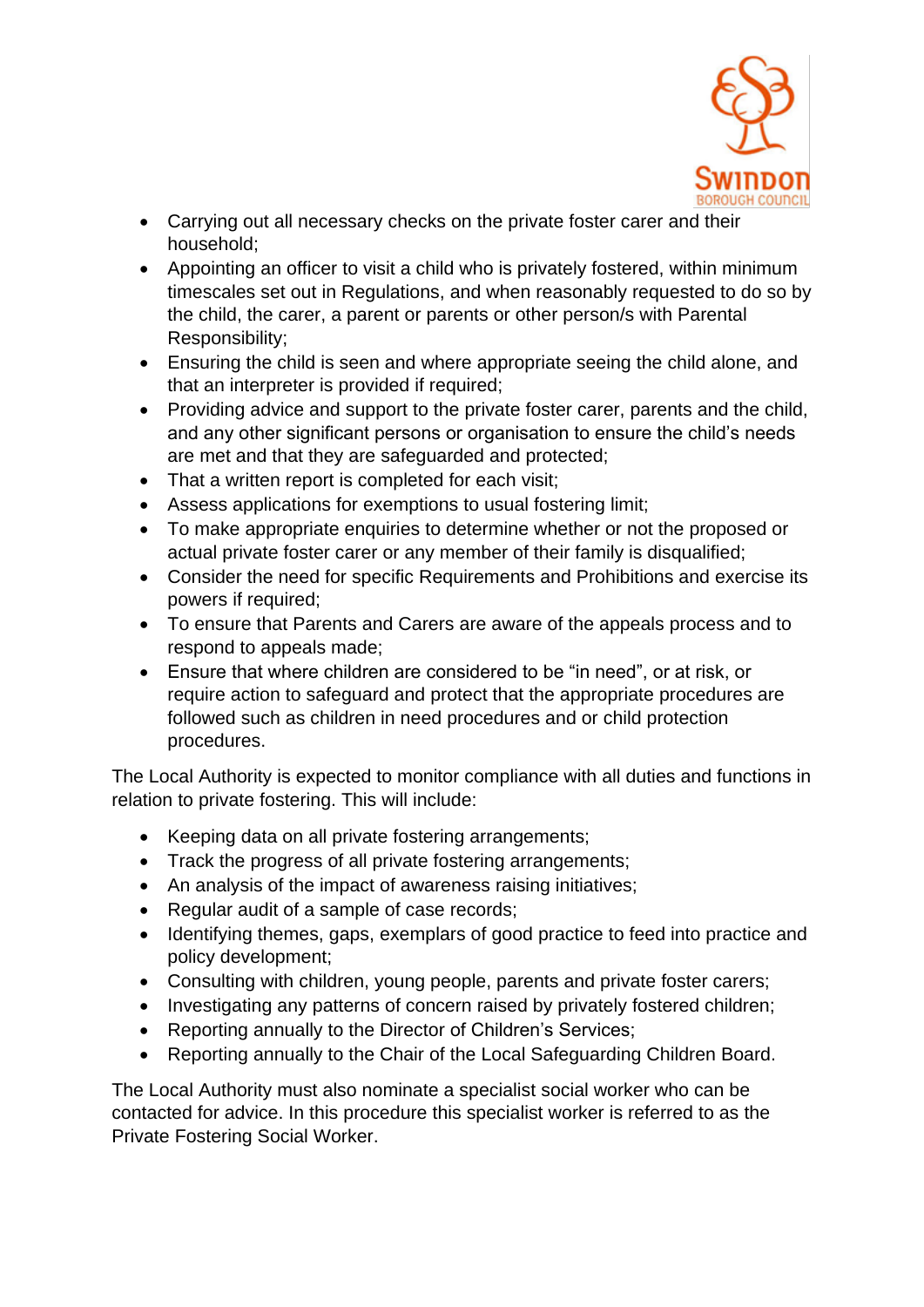

It is the Council's policy that all private fostering notifications are referred to Swindon Borough Council's Multi Agency Safeguarding Hub (MASH) where they will be recorded and screened. The assessment (with the exclusion of host families / children from other local authorities) will then be passed to the Assessment and Child Protection Team (ACP), who will be responsible for completing the statutory assessment in respect of the child / young person and monitoring their welfare.

The Private Fostering Social Worker is responsible for carrying out the full assessment on private foster carers and their household and for providing on-going support and advice to the arrangement.

The Private Fostering Social Worker is lined managed by the Fostering Service. The Service Manager has the ultimate decision making responsibility with respect to findings of suitability, imposition of requirements, prohibitions, disqualifications and exemptions for proposed or actual private fostering arrangements.

# **7. THE ROLE AND EXPECTATIONS OF PARENTS AND THOSE WITH PARENTAL RESPONSIBILITY**

Parental Responsibility is defined by the Children Act 1989 to include all the powers and duties of parents in relation to a child and his property. A parent may arrange under Section 2(9) of the Act for a private foster carer to meet some of his/her parental responsibilities, but a private fostering arrangement does not absolve a parent of his/her parental responsibilities. Responsibility for safeguarding and promoting the welfare of the private foster child rests with the parent. Parental participation is one of the key principles of the Children Act. The Local Authority must give careful consideration to arrangements made for the child's parent to exercise his/her rights, powers, duties and responsibilities.

In a private fostering arrangement the practical responsibilities of the parent include the following:

- Notification of the Local Authority of their intention to place a child with, or that a child has been placed, or removed from, private foster carers;
- Giving adequate information to the carers about the child, including medical information. This should include information about family culture, race, language and background, and the child's routine and care;
- Informing carers and the Local Authority of any changes of contact details such as address;
- Planning for the child's future;
- Maintaining the child;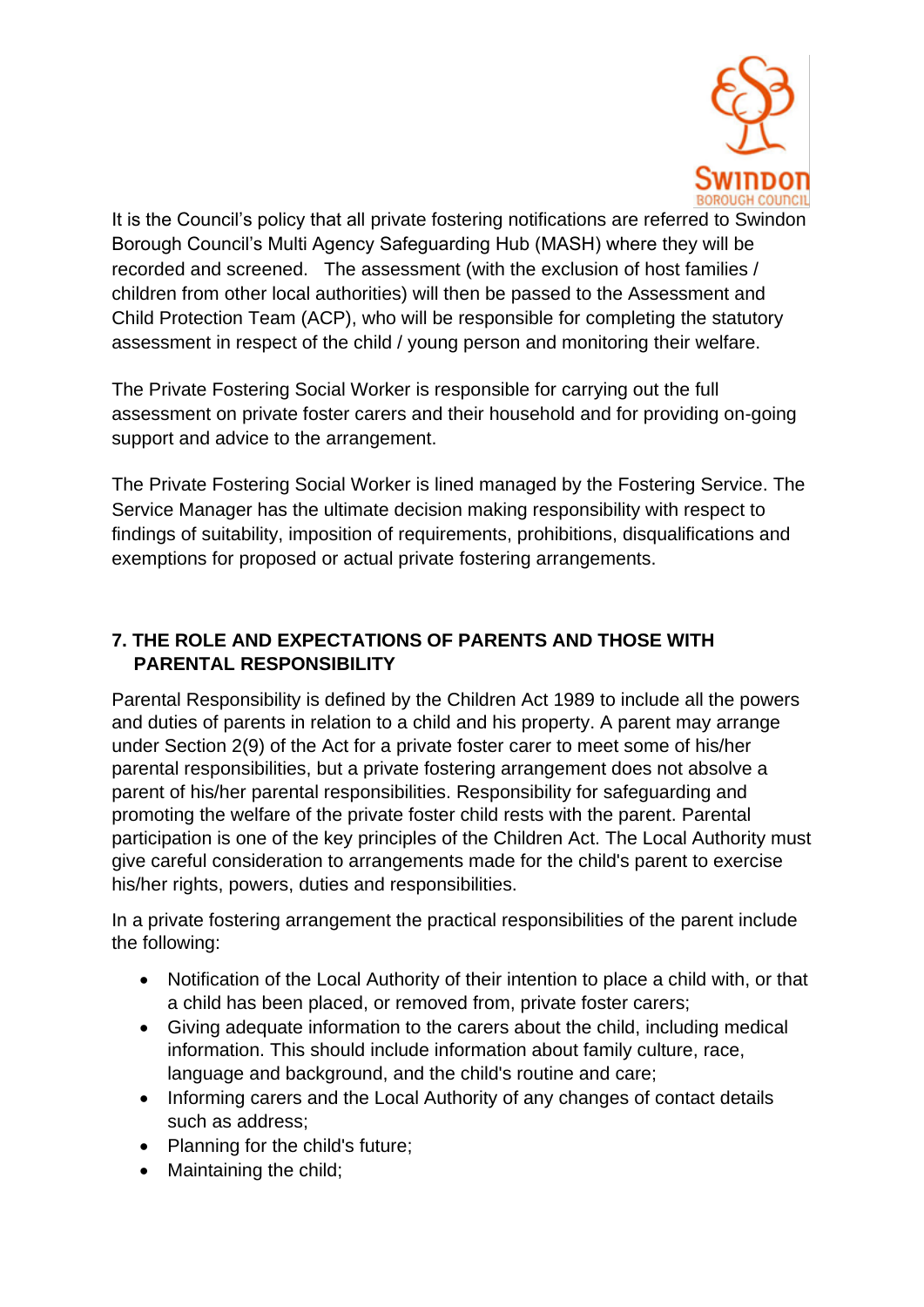

• Exercising Parental Responsibility appropriately.

If the parent or those with Parental Responsibility are failing to exercise their responsibilities e.g. failing to pay maintenance or keep in touch with the child, the Social Worker should try to locate them and find out if there is a problem, give advice and take action as necessary. Where they cannot be contacted over a sustained period of time in discussion with Fostering Team Manager /Head of Service, legal advice should be sought to consider what, if any action should be taken by the Local Authority.

# **8. THE ROLE AND EXPECTATIONS OF PRIVATE FOSTER CARERS**

Private foster carers have a responsibility to safeguard and promote the welfare of the child, and are empowered (under Section 3 (5) of the Children Act 1989) to do what is reasonable to safeguard and promote the child's health, education and emotional needs.

In a private fostering arrangement the practical responsibilities of the private foster carer includes the following:

- Notify the Local Authority of their intention to receive a child or the a child has already been placed in their care;
- Notify the Local Authority of intention to cease to care for a child;
- Participate in a full assessment of themselves and their household's suitability to foster children privately;
- Inform the Local Authority of any changes of circumstances within the household;
- Allow the child to be visited by the Local Authority and to be seen alone;
- Maintain contact with parents and encourage visits to take place.
- It is an offence for a private foster carer to refuse to allow a child to be visited or to obstruct the Local Authority in carrying out its duties towards a privately fostered child.

If a circumstance arises in which a private foster carer, or a potential private foster carer, is not fulfilling their responsibilities, then this would trigger concerns regarding the safeguarding of a child and a discussion will be required with the relevant Team Manager, Head of Service and the Legal Advisor from Legal Services as to an appropriate way forward.

# **9. NOTIFICATIONS TO THE LOCAL AUTHORITY**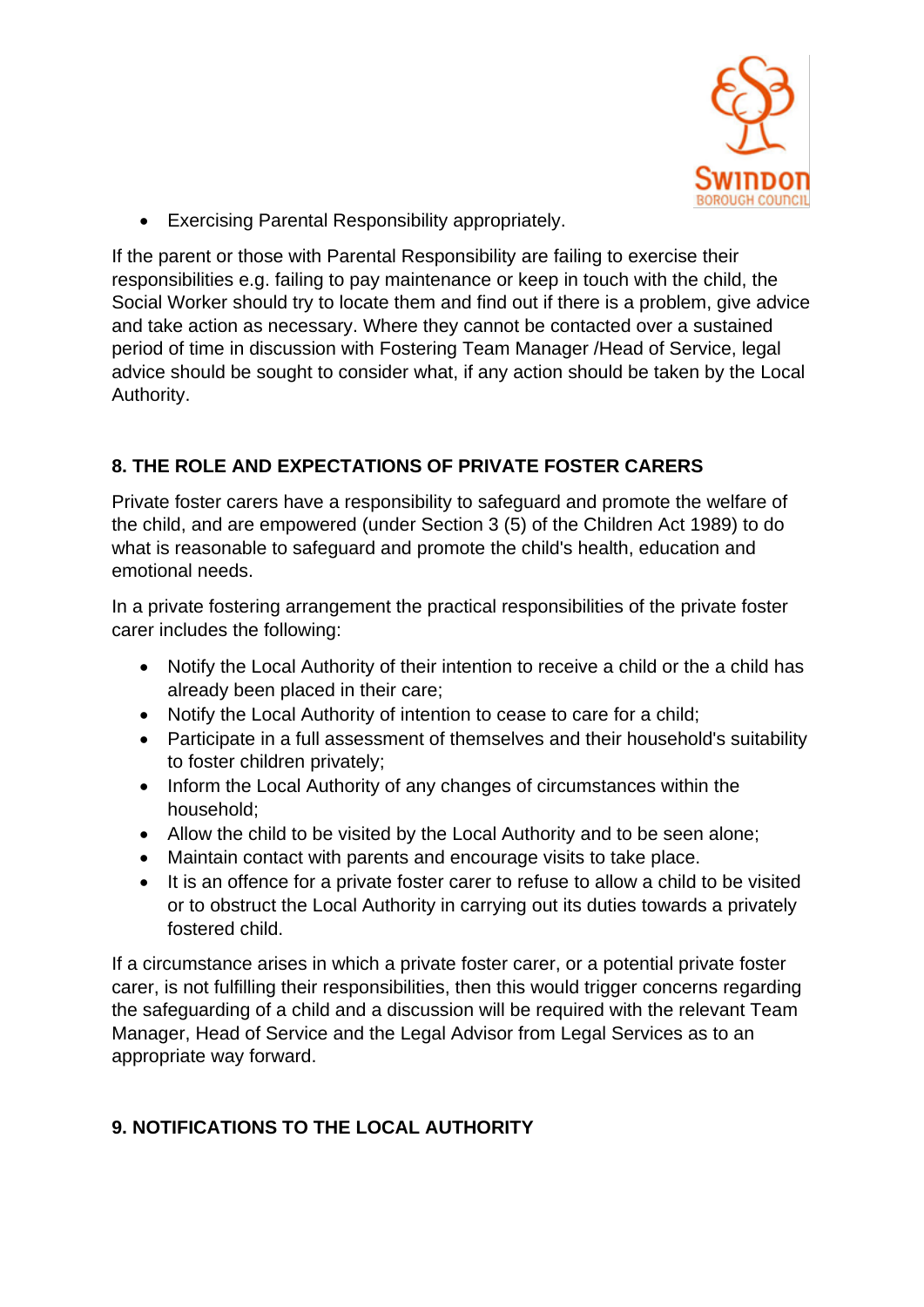

This section seeks to provide staff with practice guidance in relation to the notification requirements as set out in the Children (Private Arrangements for Fostering) Regulations 2005 and the associated replacement Children Act Guidance on Private Fostering (2005).

#### 9.1 Notifications of the Private Fostering Arrangement

There is a shared and individual responsibility for interested individuals to notify the local authority in relation to private fostering, as below:

- A person who proposes to privately foster a child and is not yet caring and providing accommodation for that child is required to notify the local authority in writing not less than 6 weeks and not more than 13 weeks before he receives the child, unless he is to receive him in an emergency (Regulation  $3(1)$ ).
- A parent of a child, or any other person with parental responsibility for the child, who proposes, or knows that it is proposed that the child is to be privately fostered must notify the local authority in writing not less than 6 weeks and not more than 13 weeks before the arrangement is to begin, unless the private fostering arrangement is made in an emergency (Regulation 3(2)).
- A person who is involved (whether or not directly) in arranging for a child to be privately fostered shall notify the appropriate local authority in writing not less than 6 weeks and not more than 13 weeks before the arrangements is to begin, unless the arrangement is made in an emergency (Regulation 3(3)).
- Notifications should be sent to Swindon Borough Councils Multi Agency Safeguarding Hub (MASH).

# 9.2 Content of the Notice

Regulations 3(4) and 7(2) requires that the content of the notice must specify:

- The name, sex, date and place of birth, religious persuasion, racial origin and cultural and linguistic background of the child;
- The name and current address of the person giving notice and any previous address of his within the last 5 years;
- The intended duration of the private fostering arrangement;
- The name and address of the parent of the child or of any other person with parental responsibility, and (if different) of the person from whom the child is to be received;
- The name and address of any brothers and sisters (where known);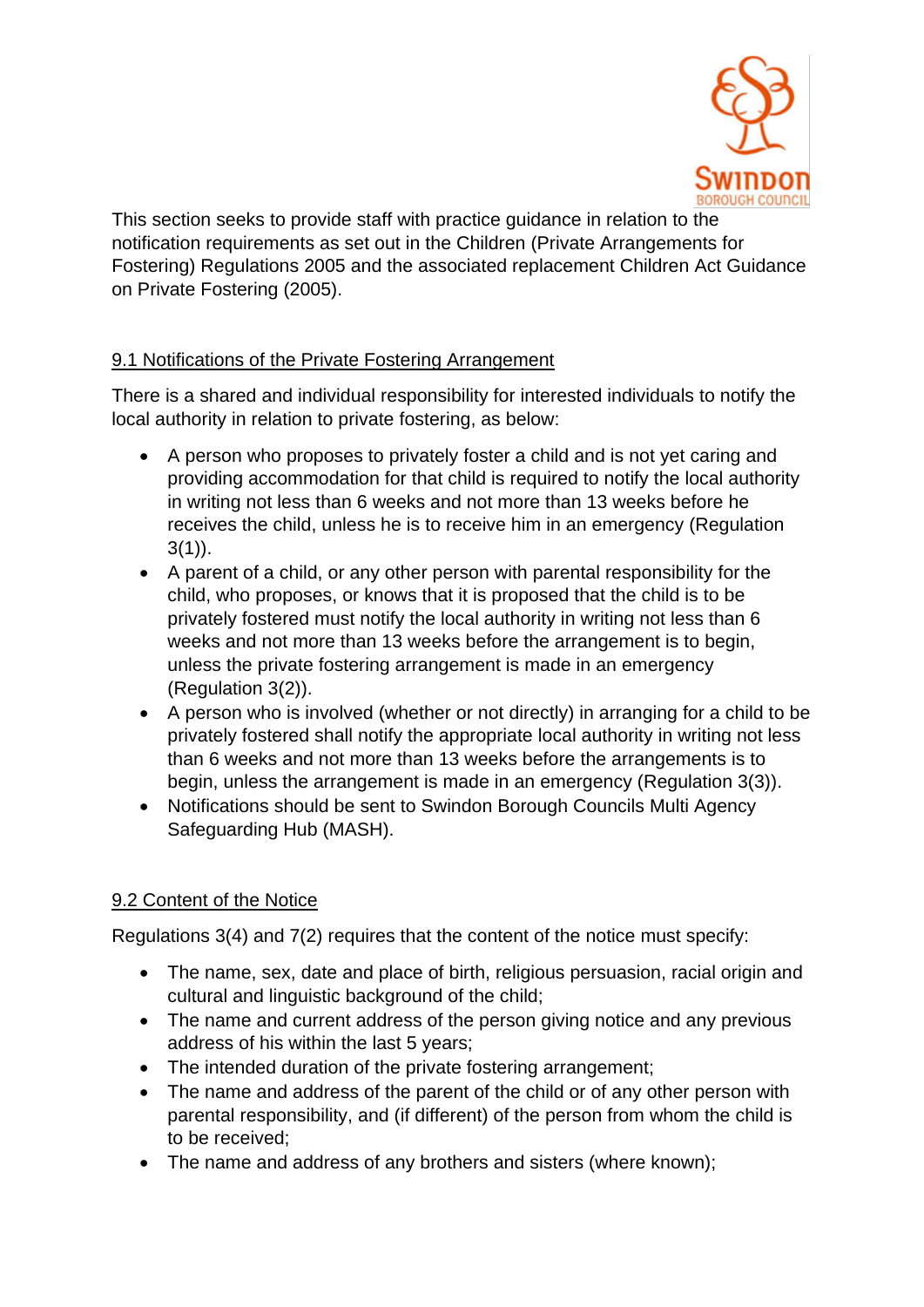

- The name and address of any other person who is involved in making the arrangement;
- The intended date on which the arrangement will begin:
- The particulars of any offence of which the proposed private foster carer has been convicted;
- Any disqualification or prohibition imposed on the proposed private foster carer under Section 68 or 69 of the Children Act 1989, and any such conviction, disqualification or prohibition imposed on any other person living, or employed at, his household.
- A person who gives notice that he/she proposes to privately foster a child must within 48 hours of receiving that child notify the local authority that he/she has received the child (Regulation 9).

# 9.3 Notifications by a Person already Privately Fostering a Child

Any person receiving a child in an emergency or already caring for and providing accommodation for a child, when he/she became a 'privately fostered child', must notify the local authority for the area in which the child is privately fostered, and should do so in writing not more than 48 hours after the private fostering arrangement begins (Regulation 7(1)).

Regulation 7(2) requires that the content of the notice must specify:

- The name, sex, date and place of birth, religious persuasion, racial origin and cultural and linguistic background of the child;
- The name and current address of the person giving notice and any previous address of his within the last 5 years;
- The intended duration of the arrangement;
- The name and address of the parent of the child or of any other person with parental responsibility, and (if different) of the person from whom the child was received;
- The name and address of any brothers and sisters (where known);
- The name and address of any other person who was involved in making the arrangement;
- The date on which the arrangement began;
- The particulars of any offence of which the proposed private foster carer has been convicted;
- Any disqualification or prohibition imposed on the proposed private foster carer under Section 68 or 69 of the Children Act 1989, and any such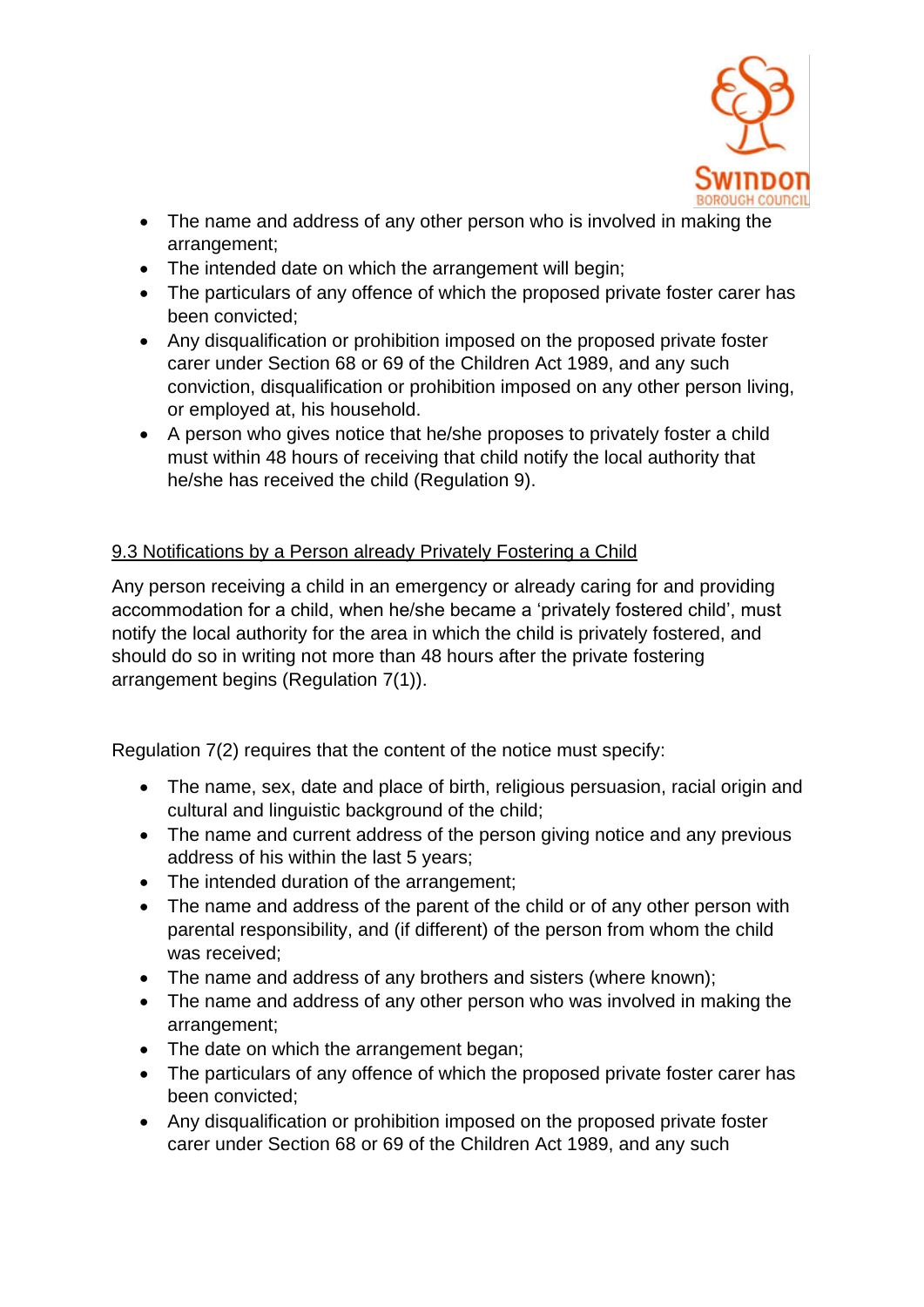

conviction, disqualification or prohibition imposed on any other person living, or employed at, his household.

#### 9.4 Changes in Circumstances

In accordance with Regulation 13, private foster carers are required to notify the local authority in writing of certain changes in circumstance, in advance if practicable, but not more than 48 hours after the change. They are required to notify the local authority of:

- Any person who begins or ceases to be part of their household; and
- Any new conviction, disqualification or prohibition of theirs or any person living, or employed, in their household;
- Any change in their address ( if change to another local authority area see below for duty to notify other authorities);
- If the child leaves their household or the private foster placement is otherwise ended.
- The child's death.

Where notification is received that a proposed placement has not gone ahead, the Private Fostering Social Worker will check the reasons for the change in the arrangements and consider whether any further action is required in relation to the child in his or her current situation, for example whether the child should be referred to as a Child in Need for an Assessment, or whether the case can be closed.

Where notification is that the placement has ended, the Private Fostering Social Worker should ascertain the name and address of the person now caring for the child and his or her relationship with the child. Parents also have a duty to notify the Local Authority in writing of the ending of the placement including the name and address of the person into whose care the child has moved.

#### 9.5 Notifications to or from Other Local Authorities

Where notification is received that the private foster carers have moved to a different Local Authority, the Private Fostering Social Worker must contact the Local Authority where the carer has moved to. The Social Worker must provide the new Local Authority with the name and address of the private foster carer, the name of the child being privately fostered and the name and address of the child's parents.

If a notification is received from another Local Authority about a private foster placement in the Swindon area, care should be taken to ensure that full written information is received from the previous authority including, where available, details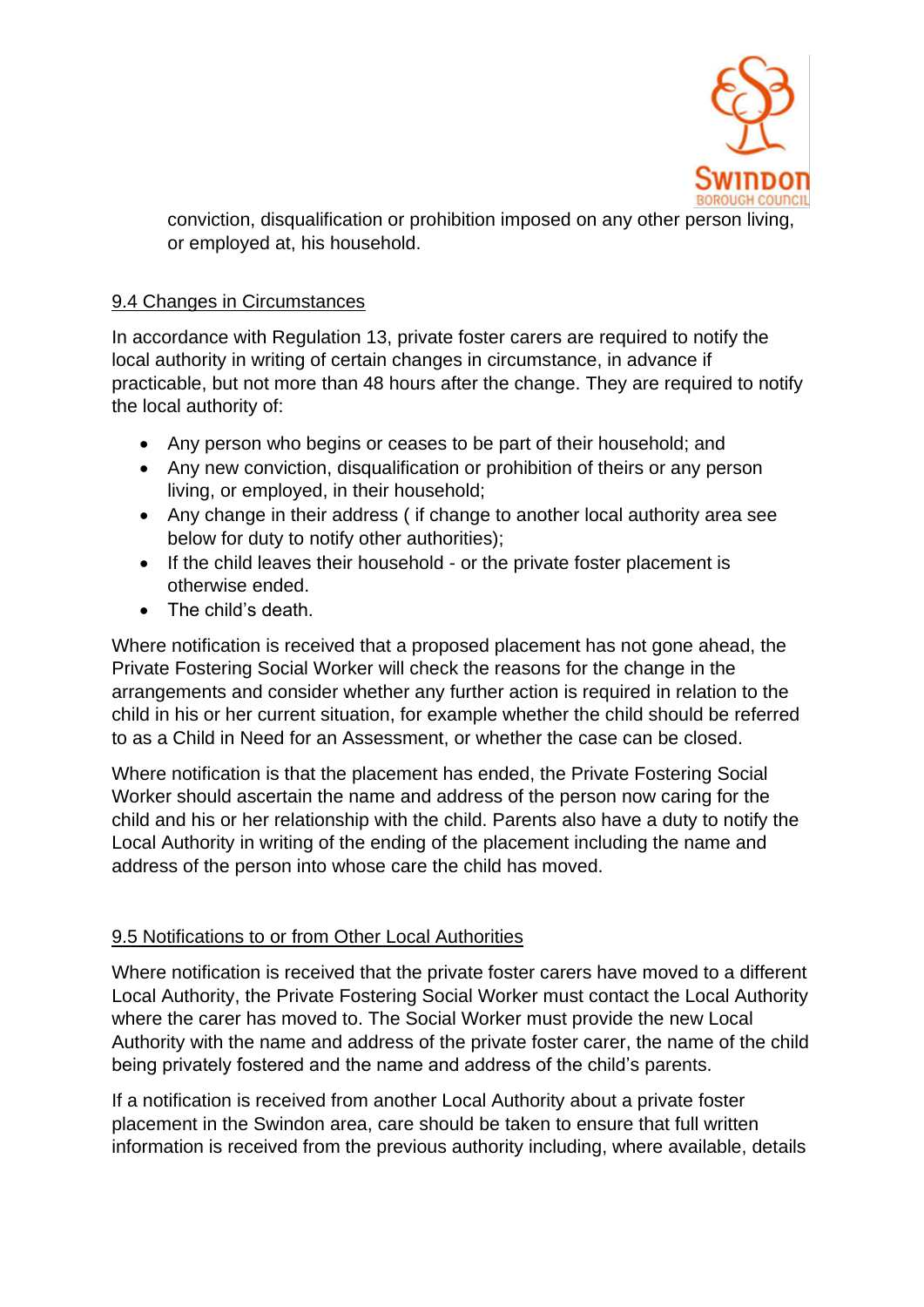

of any previous assessments of suitability, reports on the subsequent progress of the placement and any concerns that may have arisen.

#### 9.6 Duties of other Professionals to Notify the Local Authority

Teachers, health and other professionals should notify the Local Authority of a private fostering arrangement that comes to their attention, where they are not satisfied that the Local Authority have been or will be notified of the arrangement. This is so that the Local Authority can discharge its duty to safeguard and promote the welfare of the privately fostered child.

Any agency that becomes aware of a private fostering arrangement must notify Swindon Borough Council's MASH team of the arrangement immediately and must inform the parent and private foster carer of their intention to do so. MASH can advise further if there are any concerns or questions in relation to informing parents or carers.

If a verbal notification is received, staff should explain the legal requirement for the notification to be made in writing. Staff should ensure that the matter is formally recorded on the local authority's data management system, and provide written confirmation that the notification has been received.

#### 9.7 Children Privately Fostered Out of the Borough

Swindon Borough Council is responsible for assessments of private fostering arrangements made in their area. If a child from Swindon is privately fostered outside of Swindon Borough Council area, the Social Worker will pass the information on to the appropriate Local Authority. If a child from another Local Authority moves to Swindon to a private fostering arrangement, then Swindon Borough Council is responsible for assessing the arrangement and the referral will be processed the same as a new notification on a case not already open to the locality authority. Case responsibility for the child however will remain from with the Local Authority where the child's permanent home address is located.

#### **10. ACTIONS TO BE TAKEN ON RECEIPT OF NOTIFICATION**

When notification or information is received from any source that a child is privately fostered within Swindon Borough Council, this information must be passed to the MASH Team.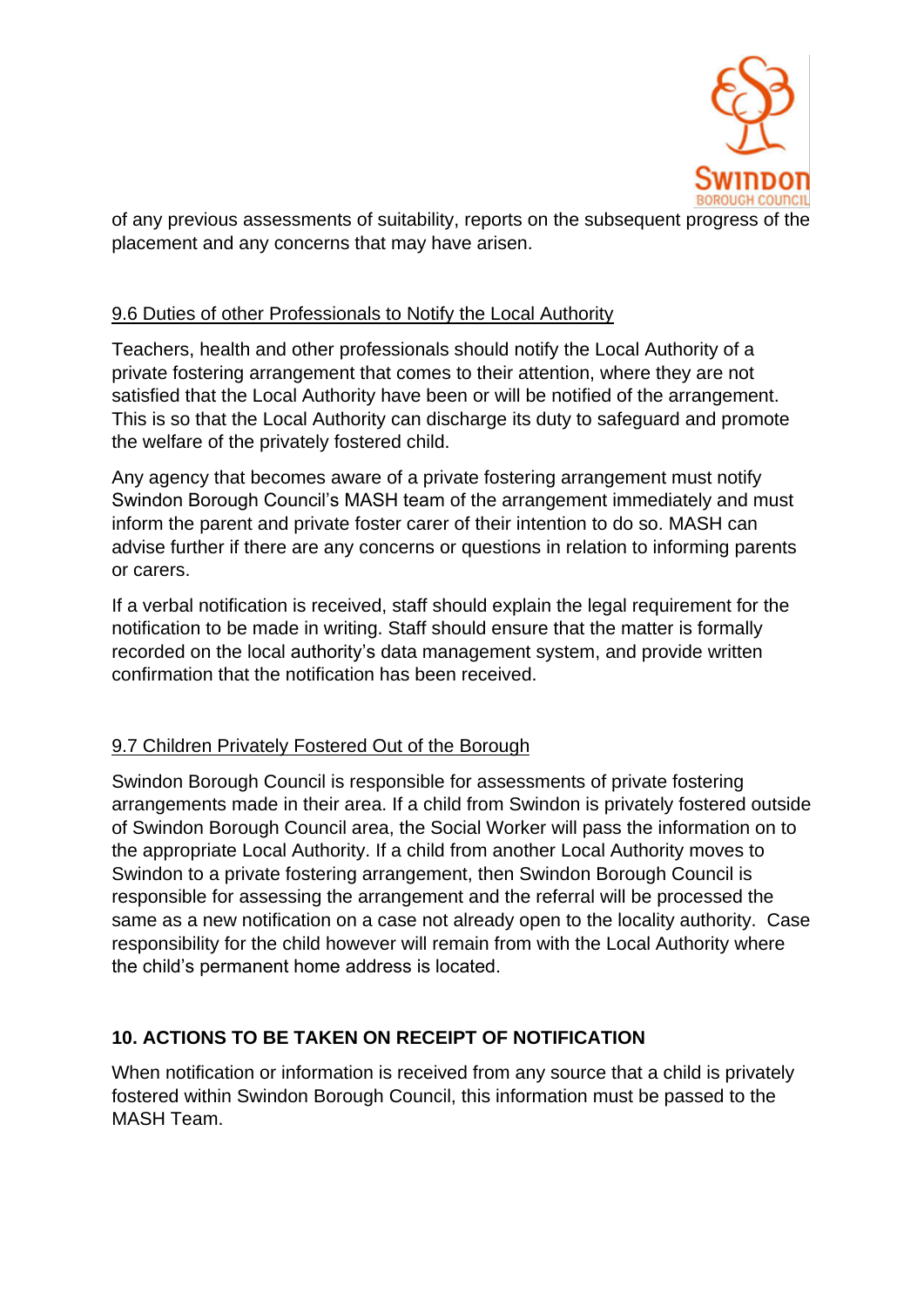

#### 10.1 Initial Contact and Assessment

During initial contacts with parent and private foster carers and other professionals, the MASH Team should:

Check whether the arrangement falls within the scope of the Private Fostering Regulations - The definition of private fostering can be found in these procedures under Section 4, Definitions;

Alternative advice, information and or services might be required by the referrer or by the family concerned should this placement not come under this definition;

Check whether the written notification addresses all of the relevant issues outlined Section 9 of these procedures. (If necessary, provide a standard notification form for the private foster carer or parent to use) and record on the local authority's data management system;

The details will then be passed to the Assessment and Child Protection Team ad Private Fostering Social Worker to undertake the assessments.

#### 10.3 Initial Visit and Assessment

Following the notification to MASH, it is determined that this is a private fostering arrangement; an 'Assessment' needs to take place.

A Social Worker from the Assessment and Child Protection Team (ACP) must be allocated to carry out the following tasks within 7 working days of receipt of the Notification to complete the 'Assessment', which must also be recorded:

Visit the private foster carers in the home where the child is to live (or already living) and speak to them and all members of the household;

Visit and speak to the child, alone unless the social worker considers it inappropriate to do so, and, if age appropriate and using the child's preferred method of communication;

Speak to and, where practicable, visit the parents;

Ensure that the purpose and likely duration of the private fostering arrangement is understood by and agreed between the parents and the private foster carers;

Ascertain the wishes and feelings of the child about the private fostering arrangement;

Ensure that the parents are involved in planning for the child and explore whether the child's needs may be more appropriately met by providing services to the child and parent at home;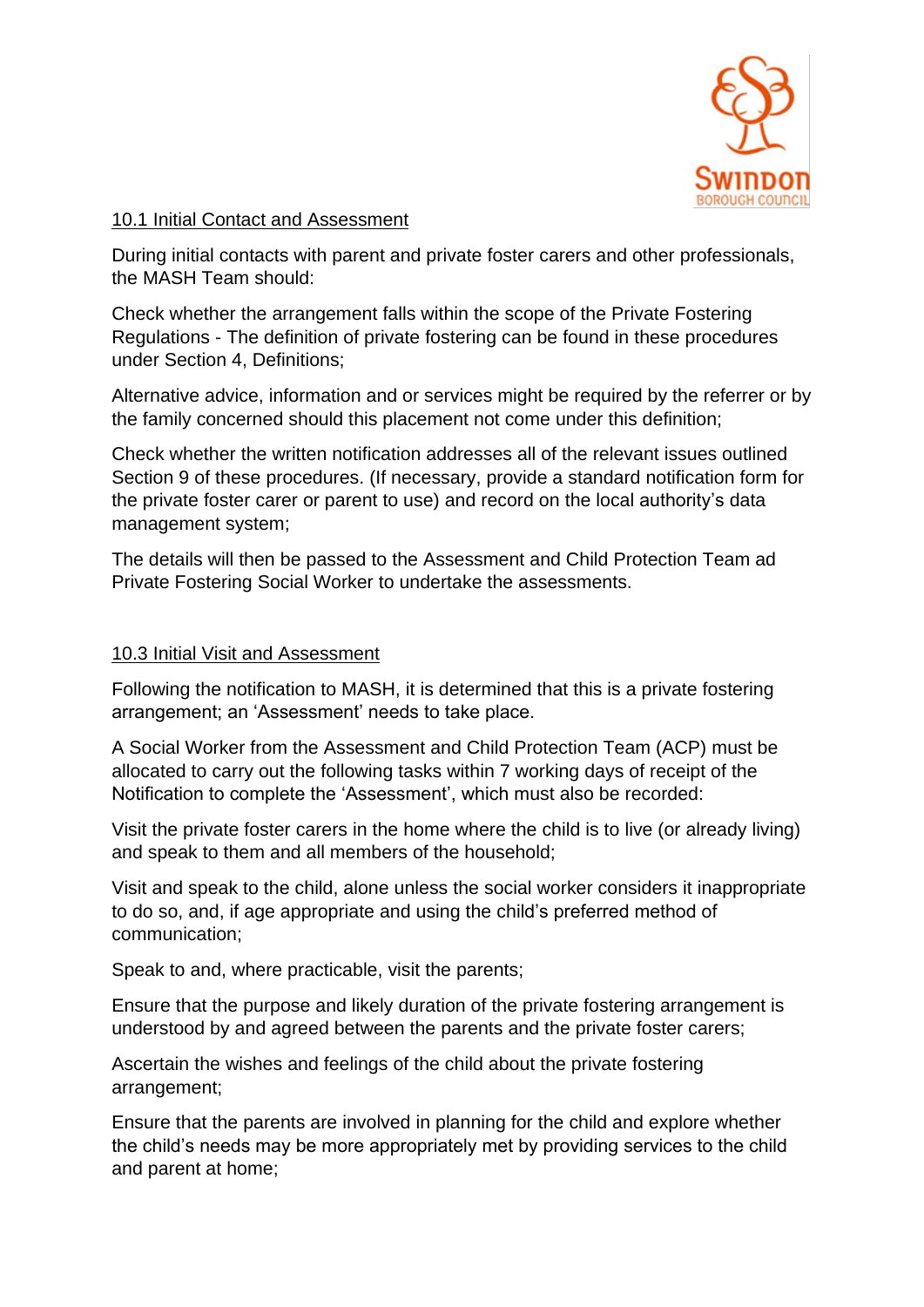

Where the child has already been placed, ensure that the child's development in all aspects is satisfactory, that the standard of care being given to the child is appropriate and that the child's needs arising from his or her religious persuasion, racial origin and cultural and linguistic background are being met;

Where the child has already been placed, check that the financial matters are in order and the contact arrangements are working;

Notify the relevant health and education agencies of the child's placement or proposed placement including the health visiting service where appropriate;

Ensure that any necessary links are or will be established with other agencies for example because of the child's disabilities and/or Special Educational Needs;

An interpreter who is independent of the child's parents and of the private foster carer should always be used in relation to the child and any person visited where their preferred language is not English.

If, at any stage of the assessment, information is obtained which suggests that a child already placed with the private foster carer may be a 'Child in Need', the manager may authorise services (including financial support) under a Child in Need Plan. Where the child is considered at risk of Significant Harm, Safeguarding Children Procedures should be followed. Any action required by the Local Authority to secure the child's safety should be considered and legal advice sought as necessary.

Where the private fostering arrangement is for children who are not UK citizens the social worker should on their first visit to a privately fostered child check the child's passport in order to confirm the child's immigration status and confirm the child is lawfully present in the UK. This is also important in confirming the child's identity. Where there are issues the Home Office UK Visas and Immigration can be consulted.

In the event of a refusal of any person to cooperate with the making of the necessary checks, the social worker should advise the private foster carers that they cannot be recommended as suitable and advise the parents of the reason why alternative arrangements will have to be made for the child.

Any action required by the Local Authority to secure the child's safety should be considered and legal advice sought as necessary.

# **11. TRANSFER TO SOCIAL WORK LOCALITY TEAM**

All private fostering cases should be held within the relevant locality team (with the exclusion of host families and children from another local authority) under S17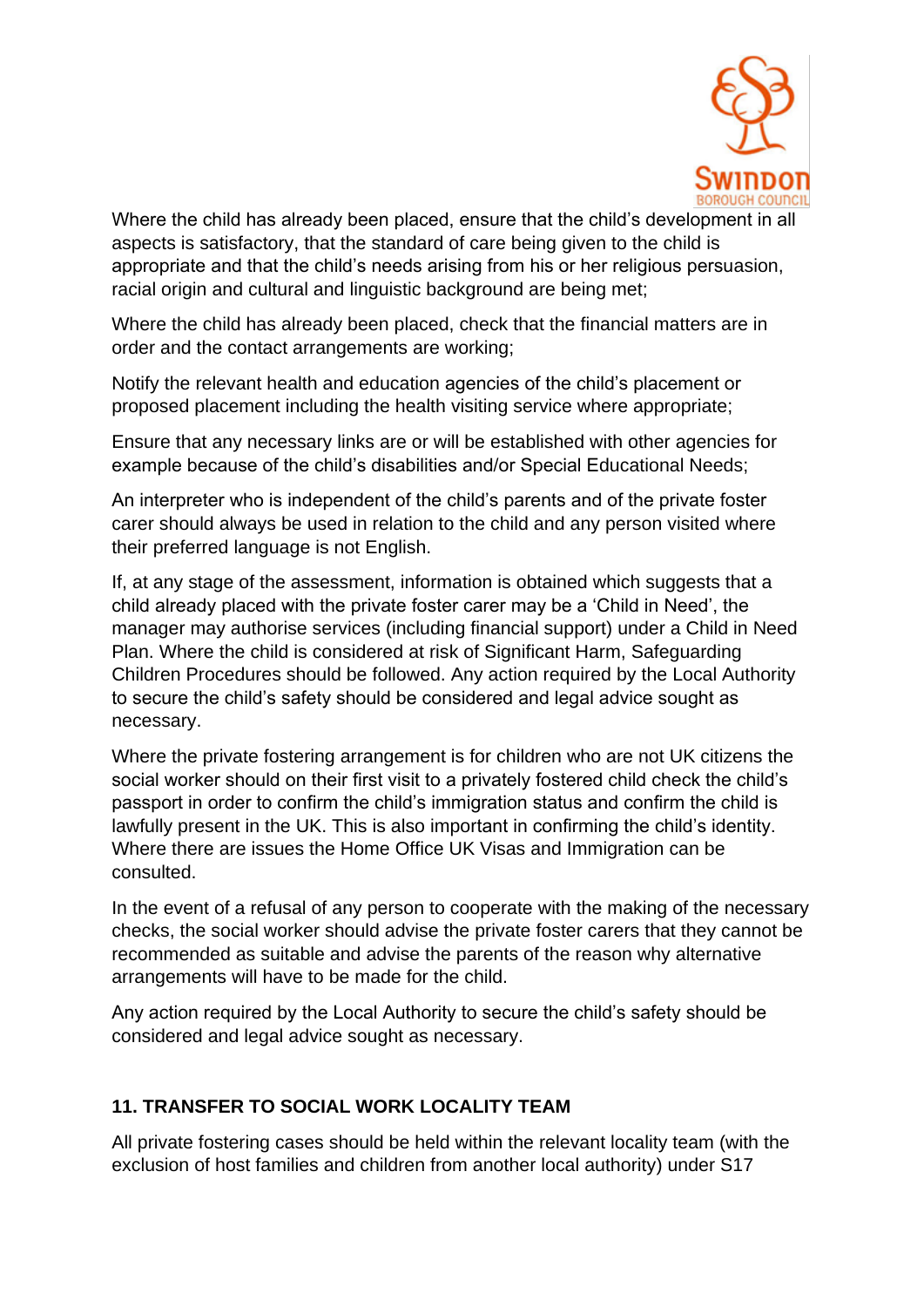

following the transfer from ACP so that support can continue to be provided to the child, their parents and their carer.

Should a private fostering arrangement be identified on a case already open to the locality team, the child's social worker will make a private fostering notification via MASH so the private fostering assessment can begin. The child's social worker will then update the statutory assessment to reflect the change in circumstance and follow the steps outlined within the initial visit outlined above.

The Private Fostering Social Worker will be linked to the allocated Social Worker in the Service where the case will be held. This is to ensure that the allocated Social Worker is aware of the requirements under National Minimum Standards and Regulations with respects to assessment, visits and support to a private fostering arrangement. In these cases, the allocated social worker will be responsible for carrying out all the duties that would have been carried out by the Private Fostering Social Worker with the exception of the private fostering assessment.

# **12. INITIAL VISIT BY THE PRIVATE FOSTERING SOCIAL WORKER**

An initial visit will be made by the Private Fostering Social Worker, which should where possible be completed jointly with the child's allocated Social Worker.

During the initial visit, the social workers should:

- Explain the assessment process to the private foster carer and provide written information to them;
- Advise carers of support, information, advice and training available to them and provide written information;
- Explain the requirements for Regulation 8 visits;
- Confirm or if required ascertain consent to agency checks and enhanced DBS check;
- Arrange for the private foster carer and all members of the household over 16 to complete application forms for Enhanced Disclosure and Barring Service checks;
- Establish the private foster carer's child care experience, access to support and views and intentions regarding care and behaviour management of the child;
- Check the suitability of the accommodation, the capacity of the private foster carer to look after the child, the suitability of other members of the private foster carer's household
- Ensure that the parents are involved in planning for the child and explore whether the child's needs may be more appropriately met by providing services to the child and parent at home;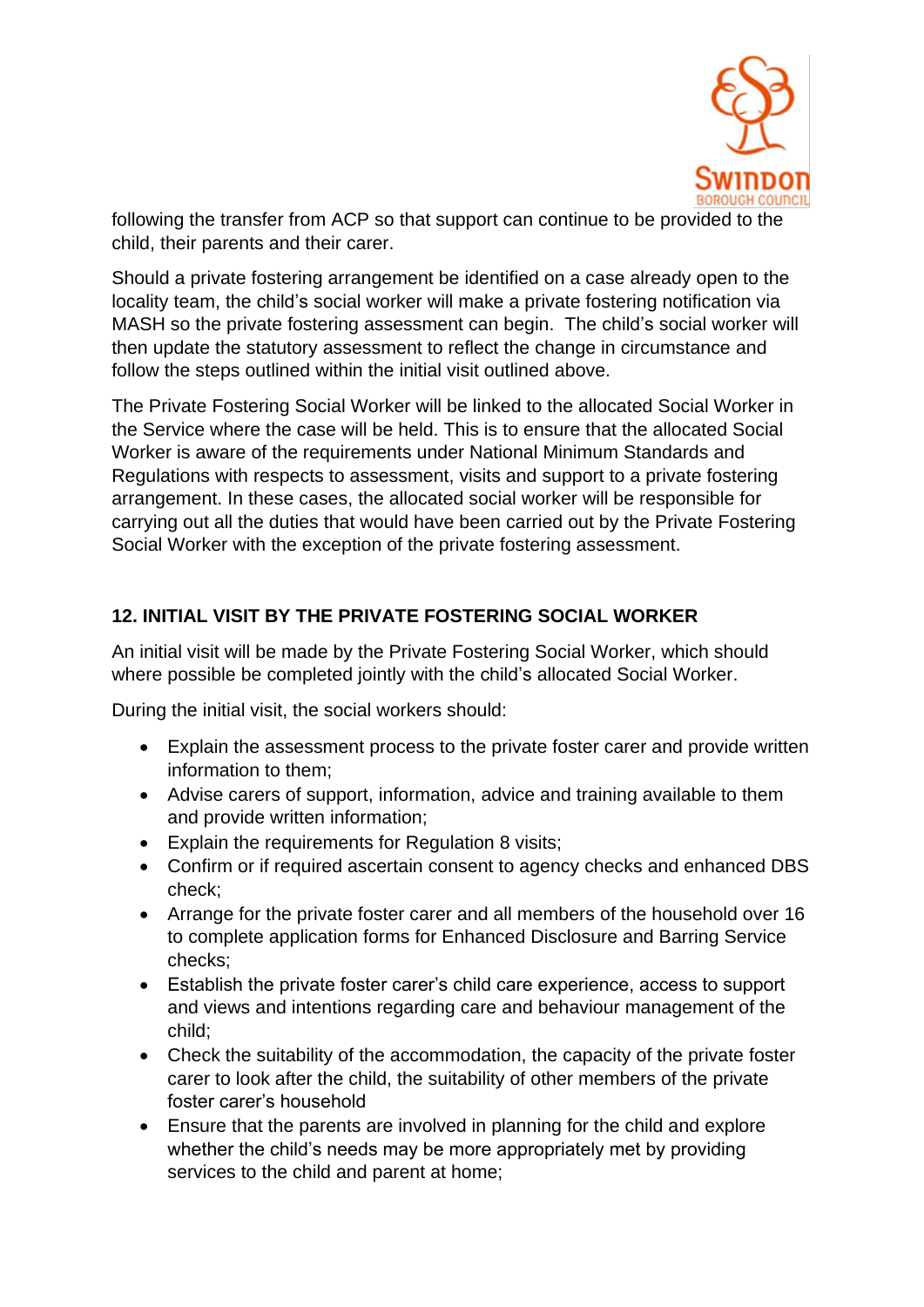

- Encourage the parents to draw up a written agreement with the private foster carers as to their respective expectations and responsibilities in relation to the fostering arrangement including financial arrangements and the child's contact with his or her parents and other significant family members
- Where the child has already been placed, ensure that the child's development in all aspects is satisfactory, that the standard of care being given to the child is appropriate and that the child's needs arising from his or her religious persuasion, racial origin and cultural and linguistic background are being met;
- Where the child has already been placed, check that the financial matters are in order and the contact arrangements are working;
- Notify the relevant health and education agencies of the child's placement or proposed placement including the health visiting service where appropriate;
- Ensure that any necessary links are or will be established with other agencies for example because of the child's disabilities and/or Special Educational Needs;
- Ensure that the suitability to privately foster declaration form completed and signed for all relevant members of the household.
- An interpreter who is independent of the child's parents and of the private foster carer should always be used in relation to the child and any person visited where their preferred language is not English.
- Advise the private foster carer of the need for notification to the Local Authority and preparation of the child before any further move, and for continuity of information being passed to the next carer;
- Advise the private foster carer in relation to recording the child's development, particularly incorporating the following matters:
- Maintaining the child's medical history;
- Keeping a file of school reports;
- Noting dates of contact with the parents and significant others;
- Maintaining a financial record;
- Noting dates of contact with professionals;
- Keeping a photograph album.

In the event of a refusal of any person to cooperate with the making of the necessary checks, the social worker should advise the private foster carers that they cannot be recommended as suitable and advise the parents of the reason why alternative arrangements will have to be made for the child.

Any action required by the Local Authority to secure the child's safety should be considered and legal advice sought as necessary.

If the initial visit takes place after the child's placement, the social workers should also: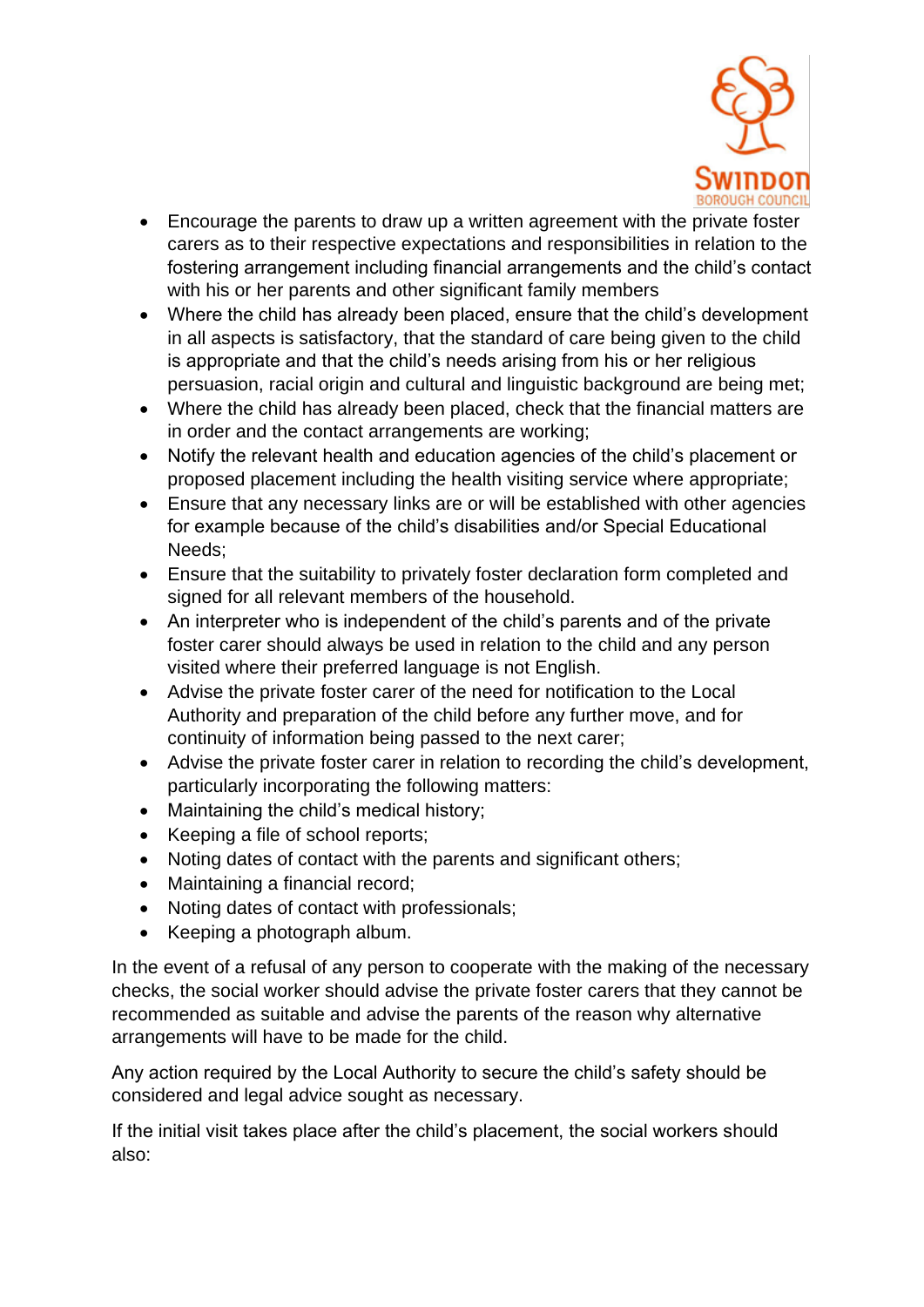

- Ensure that the parents have fully informed the private foster carer of the child's medical history and any current need for ongoing professional monitoring and medication, and has handed the child's personal child health records to the private foster carer;
- Encourage the private foster carers to draw up a written agreement with the child's parents as to their respective expectations and responsibilities in relation to the fostering arrangement including the contact arrangements, finances and expected duration; (a template for written agreements can be provided to parents and Carers
- Ensure that the child is registered with a GP, dentist and, if necessary, optician local to the foster home;
- Ensure that a school place has been arranged for the child if of school age;
- Ensure the parent provides the private foster carer with a written general consent to cover any necessary medical treatment and that a copy of this consent is given to the GP, dentist, and optician and retained on the child's file.

If, at any stage of the assessment, information is obtained which suggests that a child already placed with the private foster carer may be a 'Child in Need', the manager may authorise services (including financial support) under a 'Child in Need Plan'. Where the child is considered at risk of Significant Harm, the Swindon Borough Council Child Protection Procedures should be followed.

Whilst in legislation there is no reference to the minimum or maximum age that a private foster carer can be, age can be an issue. A person under the age of 18 is NOT an adult and is unable to secure independent accommodation, as they are not able to legally sign a tenancy agreement. This is of considerable importance and therefore Swindon Borough Council consider it good practice to not allow a person under the age of 18 to be considered as a potential private foster carer.

#### 12.1 Checks

Checks should be made as follows:

On the Local Authorities data management system and with each relevant Local Authority (where private foster carer resides, or have previously resided and where the child currently resides or has previously resided);

Police checks where a child has been placed in an emergency or where it is anticipated that a child may be placed prior to the completion of DBS checks;

Enhanced level DBS checks.

Checks with the schools for all young people of school age living in the home.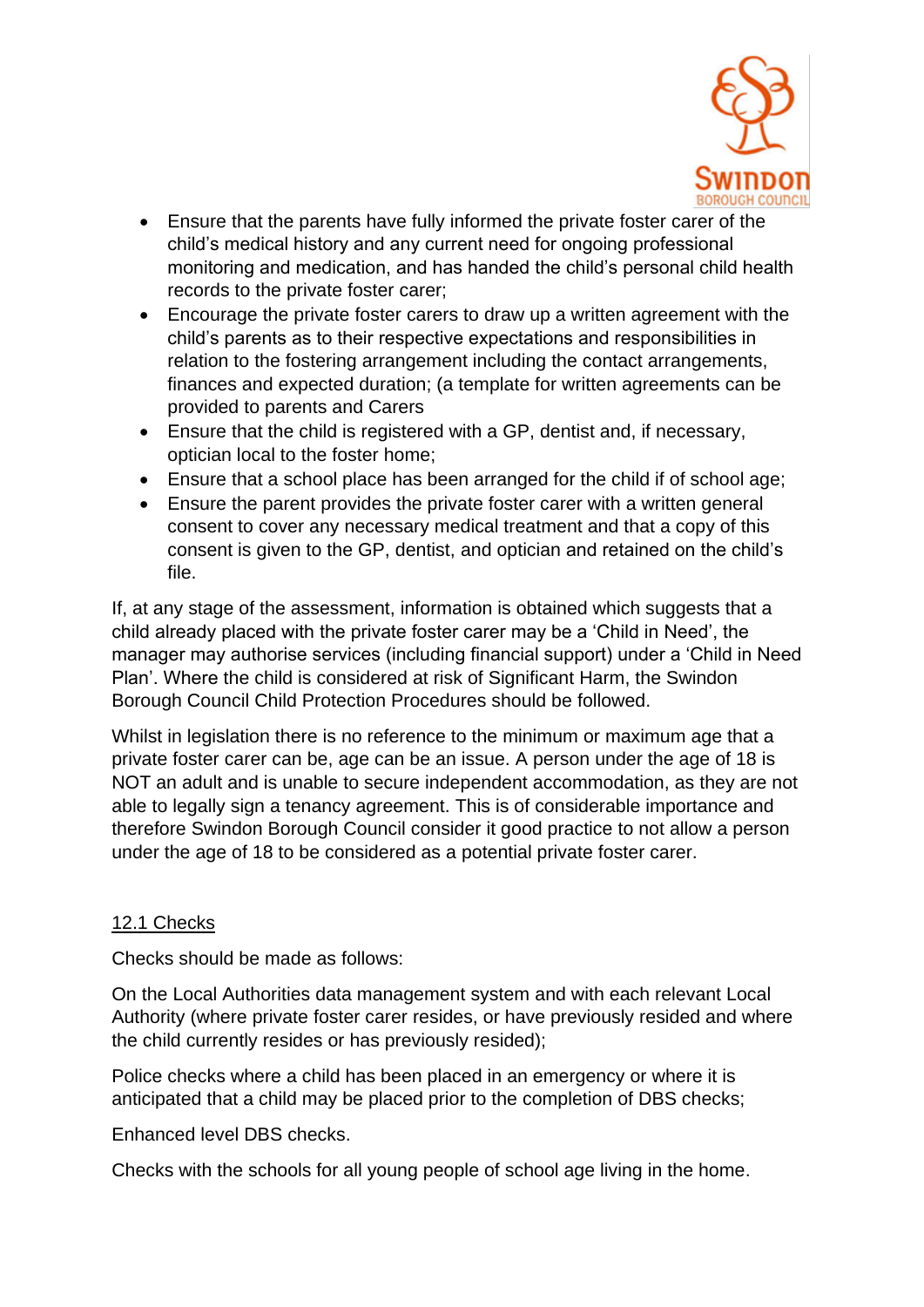

Standard health check with private foster carers GP.

Health Visitor checks where applicable

Checks with Blackberry Hill Hospital, Probation and Child Information Service (CIS)

# **13. SUPPORT AND INFORMATION FOR BIRTH PARENTS OR THOSE WITH PARENTAL RESPONSIBILITY**

Birth parents or person/persons with parental responsibility should be given or sent a copy of the following:

- Private Fostering: A Guide for Parents and Private Foster Carers;
- Complaints Leaflet.

All parents should be made aware of the support and information that is available to them. Wherever possible this should be done in person and confirmed in writing. If this is not possible as the parent is abroad for example, written information should still be sent and contact made by phone. Other means of communication could be used at a later date such as by post or e-mail.

Parents need to be informed, that they are required by law to notify the Local Authority if they change address. Parents should also keep the local authority up to date with their latest contact details such as land line number, mobile phone, email or work contact, so that the local authority can maintain contact with them. They should also be advised to keep the private foster carer informed of any changes in their contact details. Children can become worried if their parents are not contactable particularly if they do not live locally or live abroad.

Parents may need advice on a wide range of issues, which the Private Fostering Social Worker can provide such as:

- Advice around whether or not private fostering is the right choice of care for their child, or whether a specific private foster carer is able to meet their child's needs;
- Advice and support around making alternative arrangements for the care of their child where the Local Authority considers that it is not appropriate for the child to be privately fostered, and where a private fostering arrangement is prohibited and no other is contemplated;
- Parents may also require help in looking for an alternative to private foster care in the event that they are unhappy with proposed or current arrangements;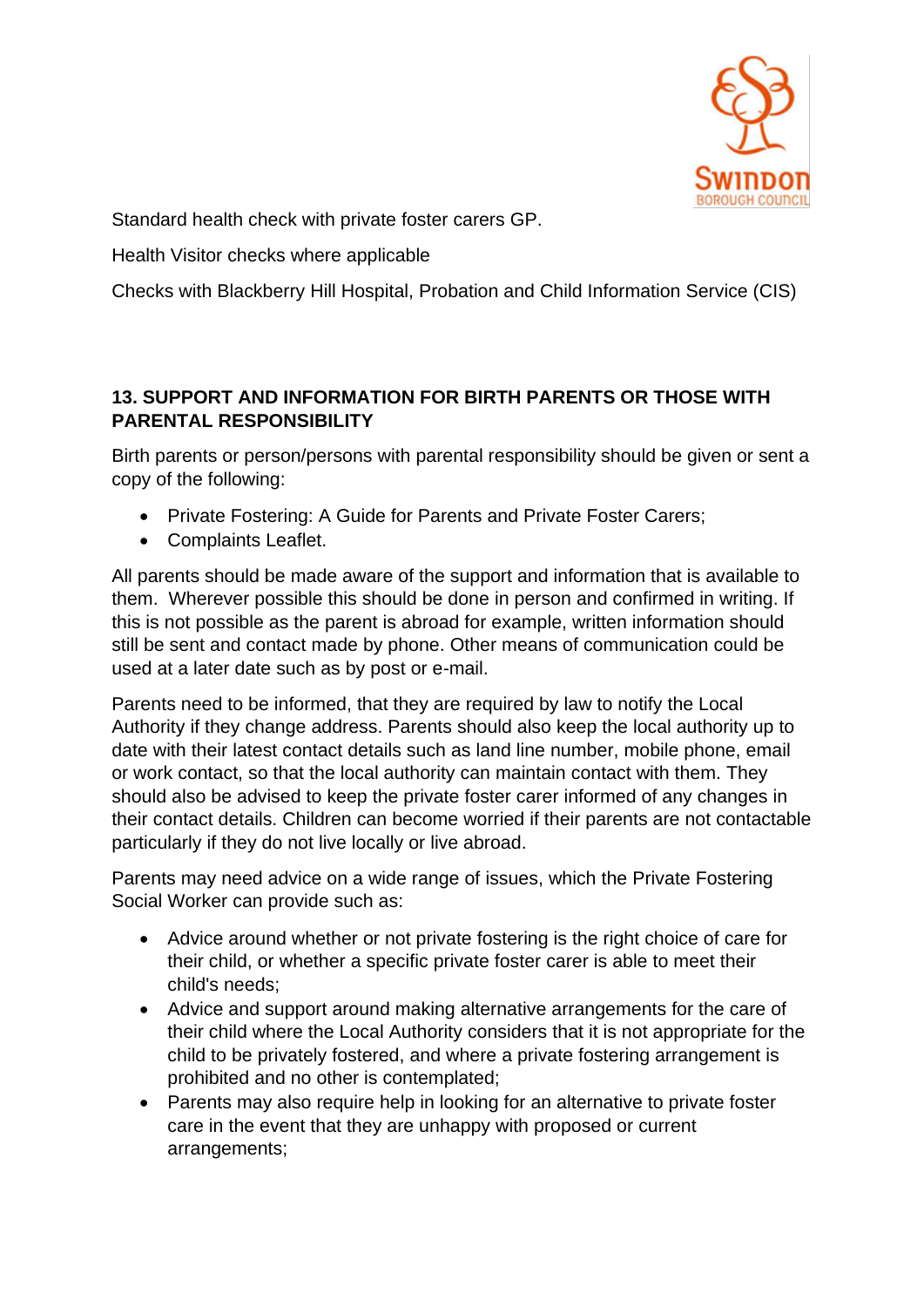

- If applicable, Parents may need to be advised on the desirability to keep siblings together if possible - unless a child has particular needs which preclude being with siblings;
- They may also need advice on what to do if they are concerned about their child's care (both for information and if a situation arises);

The Private Fostering Social Worker should advise parents around the importance of promoting positive attachment. This should be done by emphasising to parents the need for them to remain in close contact with their child throughout the duration of the arrangement and advising of the implications of a child living away from home with someone else to whom they may become attached if parental involvement is not maintained.

Information and advice should always include looking at what can be done to help the child return to their family, and end the need for the private fostering arrangement. In each case the Local Authority needs to consider whether support or referral to another agency would remove the necessity for the child to be privately fostered and, where feasible and in the child's best interests and with the parents' consent, provide that support or make that referral.

It is important that parents be advised of the need to ensure that all aspects of the arrangement are agreed in advance and recorded in a written agreement with the private foster carer, including clear statements around financial support and the proposed duration of the care arrangement. This is to ensure that the arrangement remains stable and avoids breakdowns that would have a negative effect on the child.

Social Workers can provide assistance in brokering agreements between parents and carers on the nature of the arrangements. The arrangement between parents and carers should ensure that the child's holistic needs are being met. The agreement should cover:

- The direction and purpose of the placement;
- Any financial arrangements;
- Visiting patterns;
- Meeting the child's educational needs;
- Meeting the child's health needs;
- Any other issues e.g. staying with friends etc.

A template for written agreements can be provided to parents if required

Parents or those with Parental Responsibility should be given the contact details of the Private Fostering Social Worker to whom they can go to for advice and support. Parents should also be given details of how to access the out of hour's social work service.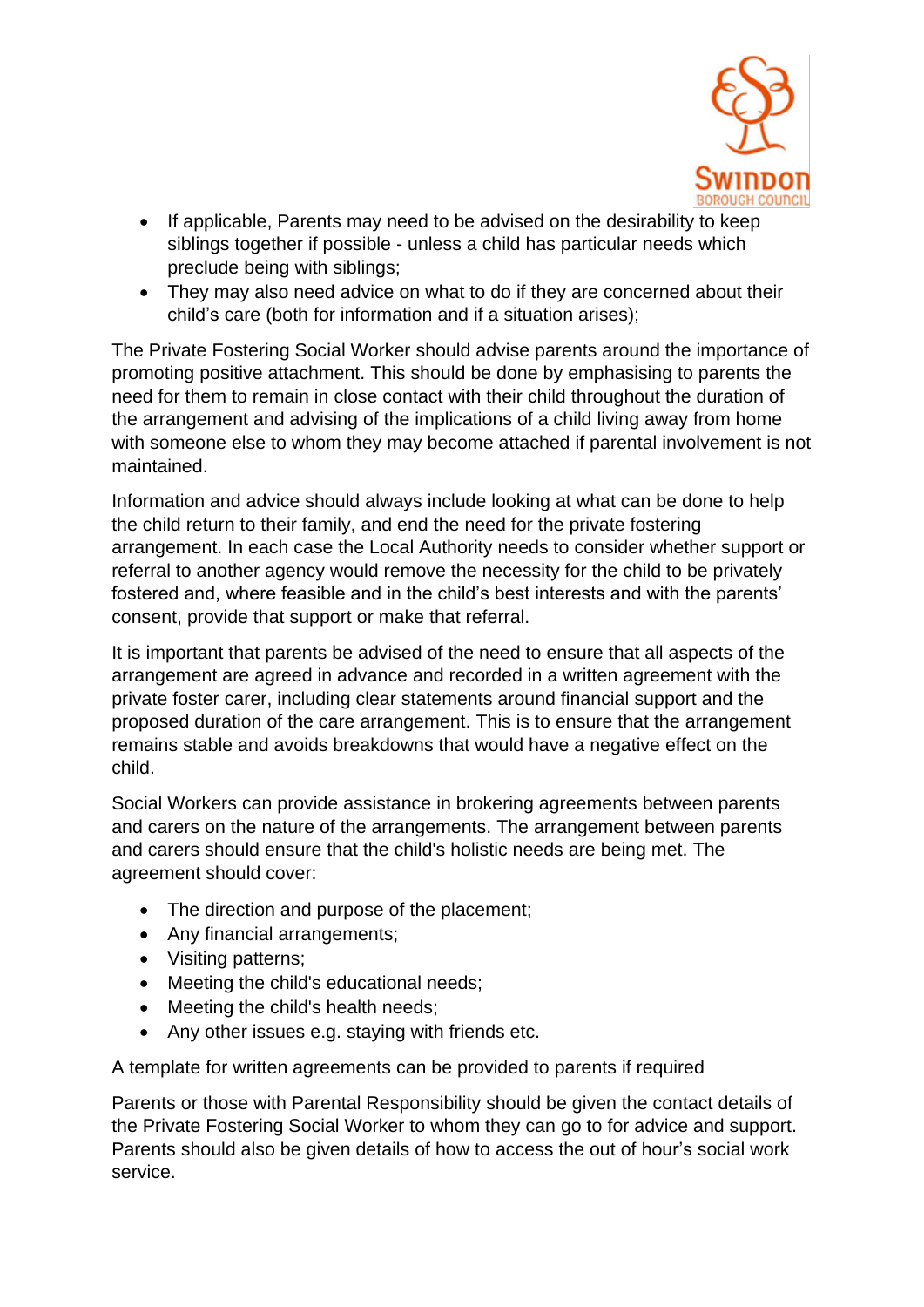

#### **14. SUPPORT AND INFORMATION FOR PRIVATE FOSTER CARERS**

Private foster carers or those intending to privately foster should be given a copy of the following:

- Private Fostering: A Guide for Private Foster Carers;
- Complaints Leaflet.

It is important that private foster carers are advised of the need to ensure that all aspects of the arrangement are agreed in advance and recorded in a written agreement, with the child's parents including clear statements around financial support and the proposed duration of the care arrangement. This is to ensure that the placement remains stable and avoids breakdowns that would have a negative effect on the child.

Social workers can provide assistance in brokering agreements between carers and parents on the nature of the arrangements. See Section 13, Support and Information for Birth Parents or those with Parental Responsibility.

Private foster carers need to be informed when they need to notify the Local Authority of changes of circumstances.

Private foster carers and prospective foster carers should receive advice that enables them to care for the child and meet their individual needs. This includes ensuring that the child has access to universal services such as health and education. This can also include the following advice on:

- Caring for the child including practical support, parenting strategies, emotional support of the child, dealing with separation and loss or ways to ensure the child remains in contact with their family; their culture and religion or other aspects that will enhance their ability to provide effective care;
- Any issues that may arise for other members of the household as a result of the private fostering arrangement;
- Where to get financial support e.g. welfare benefits (Private foster carers can claim child benefit and child tax credit, if not being paid to the parent, but financial responsibility to maintain the child remains with the holders of Parental Responsibility);
- Promoting family contact;

Keeping relevant records to share with the parents on their child's progress and development, for example on health, education and significant events in the child's life. This information will be important when the child returns to live with the family.

Such advice should cover: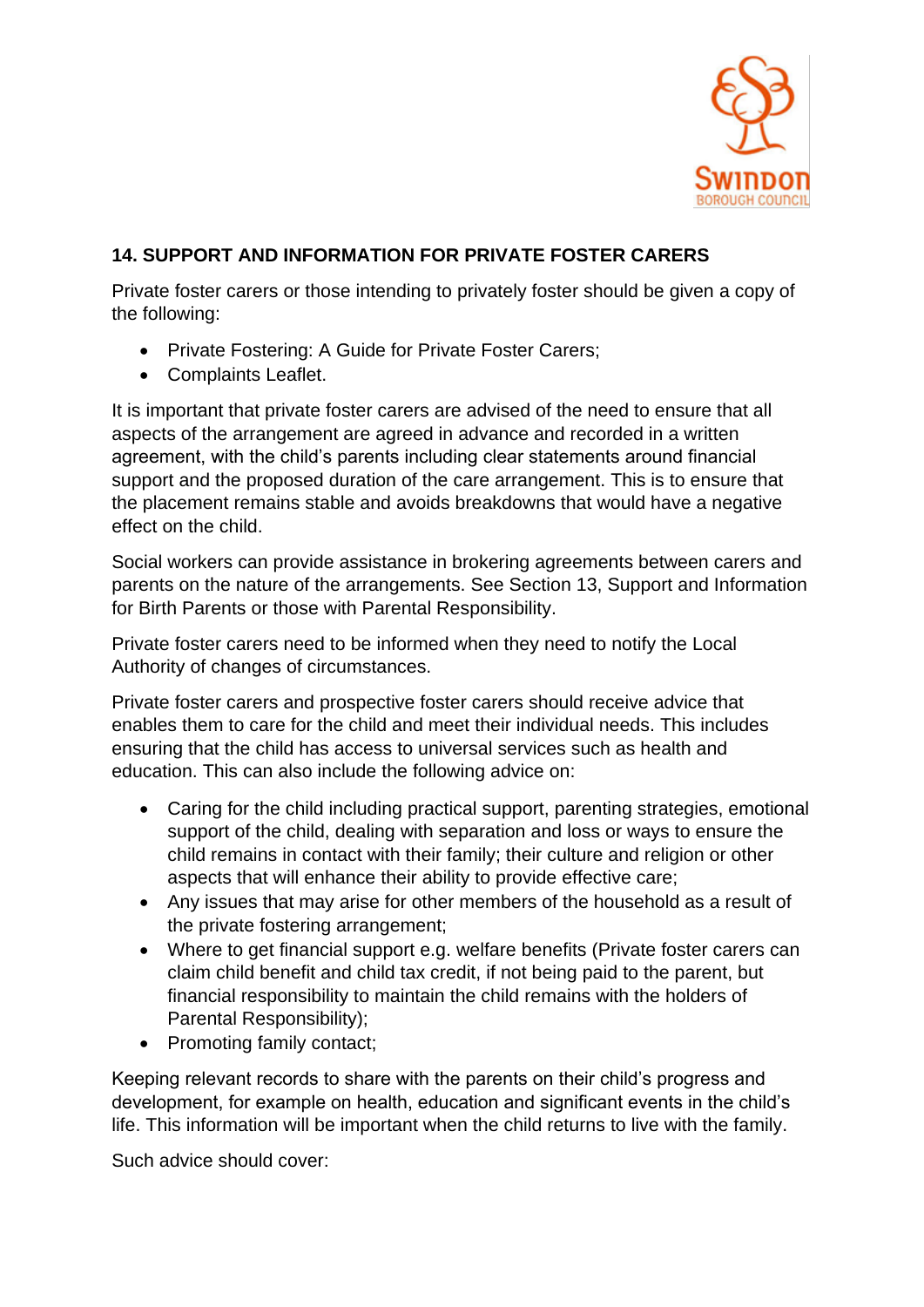

- Maintaining and updating the child's medical history ( with appropriate input from a health personnel), to include notes and dates of visits to the GP, health clinic, hospital etc.;
- Keeping a file of school reports, examination results and special pieces of work;
- Noting the dates and means of contact with the parents and other people in the child's life (visits, letters, phone calls);
- Recording the child's out of school activities such as sport, art, music, drama, clubs;
- Maintaining a financial record of money received in relation to the child's upkeep;
- Noting the dates and nature of contact with the Local Authority;
- Keeping an album of significant events/people in the child's life during their stay in private fostering:
- Signposting and assistance in accessing local resources such as appropriate child care, health care, nursery or school;
- Links to support groups in the area;
- Information on the advice and support that is available from other agencies, including health services, education, housing services, youth support services, independent advice and advocacy services, voluntary organisations and community groups;
- Information on training and how to access this;

In some circumstances, Social Workers might need to refer private foster carers on to other agencies where there is an identified need for support, which is more specialist. The Local Authority will need to consider whether this support should be provided under Section 17 of the Children Act 1989.

Advice to private foster carers can be given in a number of ways:

- Individually by the Private Fostering Social Worker (at, or between visits), health visitor or other professional;
- In a "self help" group, learning from other private foster carers. This can be particularly useful if it includes some experienced private foster carers with good standards of care who can act as role models to others;
- Via "drop in" sessions;
- Through bespoke training for private foster carers or generally for all foster carers, child minders or others.

Private foster carers should be given the contact details of the Private Fostering Social Worker to whom they can go to for any advice and support or if they have any significant worries about the care of the child or would like to request a visit to the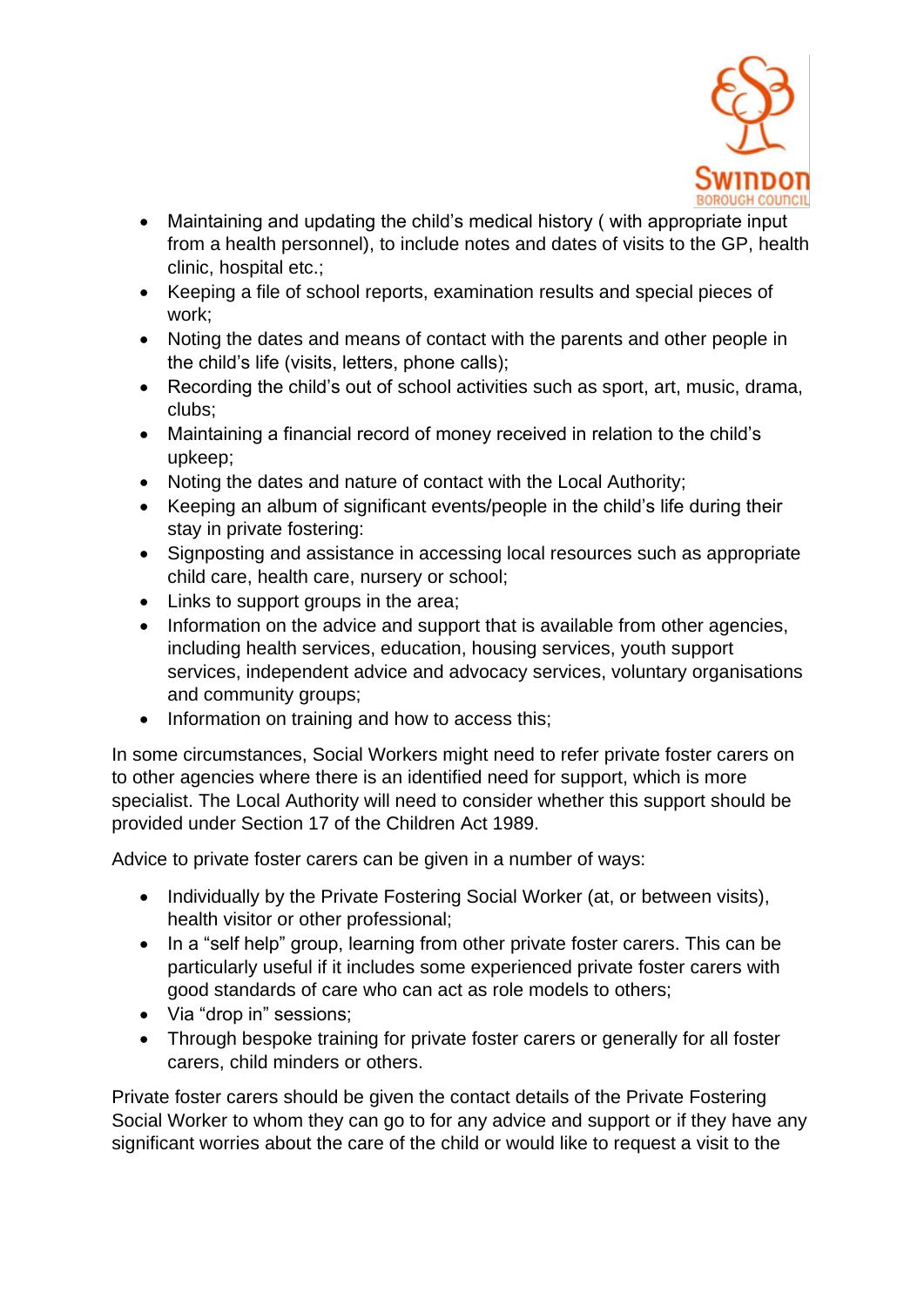

child. Private Foster Carers should also be given details of how to access the out of hour's social work service.

#### **15. SUPPORT AND INFORMATION FOR PRIVATELY FOSTERED CHILDREN**

Privately fostered children should be able to access information, help and support when required so their welfare is safeguarding and protected.

The privately fostered children should be provided with information, using methods or formats appropriate to their age and level of understanding, including:

- About private foster care and the carer's responsibilities;
- The meaning of their privately fostered status, and their right to be safeguarded;
- Their right to speak openly about their experience and to inform the social worker where they are unhappy about any aspect of the care they receive and how that information will be treated;
- What support is available to them and how to access that support when they need it;
- Help in dealing with separation and problems with identity when they move to the placement, particularly when they are from a different culture to their carer;
- Advocacy services, Children Rights Services;
- Complaints procedure;
- Leaving care arrangements if they are "a person qualifying for advice and assistance" under Section 24 of the Children Act 1989 (i.e. privately fostered at any time while aged 16 or 17. The social worker will advise the young person prior to their 16th birthday that 'Post 16' support and advice is available.

In addition, they should be given the contact details of the Private Fostering Social Worker who will be visiting them whilst they are privately fostered. The child should be made aware, if of sufficient age and understanding, how they can contact their Social Worker if they have any worries about their care; if they would like the social worker to visit them to check on anything that is concerning them about their care or there are other matters about which they want to talk about.

#### **16. ASSESSMENT OF THE CHILD**

Some but not all children who are private fostered may be deemed children in need.

A privately fostered child will be a 'child in need' when he or she: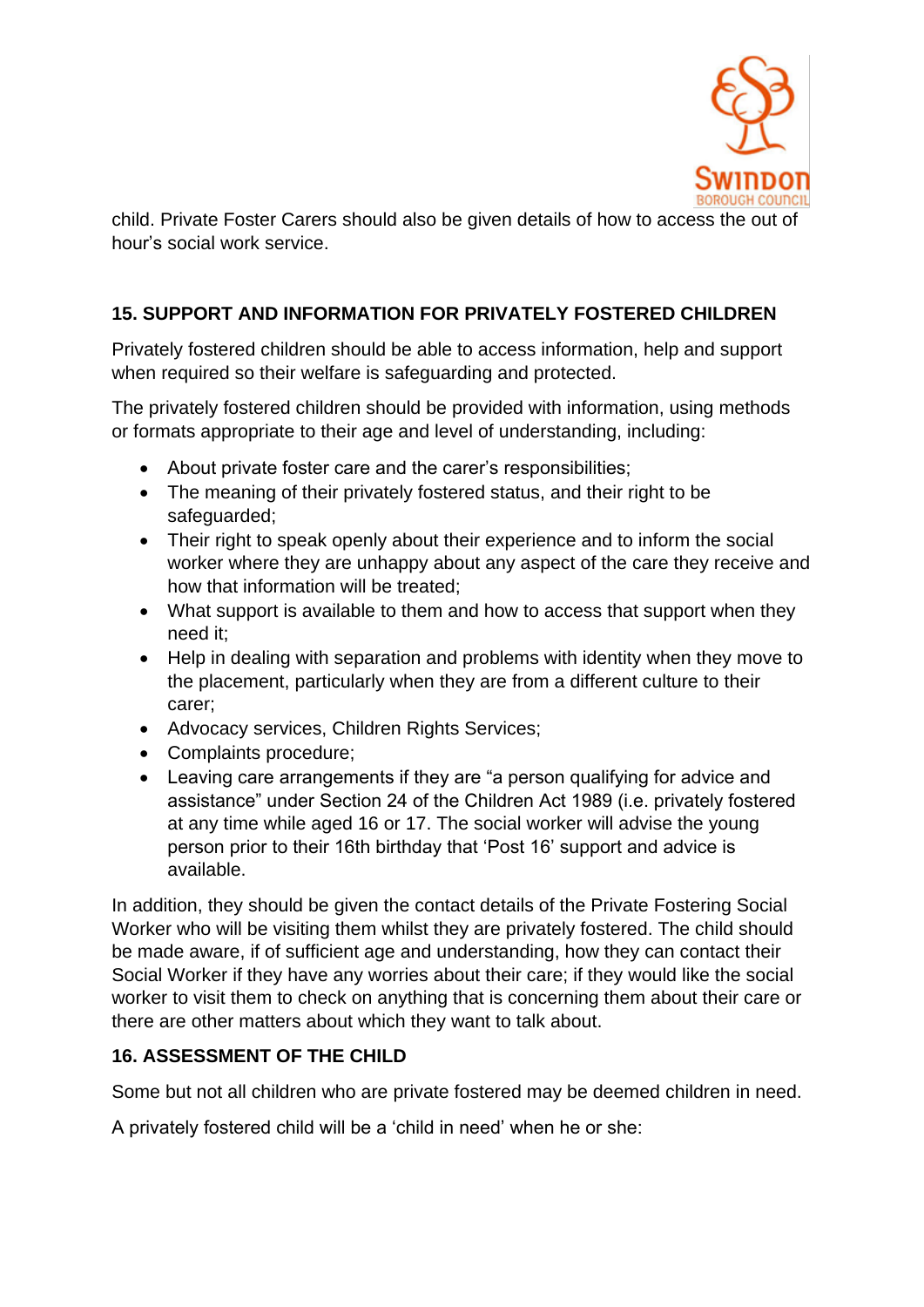

- Is unlikely to achieve or maintain, or to have the opportunity of achieving or maintaining, a reasonable standard of health or development without the provision for him of services by a local authority under the Children Act 1989;
- His or her health or development is likely to be significantly impaired, or further impaired, without the provision for him of such services; or
- He or she is disabled.
- If it is considered that the developmental needs of the child are not being, or will not be met in a private fostering arrangement without the assistance of the Local Authority then the child should be considered a Child in Need under Section 17 of the Children Act 1989.

An assessment as to whether the child is in need of services under Section 17 should be undertaken in accordance with the Framework for the Assessment of Children in Need and their Families (DH, 2000). This also provides the opportunity to consider any support or services that could be provided to increase the capacity of the private foster carer to meet the needs of the child. Where a Child in Need Plan is in place, this should be reviewed every 12 weeks.

Where the Child in Need Plan does not result in an improvement of the care received by the child, consideration should be given as to whether the private fostering arrangement continues to be suitable; whether the child can be reunited with their parent(s) or an alternative arrangement needs to be made or whether the child should be accommodated into Local Authority care.

# **17. ASSESSMENT OF THE PRIVATE FOSTER CARER AND HOUSEHOLD**

Once the Initial visit has been completed by the Private Fostering Social Worker, they will continue with the assessment of the private foster carers. The Assessment should be completed on the Local Authority's data management system.

The private foster carer assessment, once completed, will consider and make recommendations as to the following:

- The suitability of the private foster carer and all members of the household (including all those employed at the household);
- The suitability of the accommodation.

The assessment must establish:

- That the intended duration of the private fostering arrangement is understood and agreed between the parents of the child and the private foster carer;
- That the child's physical, intellectual, emotional, social and behavioural development is appropriate and satisfactory;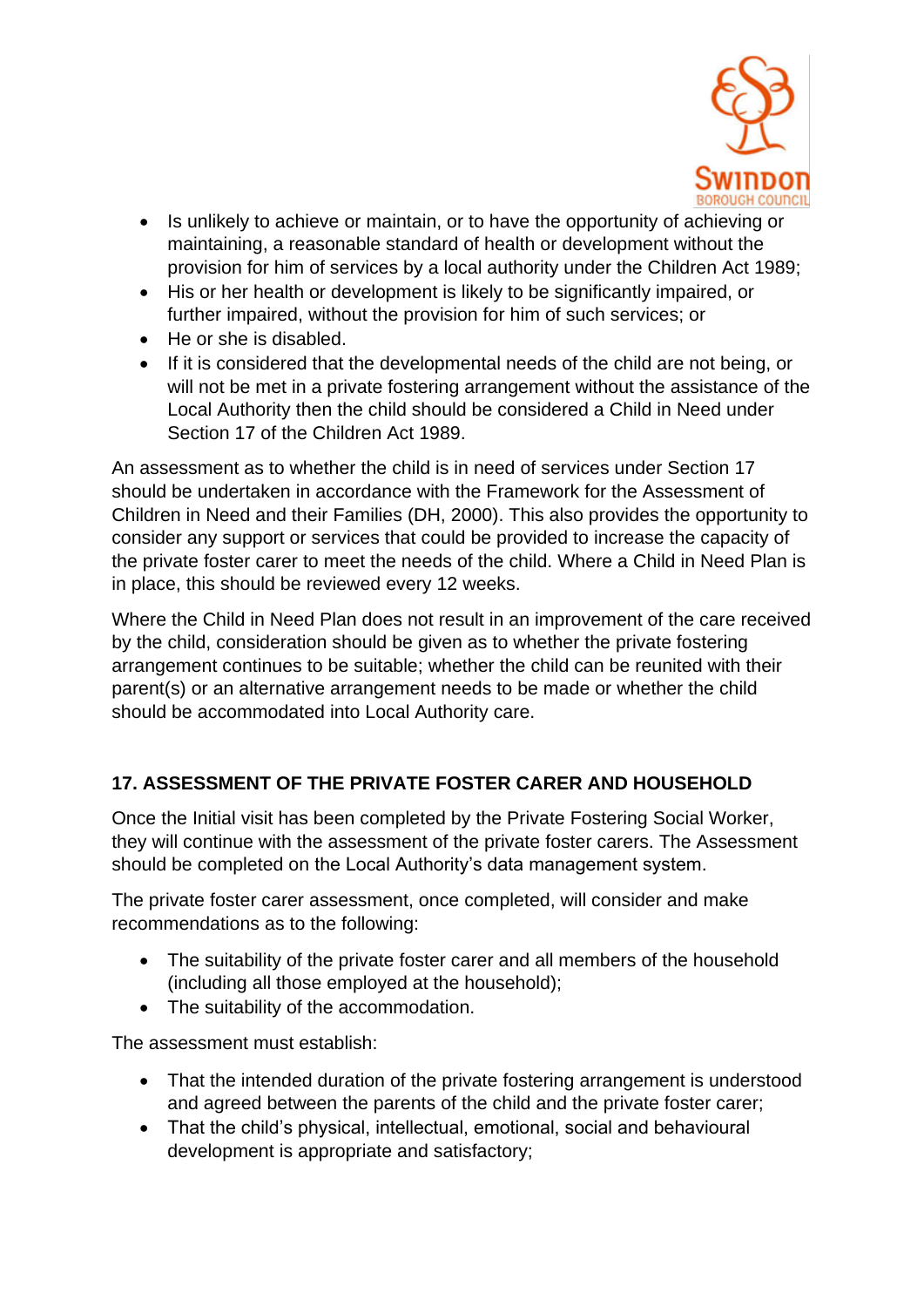

- That the child's needs arising from his religious persuasion, racial origin, and cultural and linguistic background are being, or will be, met;
- The standard of care which the child will be given, or is being given where the child is already in placement;
- That arrangements for contact have been agreed and understood and are satisfactory to the child;
- That financial arrangements for the care and maintenance of the child have been agreed and are working where the child is already in placement;
- That arrangements have been made for the child's health in particular that the child is, or will be, included on the list on a General Practitioner;
- That arrangements have been made for the child's education:
- How decisions about the day to day care of the child will be, or are being, taken.

The assessment will include checks on the private foster carer, all members of the household and frequent visitors over 16 with the Disclosure and Barring Service and checks will also be made on Local Authority's data management system and the relevant Local Authority Social Care Services records for the areas of any previous addresses. Other checks may have been made as appropriate in relation to the carers, their household or placement i.e. with the GP, Probation etc.

The Private Fostering Social Worker should also consult with appropriate agencies who may already be involved with the child, the proposed or actual private or members of his/her household. The health visitor may, for example, be able to provide information about the person's experience of caring for children of different age groups, children of particular ethnic minority groups, children with special needs or caring for children in general. The person who is, or is proposing to, foster the child privately should be made aware that such views will be sought.

In the event of a refusal of any person to cooperate with the making of the necessary checks, the Private Fostering Social Worker should advise the private foster carers that they cannot be recommended as suitable and advise the parents of the reason why alternative arrangements will have to be made for the child. Any action required by the Local Authority to secure the child's safety should be considered and legal advice sought as necessary.

The private foster carer assessment should be completed within 6 weeks of the completion of the Initial Assessment or as soon as the outcome is known of the Disclosure and Barring Service checks, whichever is the sooner.

If any information comes to light during the course of the private foster carer assessment, for example as a result of the Disclosure and Barring Service checks, which indicate the private foster carer may be a Disqualified Person and/or would preclude the person from fostering a child, the Private Fostering Social Worker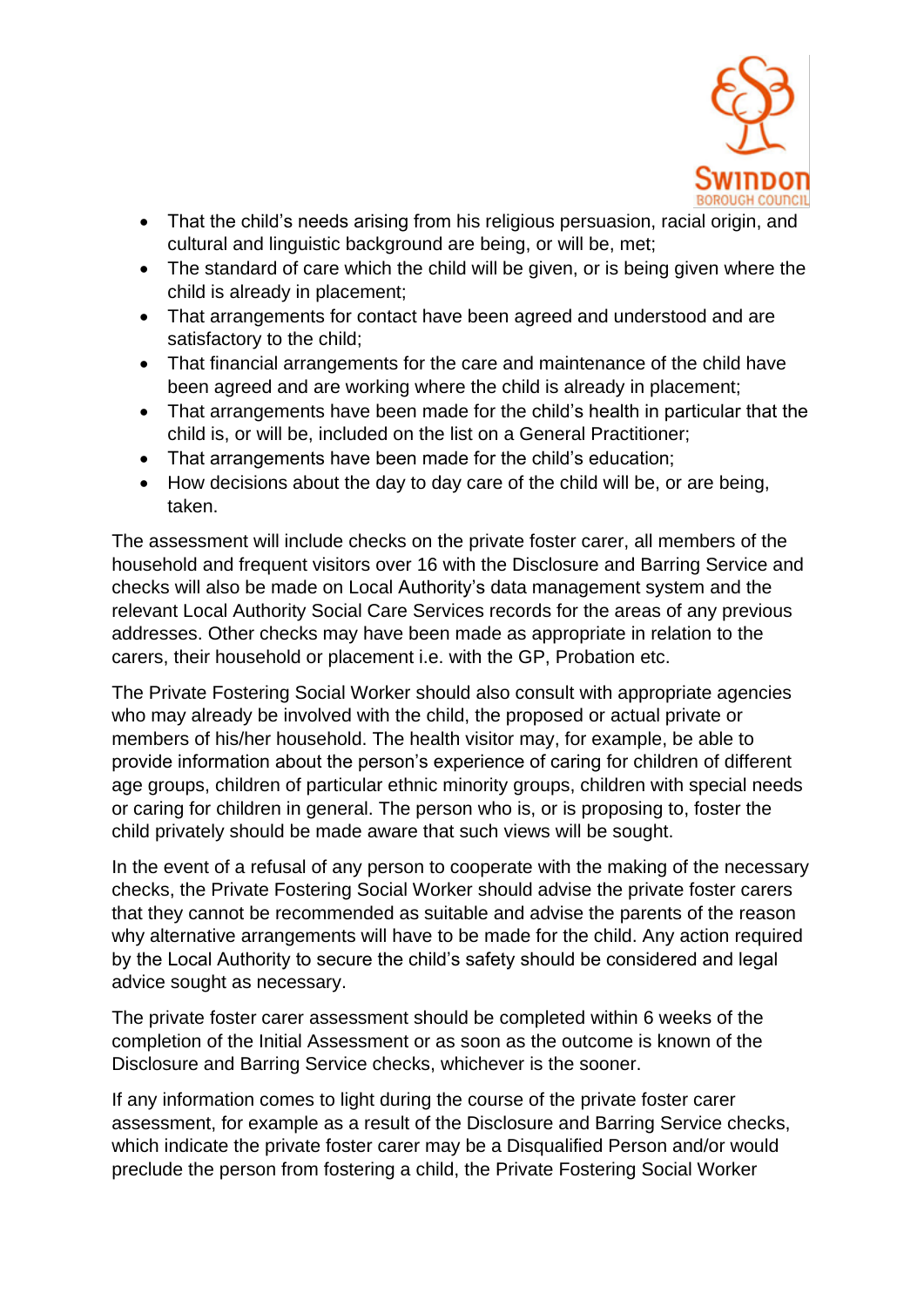

should discuss with their manager. Immediate consideration should also be given by the Private Fostering Social Worker to the arrangements for the child and if necessary child protection procedures should be followed.

In the event that the parents decline to make alternative arrangements or where the parents cannot be found, the Private Fostering Social Worker should consider whether any action may be required by the Local Authority to secure the child's safety, under child protection procedures and legal advice should be sought as necessary.

#### **18. SIGNING OFF THE ASSESSMENTS OF PRIVATE FOSTERING ARRANGEMENTS AND RECOMMENDATIONS**

On completion of the private fostering assessment, the assessment will be quality assured and signed off by the Fostering Assistant Team Manager. The Fostering Service Manager will then review the assessment and make one of the following recommendations:

- 1. Agreement that the arrangement is suitable (subject to DBS checks);
- 2. Defer;
- 3. Impose Requirements, conditions;
- 4. Prohibit the arrangement;
- 5. Disqualification.

The arrangements for determining the suitability of private fostering arrangements are detailed fully in **Swindon Borough Councils Private Fostering Procedures.**

Written notice of the decision must then be sent to the private foster carer and the parents within 7 working days of the decision, including any requirements, exemptions or prohibitions imposed.

The outcome of the private foster carer assessment and the Service Managers decision must be recorded on Local Authority's Data Management System and a copy of the Decision placed on the Carer's file.

# **19. IMPOSING REQUIREMENTS ON PRIVATE FOSTER CARERS**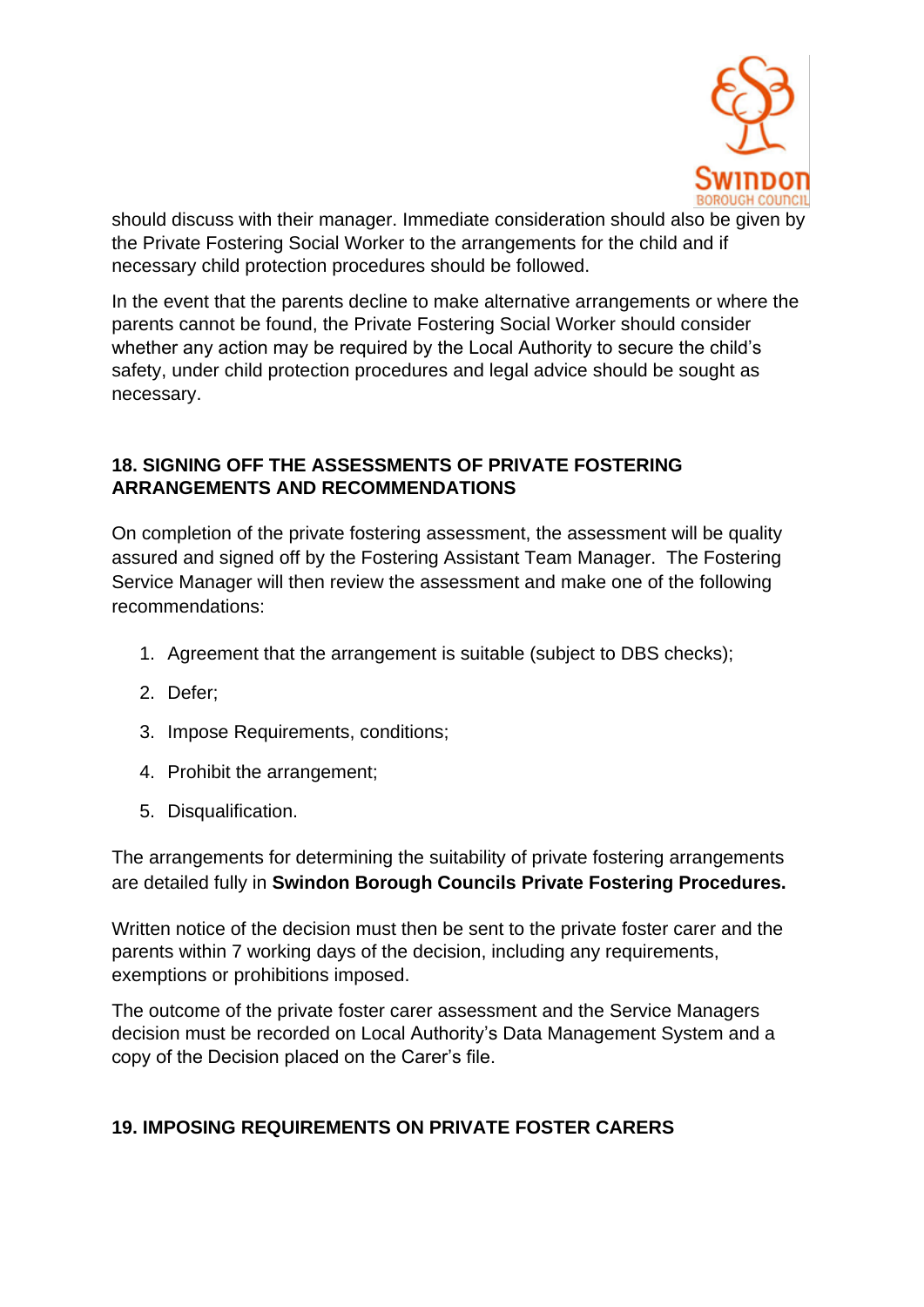

Where appropriate, assessment reports can include recommendations for requirements to be imposed on the private foster carers, for example to restrict the approval to an individual child or to limit the number, age or gender of children who may be cared for privately.

Requirements may also relate to the standard of accommodation, health and safety matters and/or practical matters such as equipment. A requirement may include a time-scale within which the private foster carer must take the necessary action.

It is advisable to inform the proposed or actual private foster carer that a requirement is to be made in order to give time for any informal negotiations to take place if it is consistent with the welfare of the child, thus preventing unnecessary appeals to court.

The Service Manager will make the final decision as to imposing requirements. Any requirements imposed must be specified in writing, together with reasons. Written notice of any requirements imposed, together with the reasons, will be sent to the private foster carer and to the parent within 7 working days of the decision.

Should the requirement no longer be required, or needs to be varied or added to, the Private Fostering Social Worker will need to make an update presentation and recommendation to the Service Manager who will make the final decision. The Private foster carer and the Parent will be informed in writing of the decision within 7 working days of the decision.

#### **20. NON-COMPLIANCE WITH REQUIREMENTS**

Where requirements which have been imposed are not complied with, the Social Worker must consider whether support should be provided to ensure compliance and/or consider whether to report further to the Service Manager recommending that the private foster carer be prohibited from caring for the child, in which case the procedure for prohibitions as set out below in Section 23, Prohibition.

# **21. LIMITS ON THE NUMBERS OF CHILDREN**

The maximum number of children privately fostered in any one household must not exceed 3 unless there are exceptional circumstances. The usual fostering limit of not more than three children in any household applies to private fostering although exemptions might be requested through the Service Manager.

Social workers should note that private foster carers who are looking after more than 3 privately fostered children must have an exemption, or will be treated as running a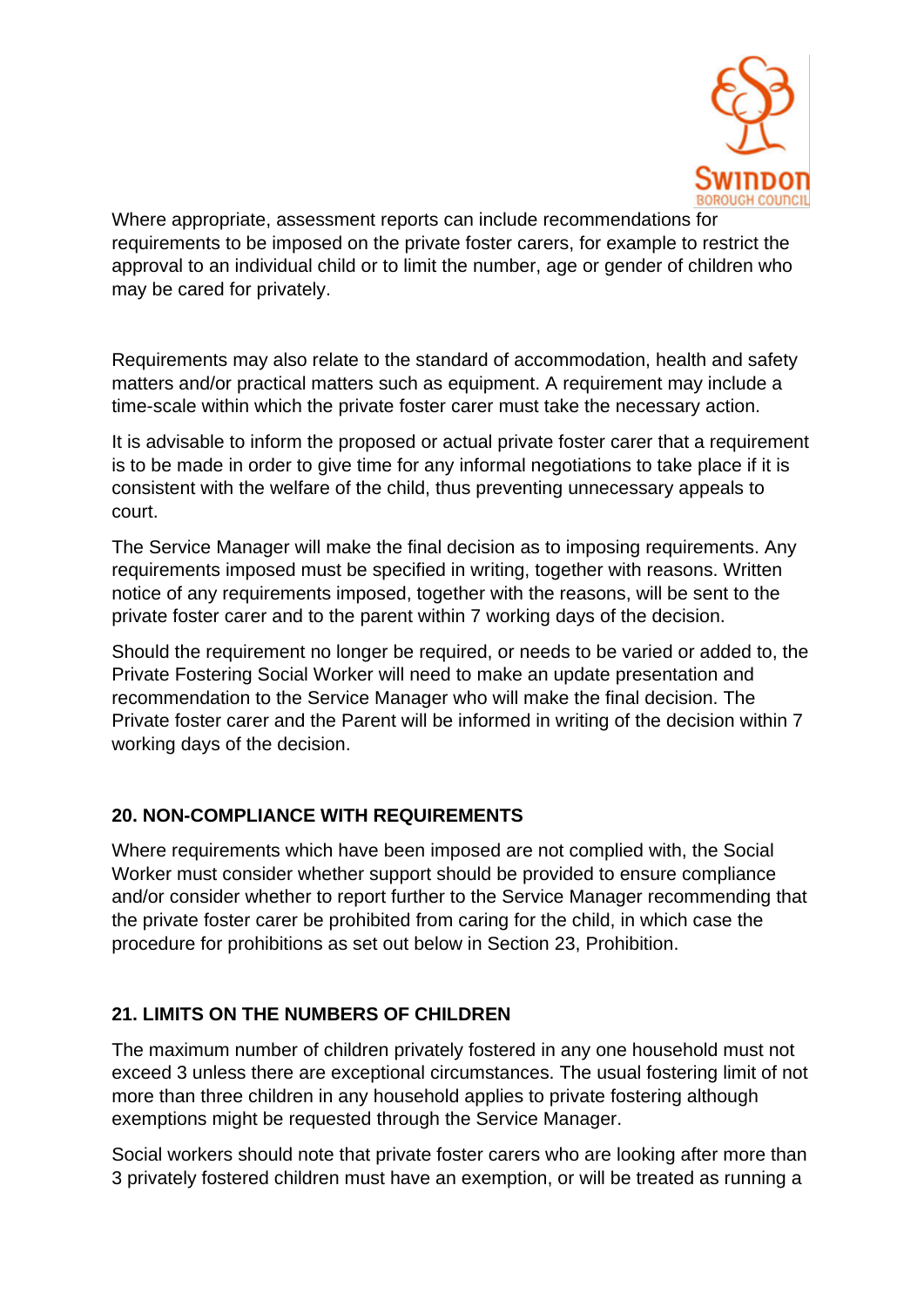

children's home. This would require them to register the home under the Care Standards Act 2000 and failure to register is an offence.

When an application for exemption is being applied for, the Service Manager must be supplied with the following information:

- The number, names and ages of the children;
- The proposed arrangements for the care and accommodation of the children;
- The intended and likely relationship between the children and the private foster carers;
- The proposed length of the placement;
- Whether the welfare of the children in the placement will be safeguarded and promoted.

Exemptions will only be granted in relation to named children and will cease when the named children leave the placement.

Where an exemption is granted this will be confirmed in writing to the private foster carers and to the parents within 7 working days of the decision.

# **22. DISQUALIFICATION**

Section 68 of the Children Act 1989 disqualifies certain people from being private foster carer, unless the disqualification has been disclosed and the Local Authority has given their written consent to them becoming a private foster carer. However, a person should not foster a child privately if he is disqualified from doing so by Regulations made by the Secretary of State.

Private foster carers may be disqualified from looking after other people's children under Section 68 of the Children Act 1989 and the Disqualification from Caring for Children (England) Regulations 2002.

The grounds for disqualification under the Regulations are so numerous that it is not possible to set them all out in this document. The Regulations will need to be consulted in each particular case. Staff are advised to contact the Legal Services for advice on individual cases.

Some Reasons for Disqualification are:

- Being the parent of a child who has been the subject of a Care Order under Section 31 of the Children Act 1989 or the parent of a child who had been subject to a Care Order under the legislation that was applicable before the Children Act came into force in 1991;
- People who are refused registration in respect of children's homes or whose registration has been cancelled, or who were in the management or had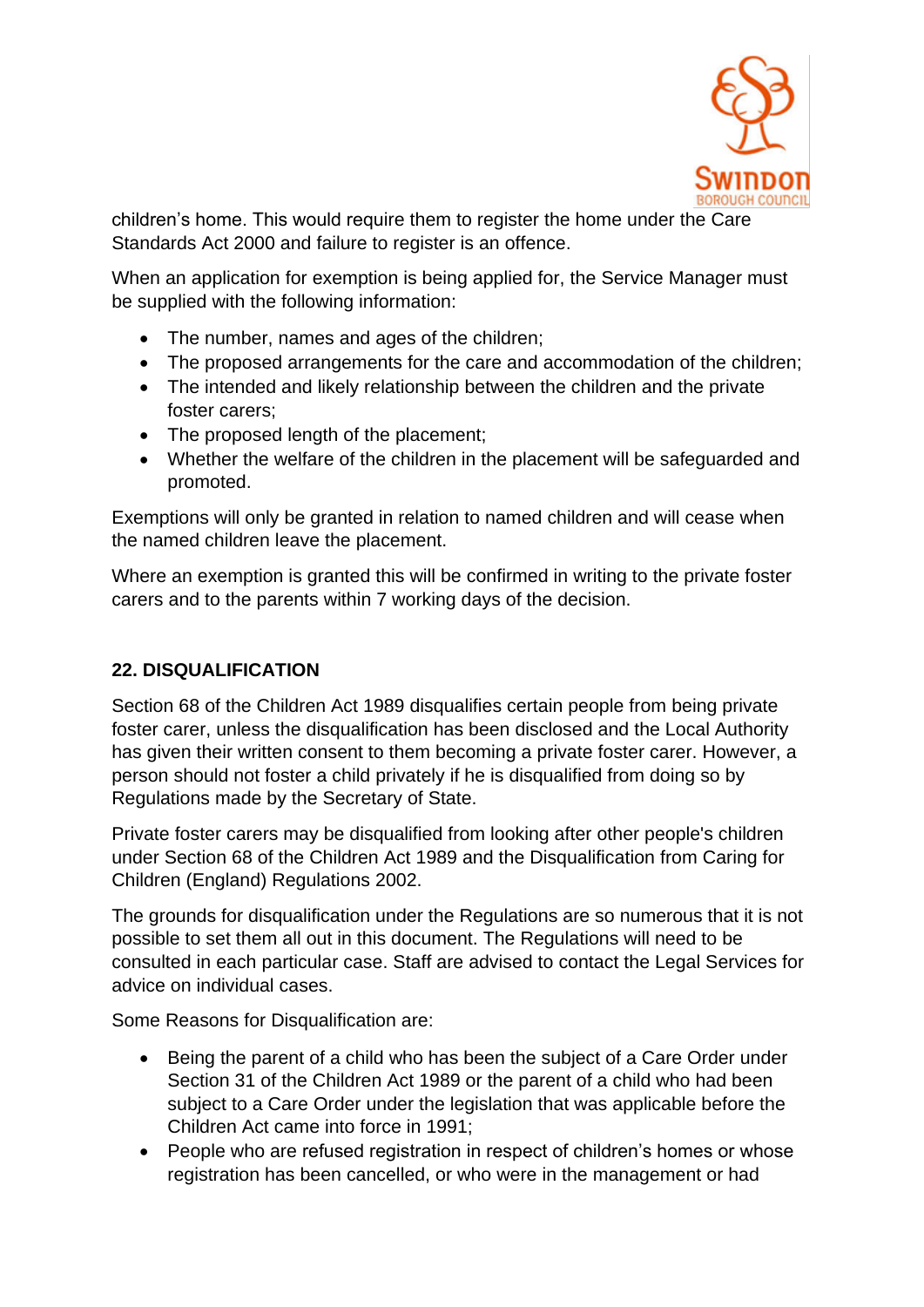

financial interest in the running of children's homes and whose registration was cancelled;

- A person who has been refused registration for the provision of day care or child minding or have had their registration cancelled;
- Persons who have been convicted of offences against children or vulnerable adults.

The list of offences, which can be used to identify those who present a risk or potential risk to children together with the relevant Home Office Guidance is available at the Home Office website (circular, no. 16/2005).

If the private foster carer is considered to be a 'risk to children' they can be automatically disqualified from looking after someone else's child/children.

The final decision rests with the Service Manager and it must be recorded on the case records.

It is possible for Local Authority to give consent to a person acting as a private foster carer who would have otherwise been disqualified, but only if the Local Authority is satisfied that the welfare of the child concerned would not be prejudiced in any way by the arrangement. Legal advisors should be included in the decision making and where consent is given the carer and parent are to be provided with consent in writing only for that specific private fostering arrangement.

# **23. PROHIBITION**

The Local Authority has the power to impose a prohibition on a person applying to be a private foster carer as well as to those who are actually fostering a child privately. A prohibition may be imposed if, having followed relevant procedures and attempted to negotiate with the private foster carer, the local authority is of the view that:

- They are not suitable to privately foster a child;
- The premises are not suitable for private fostering; or
- It would be prejudicial to the welfare of the child for them to be; or
- To continue to be, accommodated by that person in those premises.

The Local Authority can prohibit a person from fostering privately:

- Any child in any premises; or
- A child in specified premises; or
- A particular child in specified premises.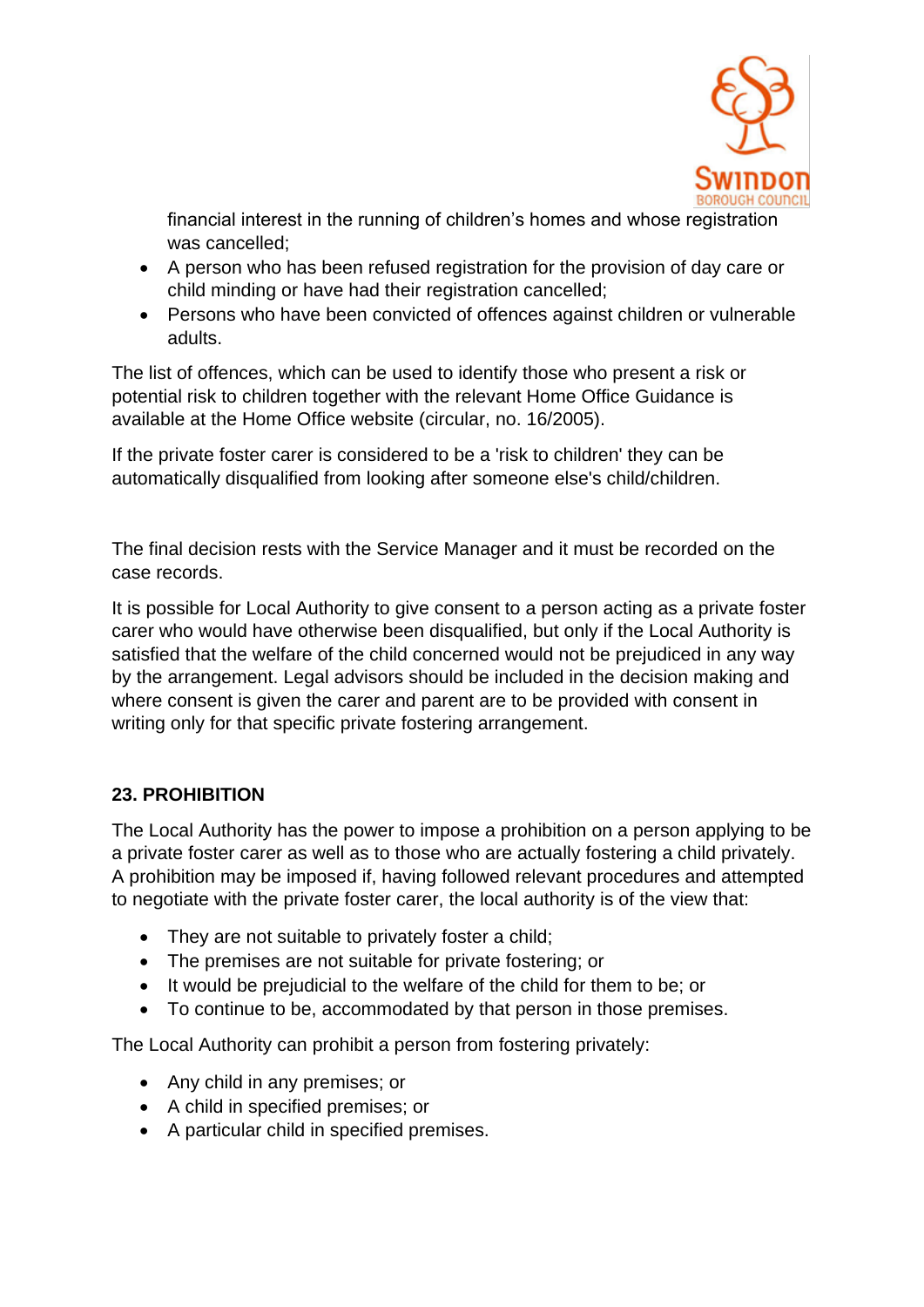

The fact that a private foster carer is disqualified is a good reason upon which to seek a prohibition. See section above on the definition of 'disqualified.'

Where the Social Worker considers that it would be appropriate to consider a private foster carer as suitable despite the fact that he or she or a person in the household is disqualified, the assessment report must set out the reasons and be presented to the Service Manager for consideration. A decision can be made in these circumstances not to prohibit the private foster carer from caring for a child. Any such decision must be recorded, with reasons and the private foster carer and the parent notified within 7 working days of the decision.

Where a decision is made to prohibit a private foster carer from caring for a child, reasons for the decision must be recorded. Written notice of the decision, together with the reasons, must be given to the private foster carer and the parent within 7 working days by hand or recorded delivery post. The private foster carer will also be advised of the right to appeal (see Section 24, Appeals).

Immediate discussion should also take place with the parent as to the making of alternative arrangements for the child.

Unless it would not be in the best interests of the child concerned, all reasonable steps must be taken to secure the child's return to his or her parents, any other person with Parental Responsibility or a relative, with support where appropriate. In order to determine the best outcome for the child, an Assessment under the Assessment Framework should be undertaken, in accordance with the Local Authority's Procedures (Assessments Procedure).

A prohibition may be cancelled by a Local Authority if it thinks fit, either of its own motion or on application if the local authority is satisfied the prohibition is no longer justified. (Section 69 Children Act 1989).

The Service Manager should decide whether a person is to be prohibited and this should be discussed with the Legal Services, who will serve any notice and prepare for a possible appeal. (Schedule 8 Paragraph 8 Children Act 1989).

#### **24. APPEALS**

The authority is required to have a comprehensive appeals process where private foster carers have the opportunity to appeal against requirements, conditions, prohibitions or disqualifications placed upon them.

Where the Service Manager is considering requirements, conditions, prohibitions or disqualification, advice should be sought from Legal Services. In cases where this is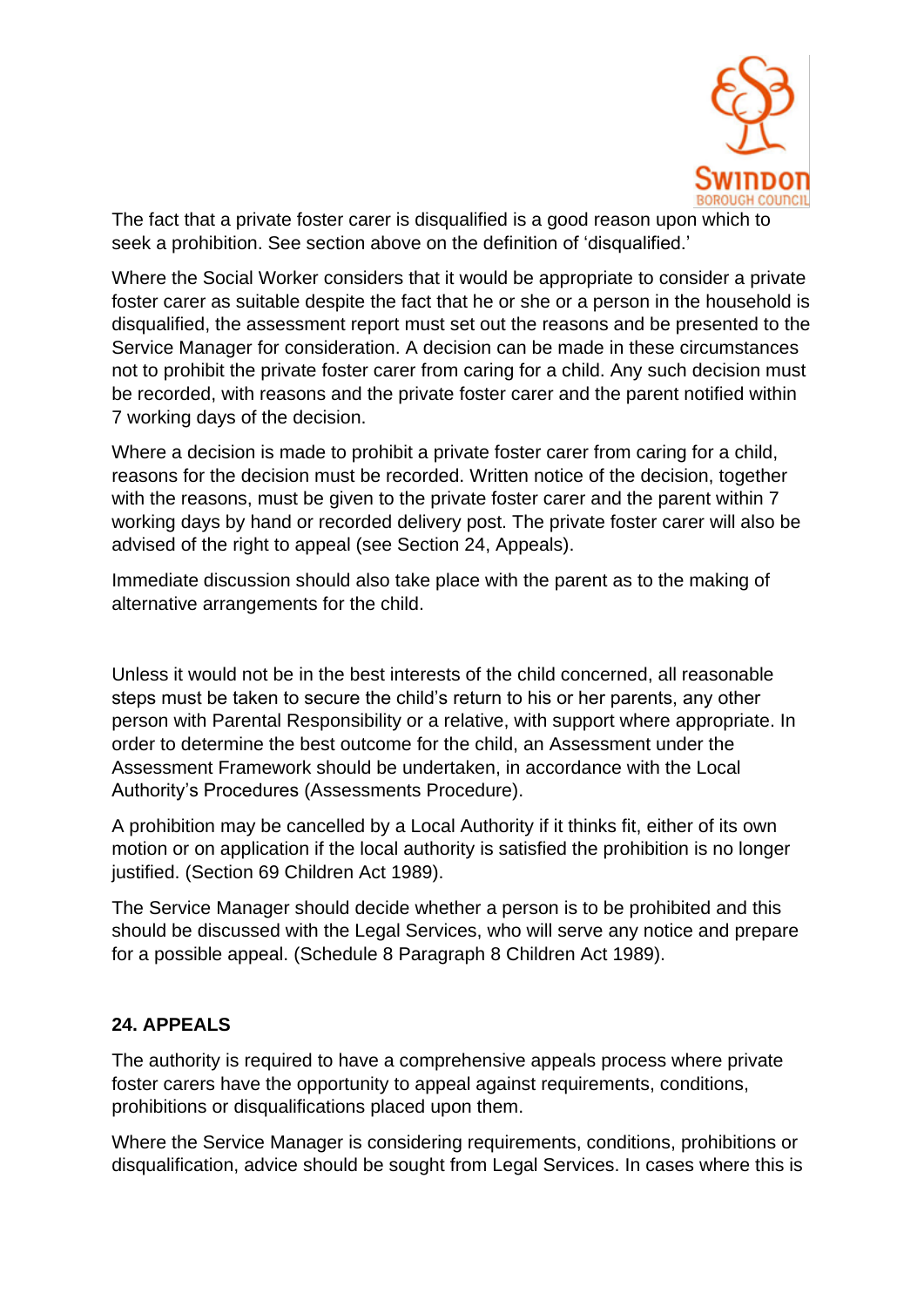

an issue, a representative from Legal Service should be invited to attend a meeting to provide advice and also informed if action is likely.

Where the Service Manager makes a decision to impose a requirement or prohibition, refuse to cancel a prohibition, refuse to exempt a person from the fostering limit of 3 under Schedule 7 (or impose a condition on an exemption or a variation or cancellation of such an exemption) or refuse to consent to allow a person who is disqualified to privately foster a child, the Local Authority must provide the private foster carer with a written notice. The Legal Services should then be requested to prepare and send this notice. The notice must inform the Private Foster Carer of the reason for the determination, their right to appeal and the time limit in which the appeal must be lodged.

An appeal may be made by making an application to the Local Family Proceedings Court within 14 days of notification of that decision.

Where the appeal is against the requirement, exemption to exceed the fostering limits, variation or cancellation of an exemption it shall not have effect while the appeal is pending.

The appeal is made under paragraph 8 of Schedule 8 of the Children Act, to the Family Proceedings Court for the area of the Local Authority imposing the requirements. The application is issued by use of a Form C1 and a C6 listed in Schedule 1 to the Family Proceedings Court's (Children Act 1989) rules 1991, using the procedure set out in Rule 4 of the rules.

#### Application Forms

C1 is an application for an Order. There needs to be a copy for the Court and a copy for the Local Authority;

C6 is a Notice of Proceedings (Hearings) Directions Appointments (Notice to the Parties) one copy for the Court and a copy for the Local Authority;

C7 is an acknowledgement, one for the Court and one for the Local Authority.

On receipt by the Family Proceedings Court, the Justices Clerk shall fix the date, time and place for the hearing or Directions appointment, allowing sufficient time for the applicant to serve the application upon the Local Authority.

The Justices Clerk shall endorse the date, time and place in the Form C6 and return it to the applicant - the private foster carer, for service.

The C1, C6 and C7 must then be served by the private foster carer upon the Local Authority. The Respondent for service is the Local Authority (Children's Services) which imposed the requirement upon the private Foster Carer.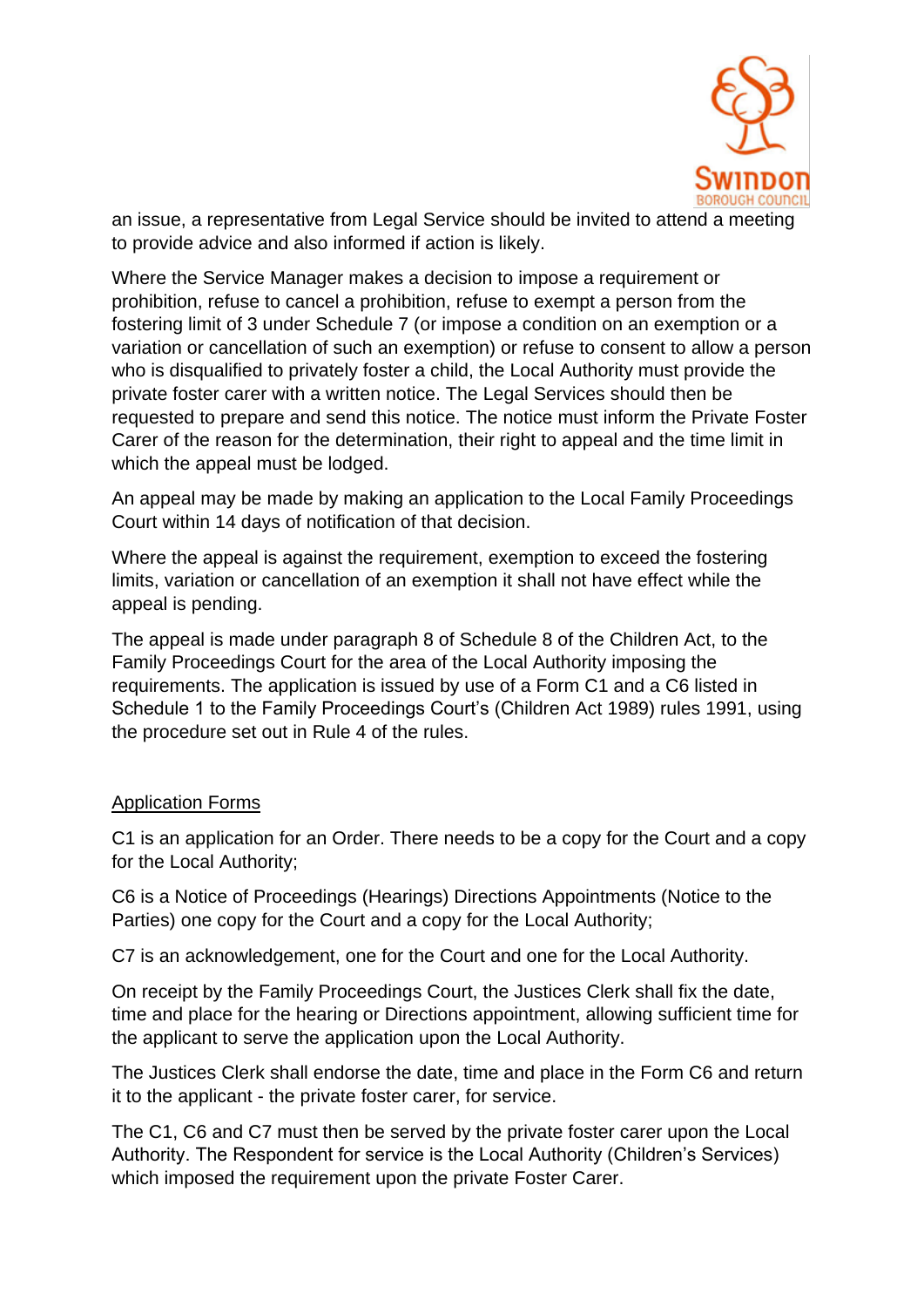

The burden of proof is the civil standard decided on the balance of probability.

The Court has a range of options open to it. It can grant or refuse applications. It can vary, make exemptions, and impose conditions. The Court's decision is then deemed for the purposes of the Children Act to have been made by the Local Authority.

For further details Schedule 8 to the Children Act 1989 deals with appeals.

# **25. MONITORING OF PRIVATE FOSTERING ARRANGEMENTS**

#### 25a Frequency of Visits

Visits by the Private Fostering Social Worker must be made to the child at the private foster carer's home within one week of the placement and then, visits will be made every six weeks in the first year. In subsequent years, visits must be at least three monthly. Should the child in the private fostering arrangement have an allocated Social Worker, it will be their responsibility to undertake the regulation 8 visits with oversight from the Private Fostering Social Worker to minimise the number of professionals visiting the child / young person.

The need to visit more frequently will be decided by the Private Fostering Social Worker and his or her manager depending on the circumstances of the case. The need for unannounced visits and/or to choose times when all members of the household are likely to be present should also be considered. Additional visits should be arranged at the request of the child or the private foster carer.

The child must be seen alone by the social worker on each visit unless this is not appropriate having regard to the young age of the child or if the child does not wish to see the social worker alone.

The private foster carer may also contact the Private Fostering Social Worker for advice and support which might necessitate a visit. A record of the visit should be written up on the Local Authorities data management system.

#### 25b Purpose of Visits

The overall purpose of all visits is to encourage the maintenance and improvement of child care standards and check that the child's needs are met within the private foster placement and in particular:

To observe and check the overall standard of care including suitability of the home;

To speak to and ascertain the wishes of the child, observe the child in placement;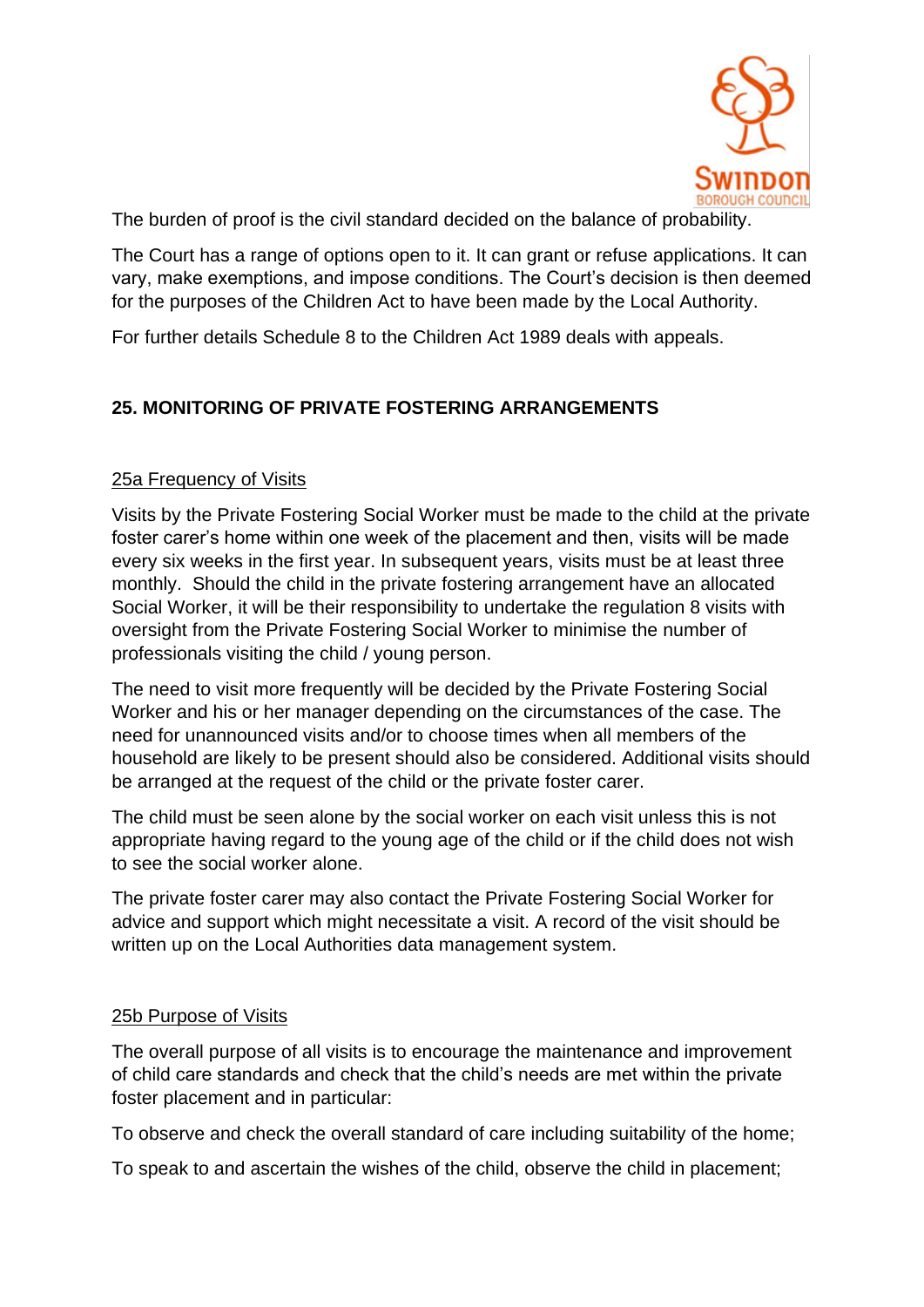

To review the purpose and likely duration of the placement and ensure that arrangements with the parents are working.

The parent and the private foster carer should be encouraged to plan the ending of the placement and prepare the child for the change;

To check that any requirements imposed are being met and check whether they need to be changed or cancelled;

To ensure that the arrangements for the child's education are satisfactory;

To advise or arrange advice for the private foster carer as necessary, for example in relation to the maintaining of the child's links with his or her cultural heritage or in relation to appropriate travel arrangements for the child visiting family abroad;

Where the child is from overseas, to check the child's immigration status and whether it is consistent with the intended duration of the arrangements;

To ensure that the child remains registered with a GP and dentist and that any necessary health care has been provided to take account of any special health needs;

To ensure that the child has access to services as required as a result of any disabilities;

To enquire as to the contact arrangements for the child with the parents and siblings;

To encourage the private foster carer to keep a record of the child's development, including accidents, illnesses, immunisations, school reports, achievements and any contact with parents or significant others.

#### 25c Records of Visits

A written report on every visit must be made by the Social Worker. The report must state whether the child was seen and if so, whether the child was seen alone. If the child was not seen, the reasons must be recorded. Observations of the child within the home should be recorded. The record must comment on the child's welfare and how the placement is progressing including any views expressed by the private foster carer and the child.

It must also contain a recommendation about the continued suitability of the fostering arrangement and whether any action should be taken and/or requirements on the private foster carer or with regards to the arrangement.

The report must be placed on the child's and private foster carers record.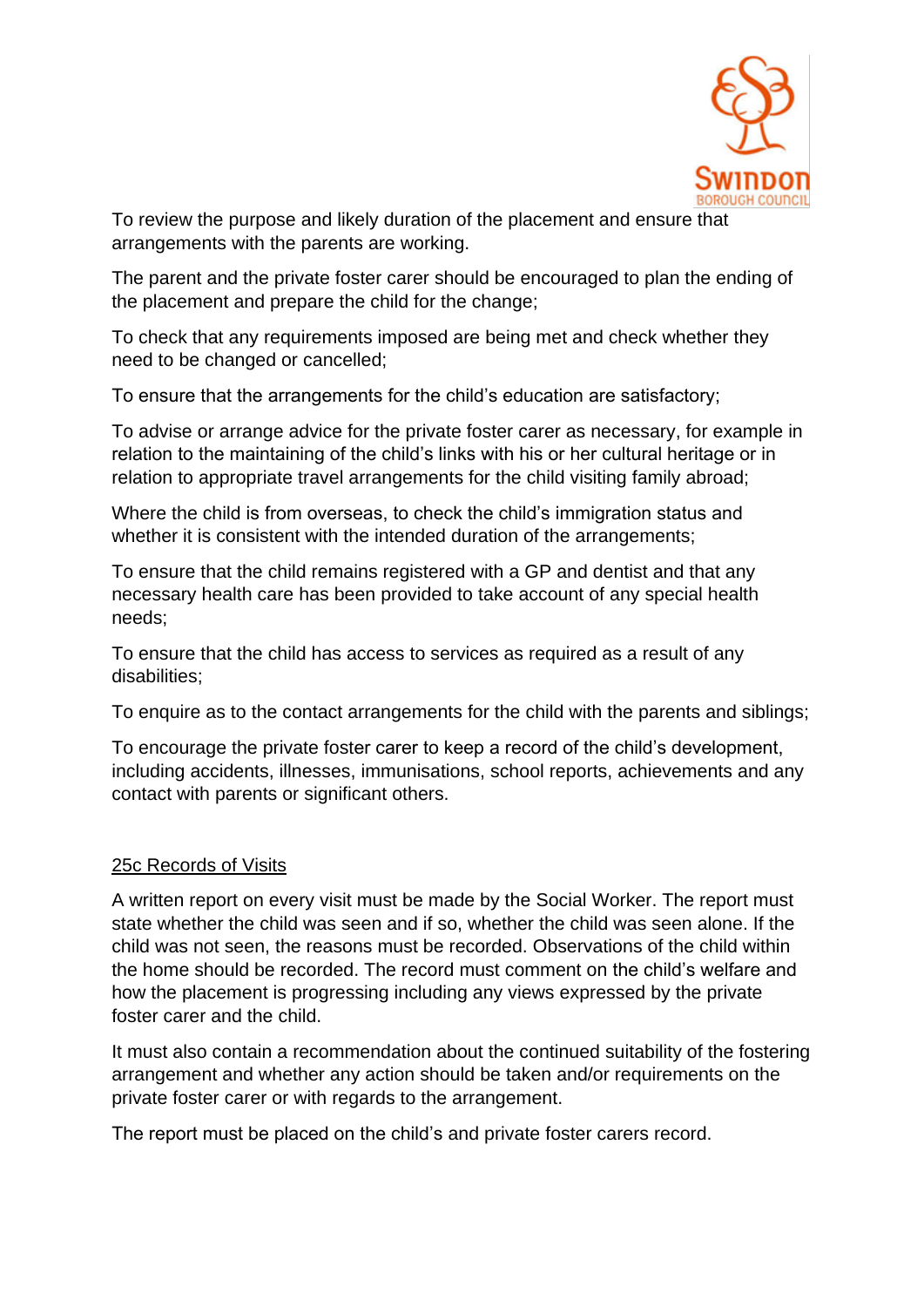

# **26. REVIEW OF PRIVATE FOSTERING ARRANGEMENT**

The suitability of the private foster carer should be reviewed annually and reported back to the Service Manager. In preparation for the review, the Private Fostering Social Worker will need to consider the views of the child and records pertaining to the child and placement; visits, communication, assessments, plans etc.

As well as reviewing the care and arrangements the review should consider if any additional support is required and if there have been any changes to the placement. DBS checks to be repeated every 3 years. The record of that review should be presented to the Service Manager for Independent scrutiny and final sign off.

#### **27. UNSATISFACTORY CARE**

If the Local Authority is not satisfied that the arrangements made for the care and accommodation of a child will be suitable or about the welfare of a child who is already privately fostered, they should impose requirements on the private foster carer or, if appropriate, prohibit the arrangement - and inform the parents or those with Parental Responsibility for the child.

Unless it would not be in the best interests of the child concerned, they must take reasonable steps to secure that the child is looked after by a parent, any other person with Parental Responsibility, or a relative.

They must also consider whether they should exercise any of their functions under the Children Act 1989, including invoking child protection procedures, whether or not to consider accommodating the child under Section 20 of the Act or offering support under Section 17 of the Act if the child is considered to be a 'Child in Need' of services. Decisions under Section 67(5) of the Children Act 1989 should not be taken by the social worker alone. Concerns should be discussed with senior managers. Legal advice may also be required from Legal Services. The relevant Local Authority procedures such as the child protection procedures should also be consulted as applicable to the situation.

# **28. NOTIFICATION OF SIGNIFICANT CHANGES**

Regulation 9(1) provides that a private foster carer must notify the Local Authority of:

- Any change of address;
- Any further offences of which he/she or a person who is part of, or employed at, his/her household has been convicted;
- Any further disqualification imposed on him or a person who is part of, or employed at, his household under Section 68 of the Children Act 1989;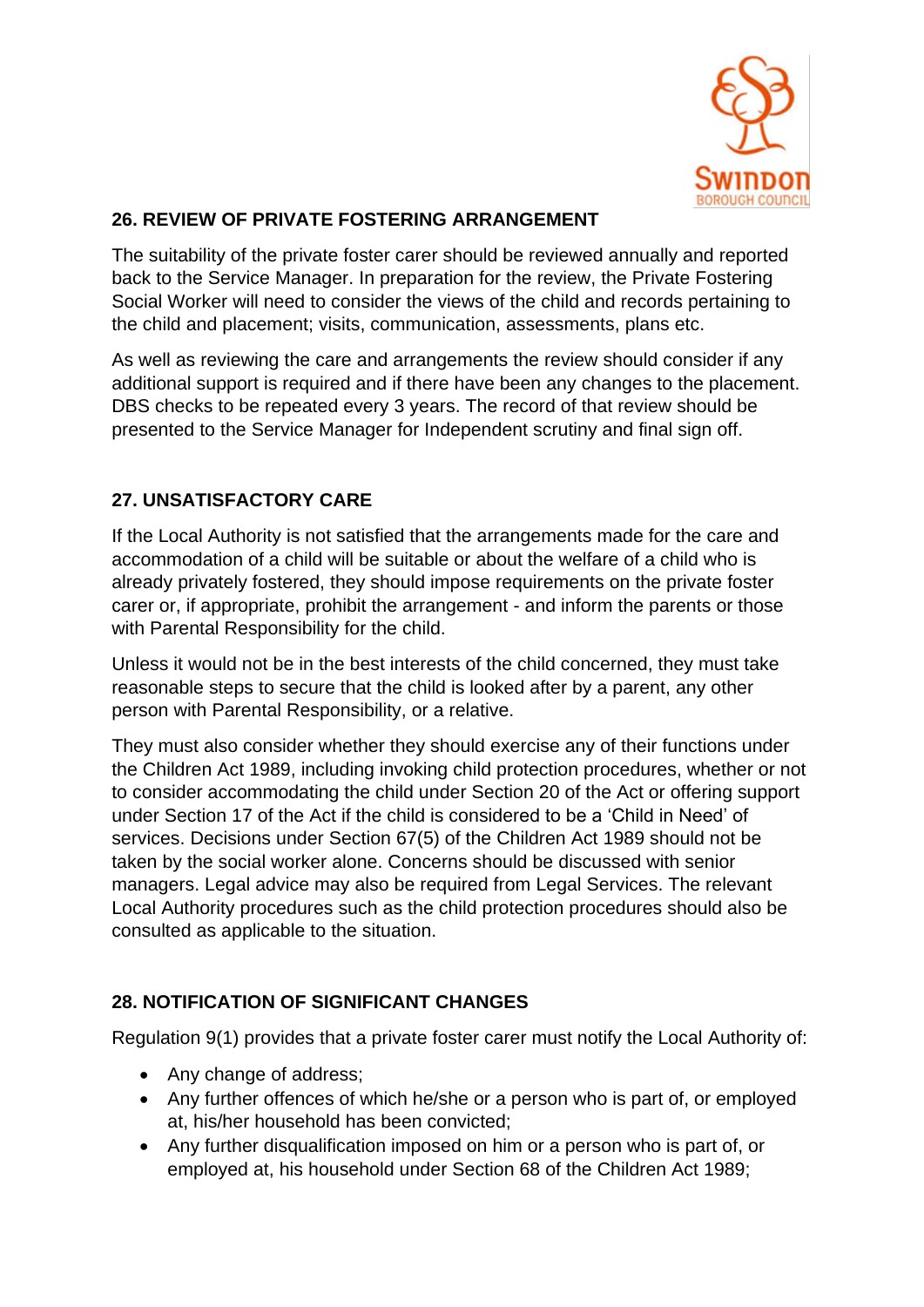

- Any person who begins to be part of, or employed at, his household, and any offence of which that person has been convicted, and any disqualification or prohibition imposed on him under Section 68 or 69 of the Children Act 1989 (or under any previous enactment of either of those sections); and
- Any person who ceases to be part of, or employed at, his household.

Notification of changes should be reported wherever possible in advance and, in any other case, not more than 48 hours after the change of circumstances.

If the private foster carer moves to another Local Authority area, including Scotland, Wales and Northern Ireland, the authority receiving the notice must inform the Local Authority where the new address is located of the following:

- The name and new address of the private foster carer;
- The name of the child who is being privately fostered; and
- The name and address of the child's parent or any other person who has parental responsibility for him.

The responsibility for monitoring the placement will then transfer to the new responsible Local Authority.

In informing another Local Authority that a private foster carer has moved to their area it is good practice to draw the authority's attention to any important matters relating to the welfare of the child (e.g. a disability or health condition), special educational needs or the suitability of the private foster carer. It is also good practice for the Local Authority to notify other agencies of a change in address, e.g. the Primary Care Trust if the child has special health needs and relevant Education Department.

Parents are also required by law to notify the Local Authority if they change their home address and therefore need to be informed of that fact.

# **29. TERMINATION OF A PRIVATE FOSTERING ARRANGEMENT**

When the arrangement to privately foster comes to an end the private foster carer should inform the Private Fostering Social Worker within 48 hours. The Social Worker must find out the name and address of the new carer and their relationship with the child. Parents have a duty to notify the Local Authority of the ending of the placement including the name and address of the person into whose care the child has moved.

A private fostering arrangement ends when;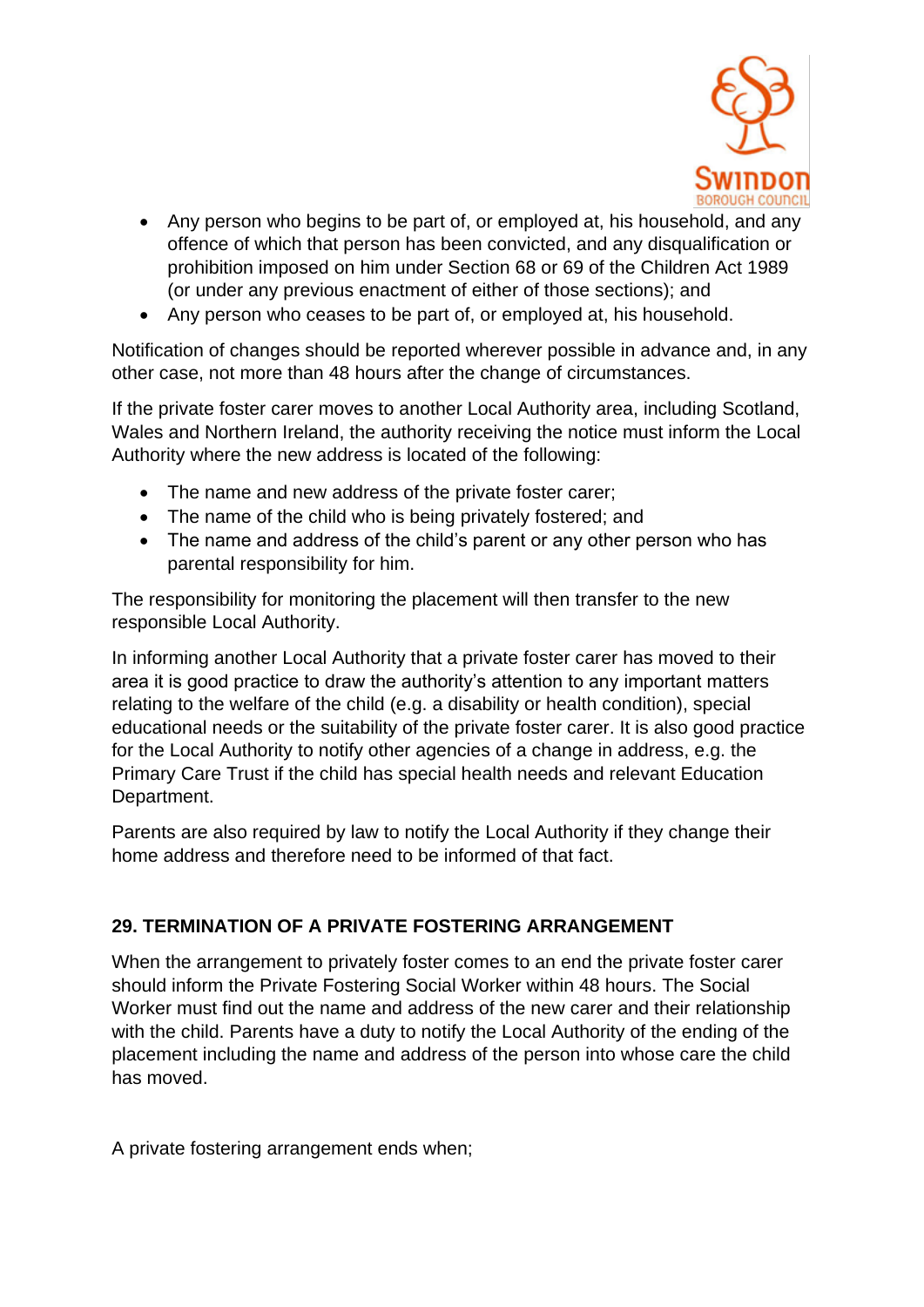

- A child returns to her/his parent(s);
- A child becomes subject to Special Guardianship or Residency Order or adopted;
- A child reaches age 16 ( unless they are disabled which would then be at age 18);
- A child dies.

The end of the placement must be recorded on the Local Authority's data management system.

# **30. REUNIFICATION WITH A CHILD AND THEIR PARENTS**

Private fostering is an arrangement made by the parents. However, parents may need advice support or additional services to enable reunification with their child. The support and advice available should be made clear to parents.

In cases where the child is from abroad, a parent of a child who is being privately fostered, or other person with parental responsibility for him, can arrange for the child's return to his/her own country from the United Kingdom, even in those instances where this is in opposition to the wishes of the child himself or in opposition to the wishes of the private foster carer. It would be advisable for the Social Worker to ensure at the outset of an arrangement, in so far as it is practicable to do so, that there are any plans for the child to be reunited with a parent who is not present in the UK. This will avoid frustration that may arise from mistaken, confused or disappointed expectations about any proposed or actual plans for the child to return to the country of origin.

Where arrangements for leaving the UK need to be made for children whose families live abroad, this is primarily a matter for the private foster carer and the parent. However, if the arrangement has broken down and the child is accommodated by the Local Authority, the authority may wish to assist the parents by making travel arrangements.

# **31. LOCATING BIRTH PARENTS**

There may be cases where the details of the parents are unknown or where the parents are said to be dead. Attempts should be made to establish the whereabouts of parents. If parents are said to be deceased, this needs to be confirmed. It may however be difficult in the case of child who has come from abroad. Further advice could be sought in those cases from the Home Office or International Social Service.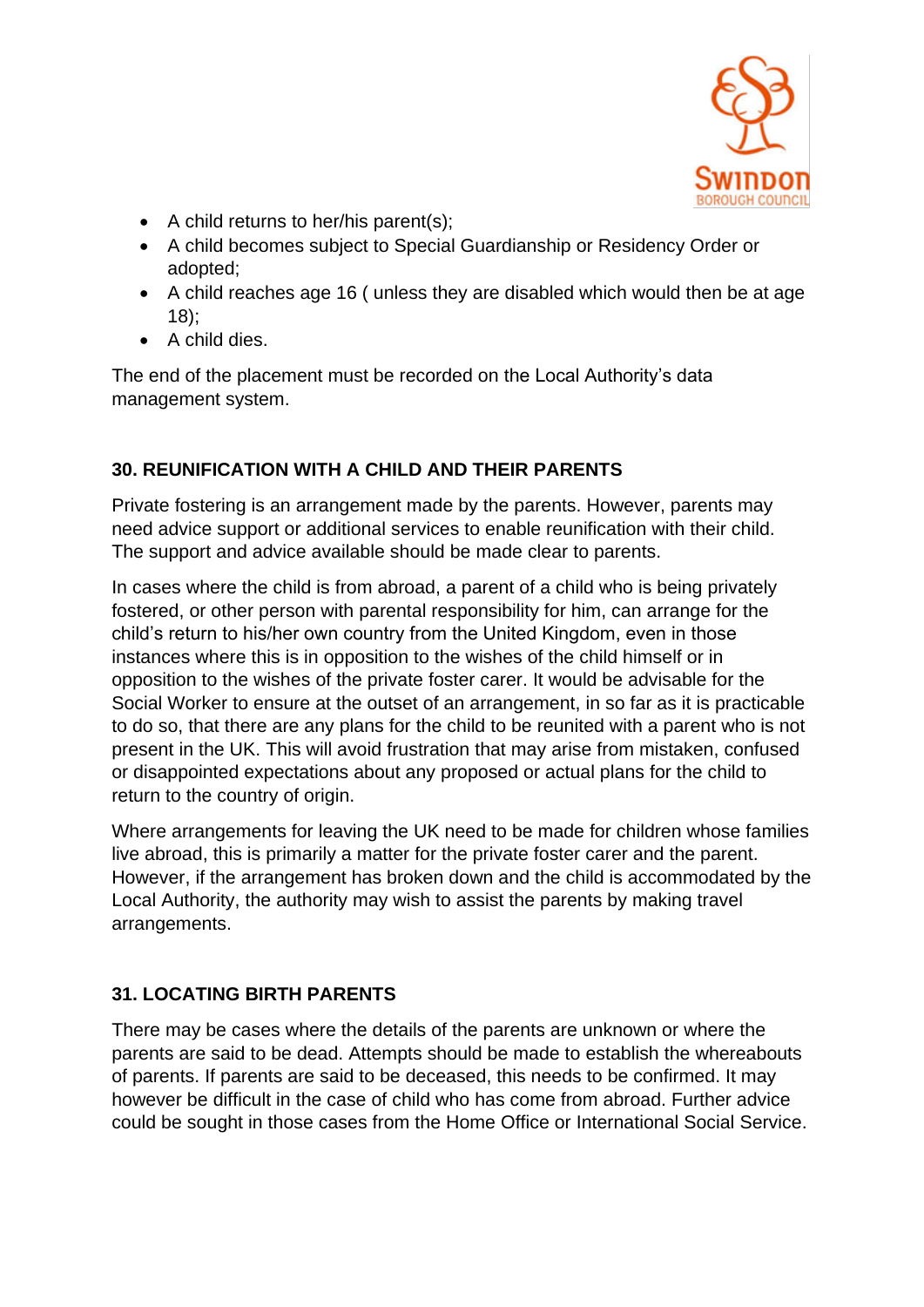

# **32. LOCAL AUTHORITY FOSTER CARERS WHO PRIVATELY FOSTER**

Where a Local Authority foster carer notifies of their intention to private foster a child, the same procedures applies as would to any other person intending to privately foster.

The foster carer should be advised of the difference between the two roles and expectations. Consideration will need to be given to the implications for any looked after child already placed with the foster carer. Consideration should also be given to the future placement of any looked after children, particularly having regard to the usual fostering limit of three children.

# **33. IMMIGRATION AND NATIONALITY**

The Social Worker should check a privately fostered child's passport in order to satisfy themselves about the child's immigration status, in particular that the child is lawfully present in the UK. This should be done on the first occasion that the child is seen following notification that a private fostering arrangement is in place. This simple practical step is also important means of confirming the child's identity.

For children who are UK citizens, it is recognised that they may not hold a passport. A Local Authority or private foster carer who is any doubt about a child's immigration status is strongly advised to consult the Home Office UK Visas and Immigration at the earliest opportunity. The Local Authority can also seek assistance from the authorities in the country of origin or the International Social Services (ISS) with a view to tracing the child's parents and arranging for the child to be returned to them. In most cases, as well as to ascertain whether there would be any reasonable grounds not to return the child to his/her parents and whether parental responsibility has been terminated or circumscribed by any overseas authority, or to make arrangements for the reunification of the child with his parents overseas.

# **34. CHILD TRAFFICKING AND EXPLOITATION**

As the current system relies on parents and private foster carers to notify the Local Authority of a private fostering arrangement, only a very small proportion of placements are notified by parents and carers directly. Private fostering remains an activity, ideal for those who traffic children to exploit.

Identifying a child who is privately fostered is not the same as identifying a child who has been trafficked. Nevertheless, some children in private fostering arrangements are vulnerable to being exploited in domestic servitude or other forms of forced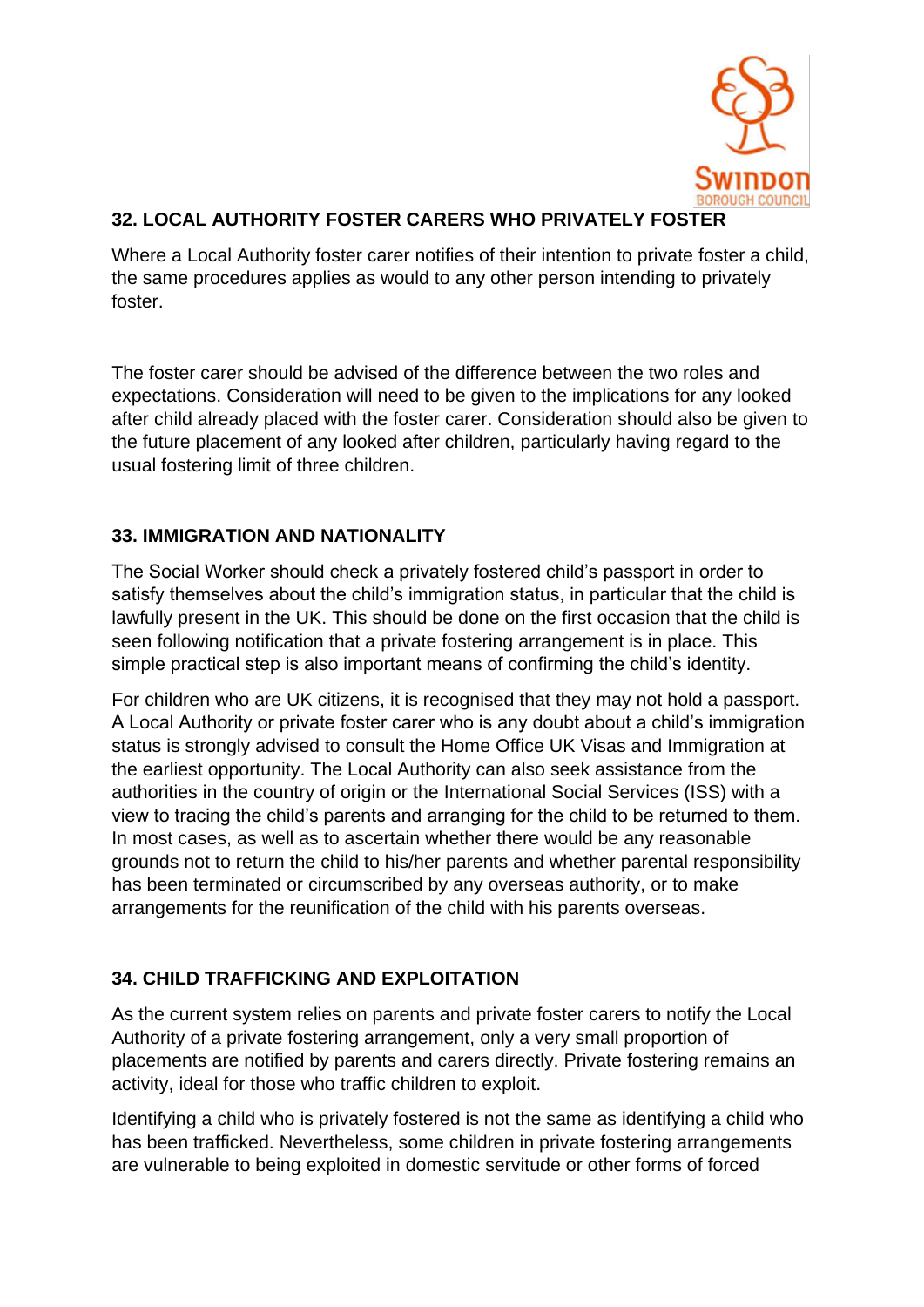

labour, or even to sexual exploitation. It can be difficult for practitioners to identify these children and therefore to track their movements and hence monitor their welfare.

Private fostering can potentially mask child trafficking, when traffickers use the arrangement to formalise having a trafficked child in their home as a 'fostered' child. It is therefore imperative that the possibility of child trafficking be considered when making an assessment of a private fostering arrangement.

Guidance for children who may have been trafficked is Safeguarding children who may have been trafficked which is supplementary to and should be used in conjunction with Working Together to Safeguard Children and other agency specific guidance on safeguarding/trafficking.

#### **35. DISABLED CHILDREN**

Paragraph 2(2) of Schedule 2 to the Children Act 1989 requires Local Authorities to open and maintain a register of disabled children in their area. Paragraph 6 of Schedule 2 to the Act places a separate duty on Local Authorities to provide services for children with disabilities designed to minimise the effect of their disabilities and give such children the opportunity to lead lives as normal as possible. The register and services should help in the identification, diagnosis, assessment and treatment of privately fostered children who are disabled. This may include provision of equipment such as communication aids and interpreters.

In co-operation with relevant agencies, social workers need to consider the overall developmental needs of a disabled child who is privately fostered. The private foster carer should be advised of services and support available to disabled children.

#### **36. DEATH OF A PRIVATELY FOSTERED CHILD**

Where a privately fostered child dies, the Private Fostering Social Worker must visit the private foster carers to offer support and assistance in notifying the parents.

Consideration should also be given to whether there are any child protection issues and whether to invoke Child Protection Procedures.

# **37. PRIVATE FOSTERING AND ADOPTION**

Non-relatives who have been caring for a child under private fostering arrangements for at least three years may make an adoption application if they have given the required notice to the Local Authority. In these circumstances, application may be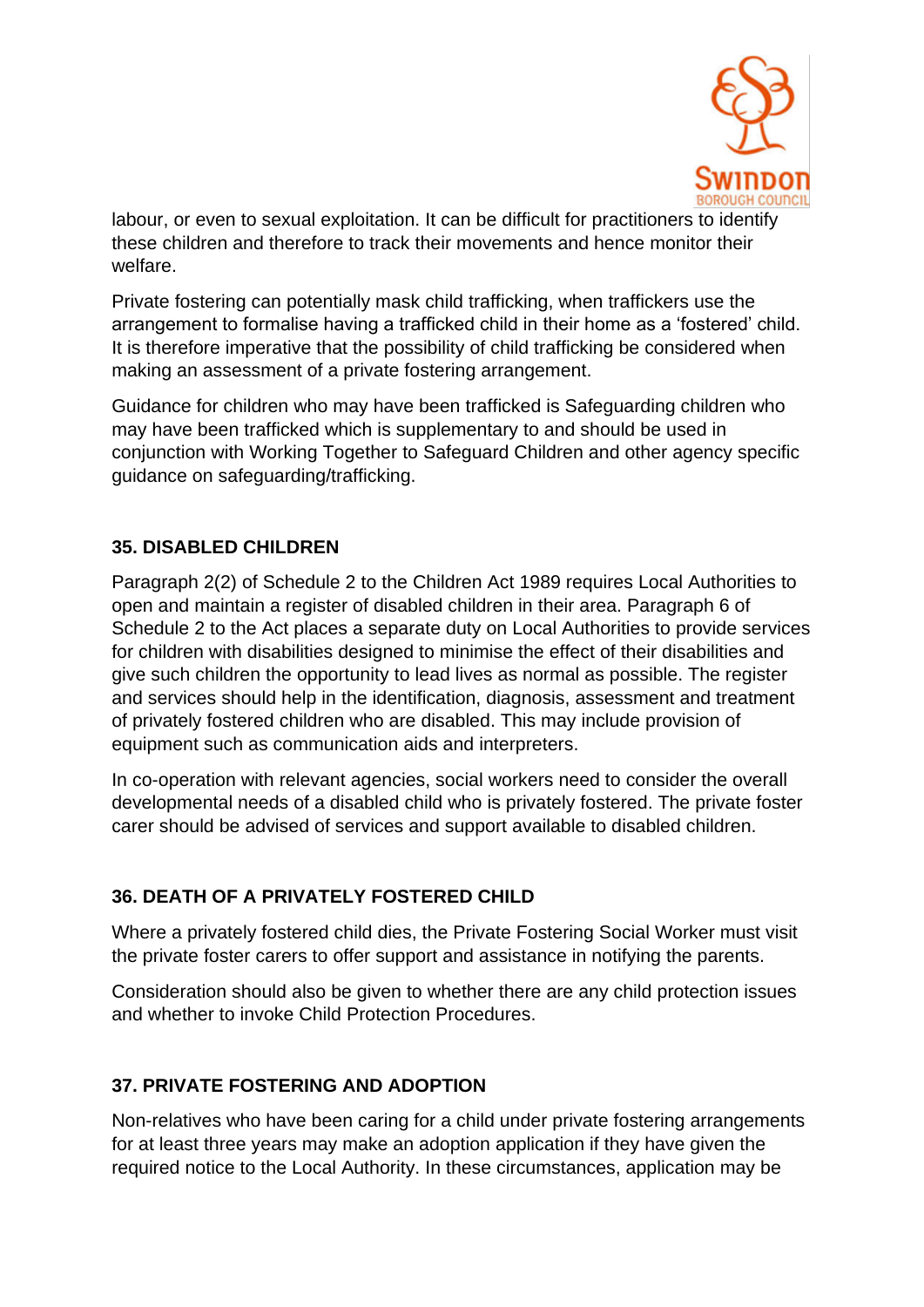

considered provided the Children (Private Arrangements for Fostering) Regulations 2005 have been complied with. If there has been a failure to comply with the private fostering Regulations it will be necessary to refer the matter to the Service Manager for them to consider what action should be taken. Failure to notify (with or without subsequently being convicted of an offence under Section 70 of the 1989 Act) is something that should be taken into account when considering the suitability of those persons to adopt. In addition, full medical reports and interviews with at least two referees will be required.

# **38. AFTER CARE**

Once a child reaches the age of 16 (18 if disabled) they are no longer considered a privately fostered child. Under The Children (Leaving Care) Act 2000, those qualifying for advice and assistance include any young person under the age of 21 (under 24 if in education or training) who ceases to be privately fostered after the age of 16. This refers only to disabled young people who continue to be considered as privately fostered children until they are 18 years of age.

"The local authority can advise, assist and befriend such a young person if he asks for help and his previous private foster carers do not have the necessary facilities to advise or befriend him. Assistance may be in kind or, in exceptional circumstances, in cash which may also be conditional on repayment, except where a person is in receipt of certain benefits."

(Children Act 1989 Guidance on Private Fostering, 3.7)

This does not preclude the Local Authority considering that the child ceasing to be privately fostered continues to be a 'Child in need'. In this case, the Local Authority has the power to support the young person under Section 17 Children Act 1989. Many young people continue to be vulnerable and need continuing support and assistance to enable them to make the transition to adulthood and independence.

#### **39. FILE RECORDS**

As part of the Local Authority monitoring the way in which it discharges its functions in relation to private fostering, a Private Fostering Management Spreadsheet has been established. The aim is to monitor compliance and performance data. This spread sheet records the following information:

- The numbers of privately fostered children and profile of those children;
- The number and details of foster carers living in Swindon;
- The number of new notifications;
- Dates of notification and date of placement;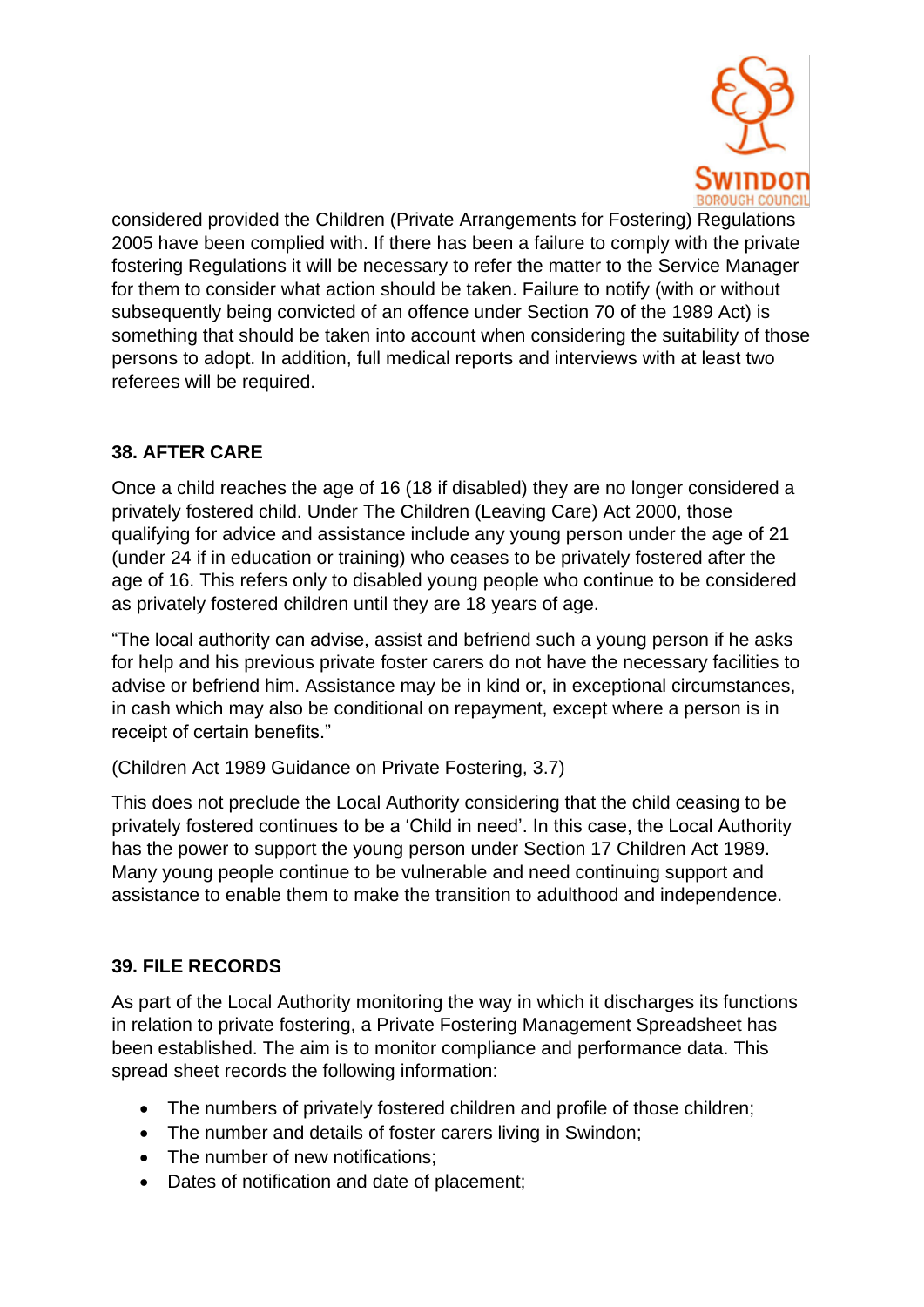

- Dates of initial assessment and Private Fostering Assessment;
- Progress on DBS checks;
- Dates placements terminate and reason;
- Decisions on suitability, requirements, prohibitions etc.;
- Progress of privately fostered children.

There should be an individual file for each privately fostered child even if fostered as part of a sibling group. There should not be a family file however cross referencing would need to be made to other relevant family file records.

Records pertaining to the child including records of visits, communication, assessments, plans and reports should be stored here. The file records should clearly demonstrate the process of decision making in the case; the evidence or rationale, the sequence of agreements reached, decisions taken and the reasons for them, and arrangements made as a result. The views of children (as appropriate) and their parents and carers should be evident throughout the process. Evidence of managerial oversight of the case should also be apparent on the file records.

There should also be an individual file for each private foster carer. The file records should include any assessments made, details of checks carried out and outcomes, details of any convictions, disqualifications or prohibitions of the private foster carer or any person living or employed, in their household, any requirements imposed on the private foster carer and any advice or support given.

#### **40. MANAGERIAL MONITORING, COMPLIANCE AND INDEPENDENT SCRUTINY**

The Children (Private Arrangements for Fostering) Regulations 2005 require Local Authorities to monitor the way in which they discharge their functions under Part 9 of the Children Act.

The Local Authority monitors compliance and evaluates of effectiveness in improving practice in relation to private fostering via a number of means including:

- Performance data from the Local Authorities data management system;
- Data collated on the Private Fostering Management Spread sheet;
- Tracking the progress and outcome for all privately fostered children;
- Data collated from the Private Fostering Social Worker's activity log;
- Audit findings;
- Consultation / surveys with children, young people and their carers.
- Private Fostering Activity Log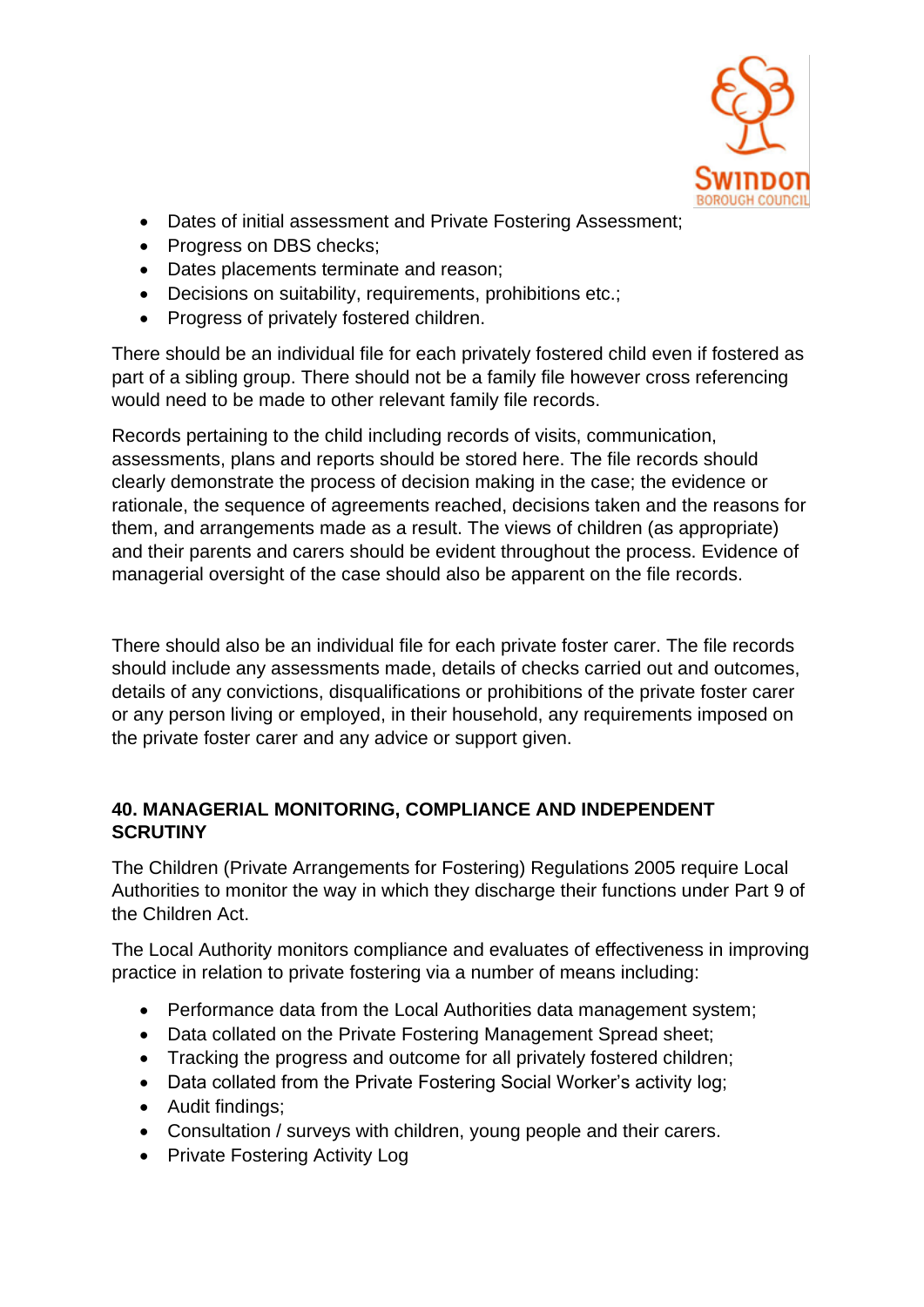

#### Line Management and Auditing

As well as managerial oversight through supervision and signing off reports, the Fostering Assistant Team Manager will be expected to monitor compliance through carrying out audits of a selection sample of cases once every three months. These will then be moderated by the Fostering Team Manager.

The purpose of these audits is to ensure that all required areas of work have been completed to a high standard, within the required timescales and that this has been achieved through:

- Multi agency working;
- Partnership with children and families;
- Child focused practice.

A summary of audit practice and findings should be reported back to the Fostering Service Manager and will be incorporated into the annual report on Private Fostering. The Local Authority may also commission independent audits to be carried out as part of its quality assurance functions.

In order to provide additional independent scrutiny, the Service Manager will produce regular reports on private fostering in Swindon to:

The Director of Childrens Services;

Members through reports to the Corporate Parenting Board;

An annual report will be presented to The Corporate Parenting Board and the Chair of the Local Safeguarding Children's Board.

#### Matters to be covered in the Annual Report on Private Fostering

This annual report will provide an overview of private fostering activity in the local area, the actions taken by the Local Authority and set out the extent to which local agencies are cooperating in respect of private fostering matters by having particular regard to the following:

Extent to which the Local Authority and other agencies have taken action to:

- Promote staff awareness of the requirements of the Private Fostering Regulations;
- Promote public awareness of the requirements of the Private Fostering Regulations;
- Identify whether service users may be acting as private foster carers;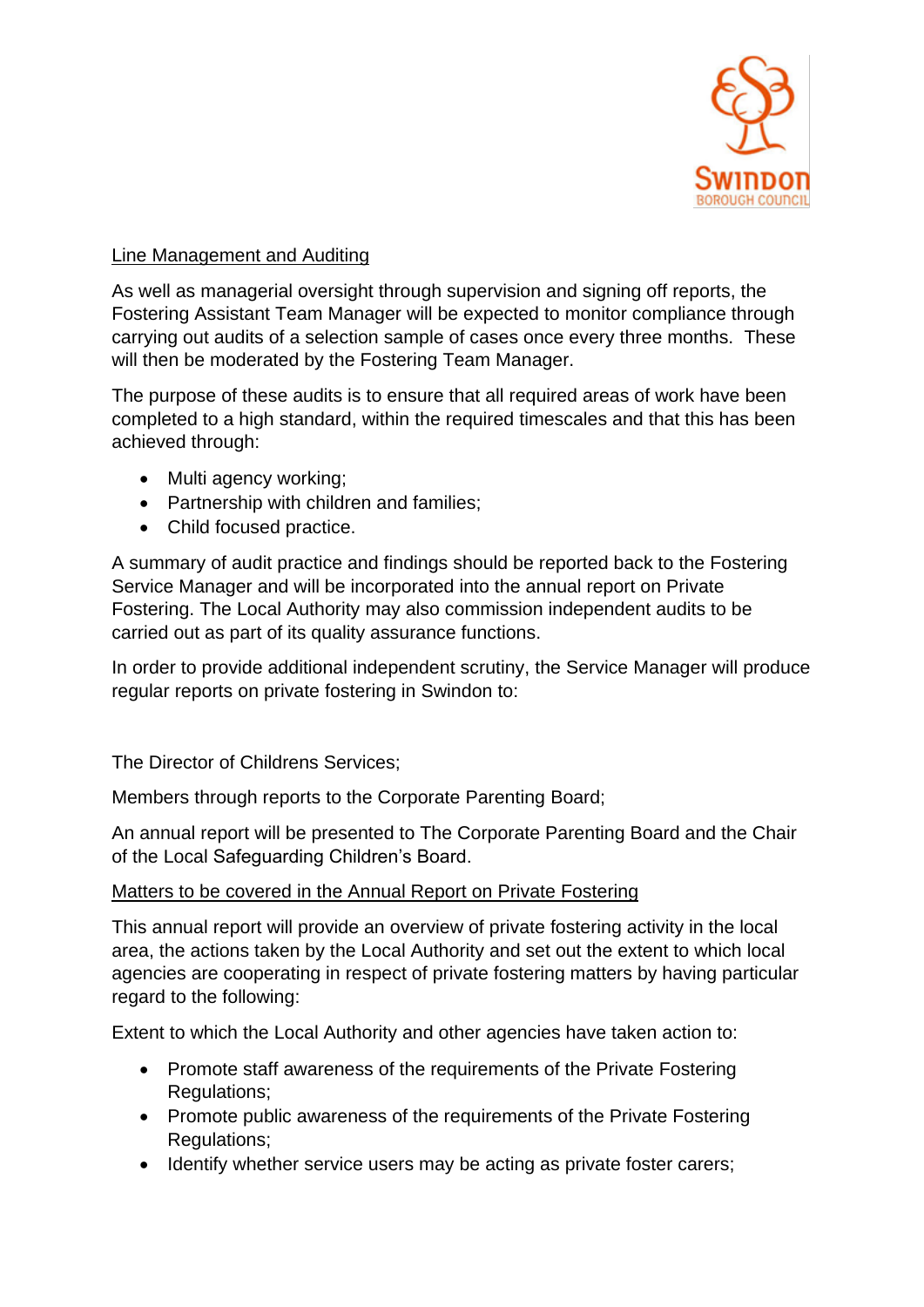

- Identify whether children using their services are placed with private foster carers;
- Provide private foster carers or prospective private foster carers with advice, guidance and support;
- Promote access to relevant training for private foster carers;
- Notify the local authority of the placement or proposed placement of any children with private foster carers;
- Notify other local authorities of the placement or proposed placement of any Swindon children with private foster carers in another area;
- Extent to which the requirements of the Regulations are being met in the Swindon;
- What additional action is required by the Local Authority and agencies?
- Consultation / feedback from Children, Parents, Carers and Professionals

The Service will carry out periodic surveys to capture the views and experiences of children, parents, carers and professionals as part of the programme of service improvement and development.

The private fostering auditing process is designed to check that the views of children, parents and carers are being sought, listened to and evident within the assessment and decision making process.

The Fostering Assistant Team Manager will also check that the views of children, parents and their carers are evident within the assessment process. Complaints and feedback about any aspect of the private fostering service and process will be reported on by the Service Manager.

#### **41. RAISING AWARENESS WITHIN THE CHILDREN AND FAMILIES SERVICE, ACROSS AGENCIES AND WITH MEMBER OF THE PUBLIC**

There is a requirement on Local Authorities to raise awareness of the notification requirements within local communities (Section 7a of the Children Act 2004) and to ensure that staff or volunteers in all agencies encourage notification.

Promotion of understanding about private fostering ensures that staff having contact with children and families (e.g. in schools, clinics, GP surgeries, early years and youth service settings) will notify the Local Authority if those making the arrangements fail to make a notification. It is often these services who will first become aware of a private fostering arrangement.

The Private Fostering Social Worker will promote awareness of the notification requirements amongst staff within all areas of the Children and Families Service, community professionals (e.g. GP's, education providers, health visitors, mental health services, hospital staff, housing services, Probation Providers, early years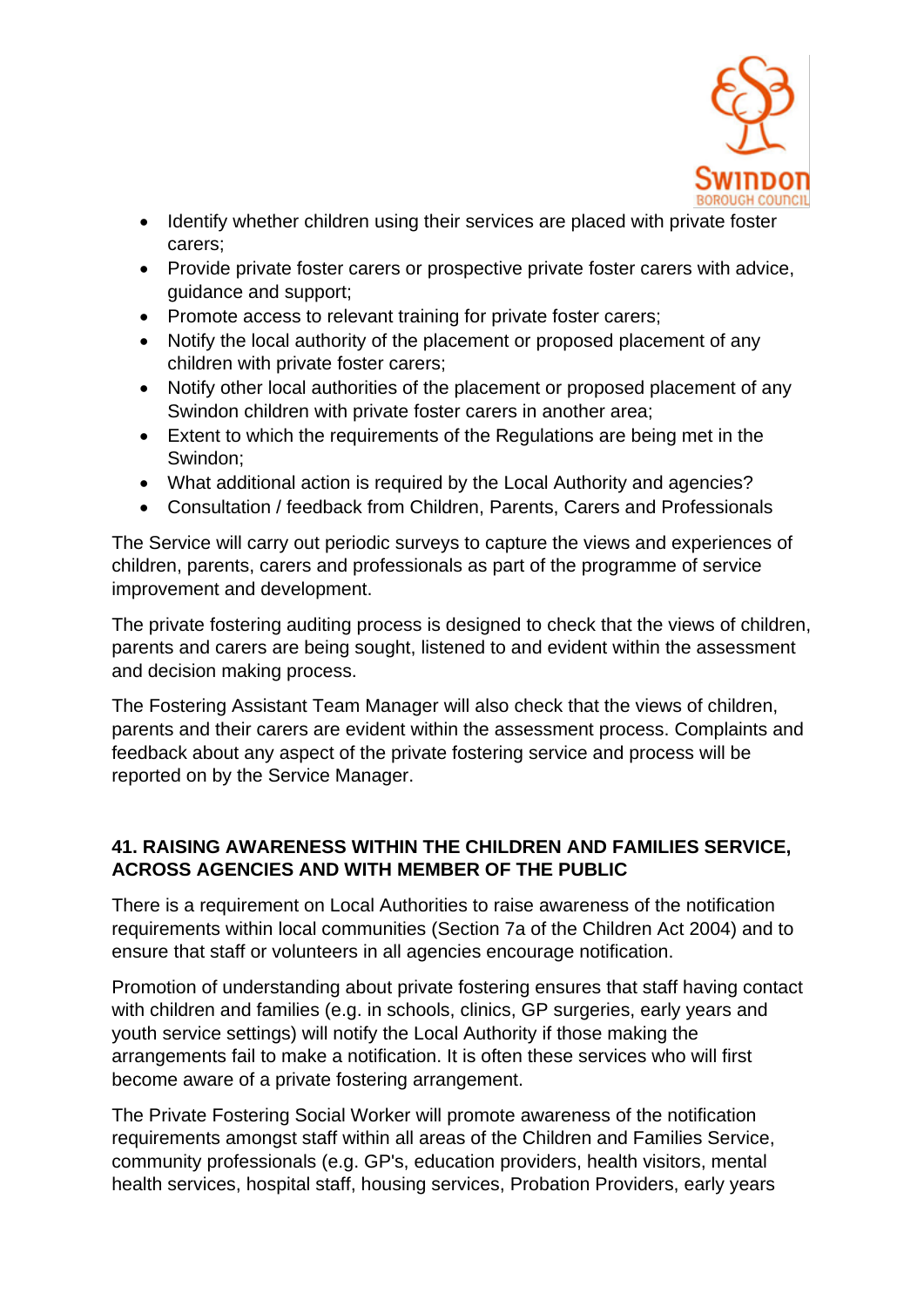

providers etc), community faith group leaders and residents within the borough. This awareness raising campaign will be ongoing and serve to teach and reinforce the roles and responsibilities of everyone in relation to the notification of private fostering arrangements.

# **42. PROSECUTION**

The Local Authority may prosecute private foster carers for the following offences:

- Persistent and flagrant failure to notify the Local Authority of private fostering arrangements;
- Refusal to allow a privately fostered child to be visited by an authorised officer who has produced appropriate identification;
- Knowingly continuing to privately foster whilst prohibited or disqualified from doing so;
- Failure to comply with requirements imposed by the Local Authority.

The social worker must consult with their line manager / Head of Service before seeking legal advice. Legal action against private foster carers in these circumstances will be discussed in a strategy meeting prior to any action being taken.

#### **Appendix 1: Glossary of Terms**

**Close Relative:** The Children Act 1989 defines a close relative as a:

- Sibling;
- Grandparent;
- Aunt/Uncle;
- Step-Parent.

These relationships can be of full blood, half blood or by marriage or civil partnership.

**Parental Responsibility:** Parental responsibility means all the rights, duties, powers, responsibilities and authority, which by law a parent of a child has in relation to the child and his property.

A person who has parental responsibility for a child may not surrender or transfer any part of that responsibility to another, but may arrange for some or all of it to be met by one or more persons acting on his behalf. The making of any such arrangement shall not affect any liability of the person making it, which may arise